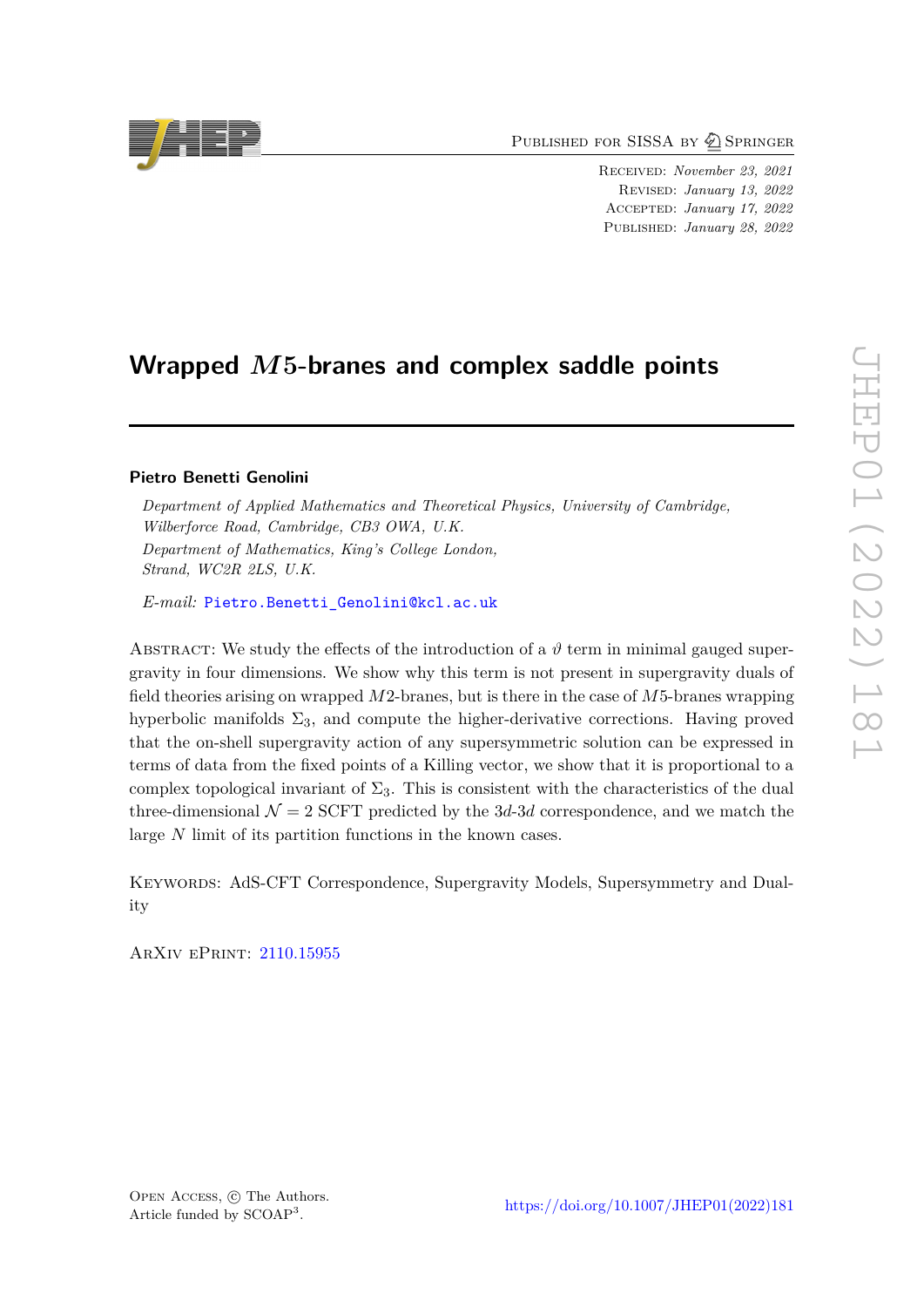# **Contents**

|                                | 1 Introduction and summary           |                                                           | $\mathbf{1}$            |
|--------------------------------|--------------------------------------|-----------------------------------------------------------|-------------------------|
| $\bf{2}$                       | Reduction of the supergravity action |                                                           | $\overline{\mathbf{4}}$ |
|                                | 2.1                                  | Action                                                    | $\overline{4}$          |
|                                | 2.2                                  | Local form of supersymmetric solutions                    | $\boldsymbol{6}$        |
|                                | 2.3                                  | On-shell action                                           | $\overline{7}$          |
|                                | 2.4                                  | Dependence on the boundary and periodicity of $\vartheta$ | 12                      |
| $\bf{3}$                       | <b>Examples</b>                      |                                                           | 13                      |
|                                | 3.1                                  | $AdS_4$                                                   | 13                      |
|                                | 3.2                                  | Supersymmetric black holes                                | 15                      |
|                                |                                      | 3.3 $\frac{1}{4}$ -BPS solutions                          | 15                      |
|                                |                                      | 3.4 $\frac{1}{2}$ -BPS solutions                          | 17                      |
|                                | 3.5                                  | Other topologies                                          | 19                      |
|                                | 4 Origin of the $\vartheta$ term     |                                                           | 20                      |
|                                | 4.1                                  | $M2$ -branes                                              | 21                      |
|                                | 4.2                                  | $M5$ -branes                                              | 22                      |
|                                | 4.3                                  | Uplift: topological considerations                        | 26                      |
|                                | 4.4                                  | Subleading corrections                                    | 27                      |
|                                | 5 Field theory                       |                                                           | 30                      |
|                                | A Chern-Simons conventions           |                                                           | 35                      |
| <b>B</b> Bott-Cattaneo formula |                                      |                                                           | 38                      |

# <span id="page-1-0"></span>**1 Introduction and summary**

Four-dimensional Einstein-Maxwell theory with a negative cosmological constant describes the bosonic sector of minimal gauged supergravity [\[1\]](#page-39-0). Much of the recent interest in this theory is driven by the fact that its supersymmetric asymptotically locally AdS solutions  $Y_4$  describe the gravity duals to three-dimensional  $\mathcal{N}=2$  SCFTs on curved backgrounds  $M_3$ , with  $\partial Y_4 \cong M_3$ . The holographically renormalized on-shell action of the supergravity solution  $Y_4$  is related by the AdS/CFT correspondence to a large  $N$  limit of the free energy of the dual SCFT on *M*3. The converse problem is more involved: given a SCFT on *M*<sup>3</sup> with some geometric structure, there are many  $Y_4$  filling  $M_3$  with boundary conditions matching the geometry of *M*3. It is expected that the gravity partition function receives contribution from all of them, and that different ones would give the dominant contribution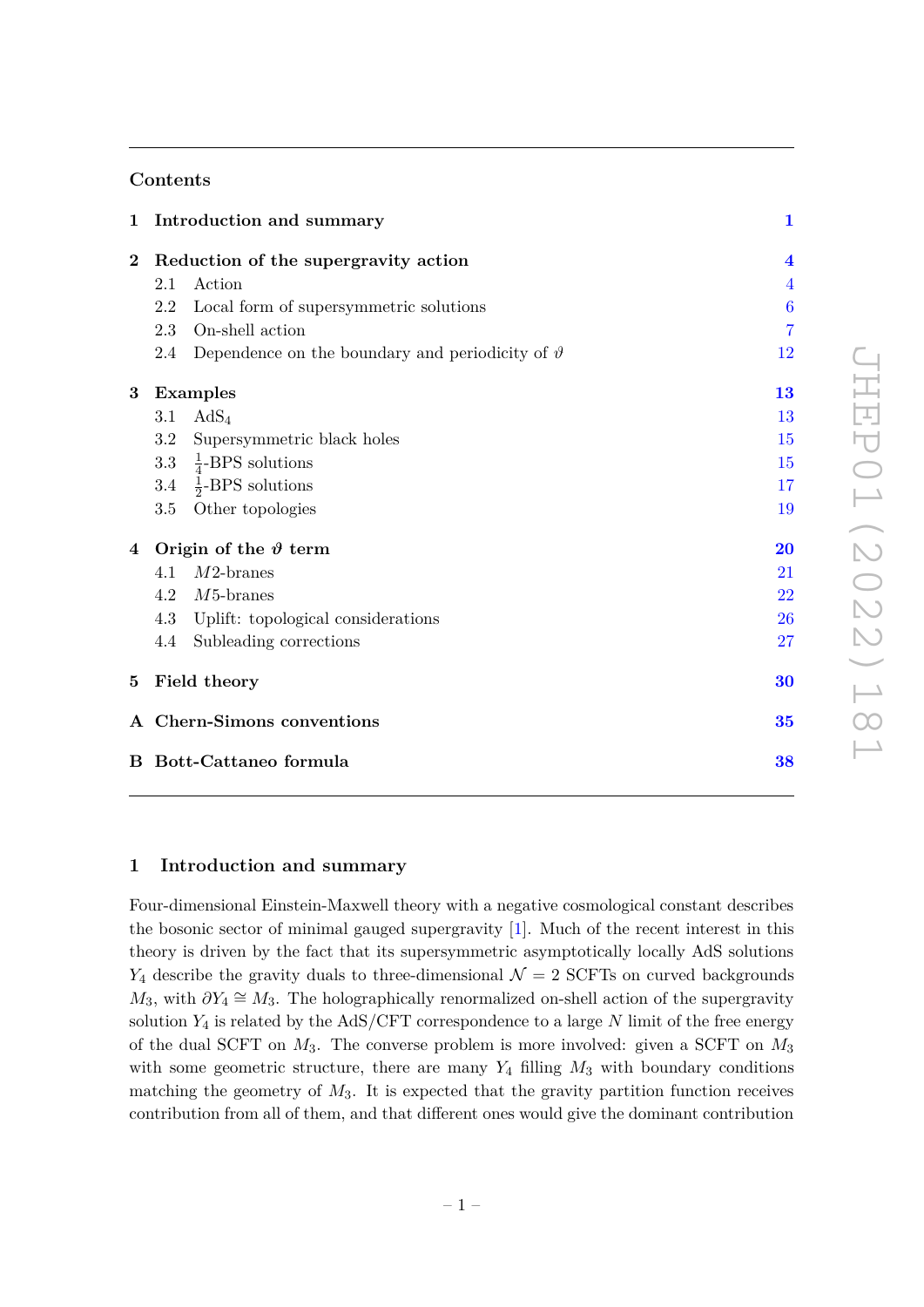in a saddle point approximation in different regimes of the parameters.<sup>[1](#page-2-0)</sup> However, a saddle point approximation may receive leading contributions from complex on-shell actions. This fact is well-studied in the context of  $AdS_5/CFT_4$ , and an investigation of the role of the solutions contributing to the gravity integral has been recently done in [\[3\]](#page-39-1). Instead, we work in four Euclidean dimensions, restricting ourselves to real metric and gauge field configurations.<sup>[2](#page-2-1)</sup> Yet, as pointed out in  $[6]$ , it is possible to see a sign oscillation in some field theory partition functions. To match this in supergravity, we necessarily have to introduce an imaginary  $\vartheta$  term for the Abelian gauge field, which by definition does not affect the equations of motion or the supersymmetry variations.

The holographically renormalized on-shell action of any smooth supersymmetric solution can be expressed in terms of geometric data [\[7\]](#page-39-3). More precisely, any supersymmetric solution admits a Killing vector *ξ* constructed from the Killing spinor. The holographically renormalized on-shell action of a supersymmetric solution can then be expressed just in terms of contributions from the fixed point set of *ξ*, composed of isolated fixed points (nuts) and surfaces (bolts). We show that the same remains true after the introduction of the  $\vartheta$ term, namely we show that

$$
I = \sum_{\text{nuts}_{\mp}} \pm \left(\frac{\pi}{2G_4} \pm \frac{i\vartheta}{2}\right) \frac{(b_1 \pm b_2)^2}{4b_1b_2} + \sum_{\text{bolts }\Sigma_{\mp}} \left(\frac{\pi}{2G_4} \pm \frac{i\vartheta}{2}\right) \int_{\Sigma_{\pm}} \left(\frac{1}{2}c_1(T\Sigma_{\pm}) \pm \frac{1}{4}c_1(N\Sigma_{\pm})\right).
$$
\n(1.1)

<span id="page-2-2"></span>Here  $\pm$  refer to the chirality of the Killing spinor at the fixed point;  $b_1, b_2$  are the weights of the rotations generated by  $\xi$  on the tangent space to the nut;  $c_1(T\Sigma)$  and  $c_1(N\Sigma)$  are the first Chern classes of the tangent and normal bundles to the bolt.

A crucial ingredient in the renormalization of the on-shell action in presence of the  $\vartheta$ term is a finite counterterm for the  $U(1)$  gauge field. This is necessary in order to have consistency with the  $SL(2, \mathbb{Z})$  action on 3*d*  $\mathcal{N} = 2$  SCFTs [\[8\]](#page-39-4), and with the dependence of the partition function on the background  $M_3$  [\[9\]](#page-39-5).

One of the far-reaching properties of the formula for the on-shell action is that we don't need the analytic form of the metric, which is generally quite difficult to find, but rather only knowledge of the topology of  $Y_4$  and of the circle action generated by  $\xi$ . This poses conceptual problems, such as suggesting the existence of an underlying fixed point theorem acting on the supergravity background, especially given that this localization persists also for corrections to the two-derivative model  $[10-12]$  $[10-12]$ , and it also applies to complex metrics [\[13\]](#page-39-8). More concretely, it provides a way of computing the on-shell action of any smooth solution, assuming its existence.

It is possible to trace the origin of the  $\vartheta$  term back to eleven dimensions. Four-dimensional minimal supergravity may be derived by consistently truncating eleven-dimensional

<span id="page-2-0"></span><sup>&</sup>lt;sup>1</sup>In fact, it is known that different methods for taking the large *N* limit in field theory lead to matching with different supergravity solutions  $[2]$ .

<span id="page-2-1"></span> $2$ This is more restrictive than the supersymmetric complex geometries that have also been studied in this context. In some cases with scalars, these have been shown to be necessary in order to match observables of four-dimensional gravity and three-dimensional field theory (see for instance [\[4\]](#page-39-10) and [\[5\]](#page-39-11)).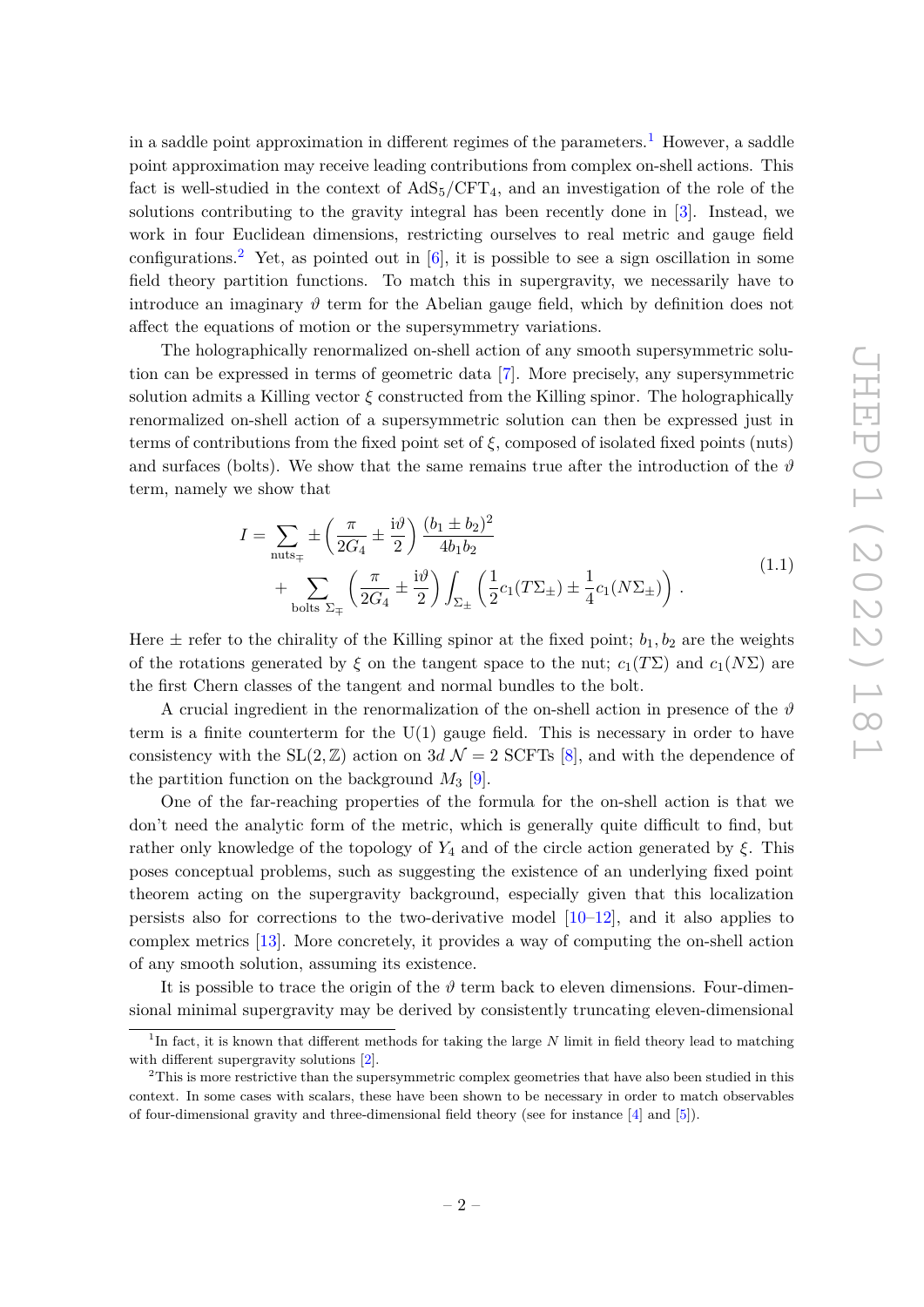supergravity on seven-dimensional internal spaces corresponding to different configurations of *M*-branes [\[14,](#page-39-12) [15\]](#page-40-0). Arrangements of *M*2-branes lead to 3*d* worldvolume theories that are typically Chern-Simons-matter theories. The dual eleven-dimensional supergravity solution has purely electric four-form flux and is an extension of the Freund-Rubin solution where the internal space is a seven-dimensional Sasaki-Einstein manifold. We show that a four-dimensional  $\vartheta$  term cannot arise from this consistent truncation.

On the other hand, there is also an eleven-dimensional solutions with an  $AdS<sub>4</sub>$  factor and magnetic four-form flux [\[16\]](#page-40-1), which is dual to 3*d* SCFTs obtained from *M*5-branes wrapping hyperbolic three-cycles  $\Sigma_3$ . The seven-dimensional internal space is an  $S^4$  bundle over  $\Sigma_3$ , and there is a consistent truncation of eleven-dimensional supergravity on this space that leads to four-dimensional minimal supergravity. We prove that in this reduction the eleven-dimensional topological term reduces to a four-dimensional  $\vartheta$  term for the gauge field, confirming the statements in [\[6\]](#page-39-2). Therefore, it is necessary to include a  $\vartheta$  term when studying the gravity dual of the field theories obtained by wrapping *M*5-branes on hyperbolic three-manifolds, which is a case much less studied than its previously considered counterpart  $[6, 17-23]$  $[6, 17-23]$  $[6, 17-23]$ .

The equations of motion for the eleven-dimensional four-form are corrected by quantum effects, and the lowest-order correction has been determined [\[24,](#page-40-4) [25\]](#page-40-5). Reducing the corresponding term in the action, we are able to find the sub-leading correction to the expression for  $\vartheta$ :

<span id="page-3-0"></span>
$$
\vartheta = cs(\Sigma_3) \frac{2N^3 - N}{3},\tag{1.2}
$$

where *N* is the number of *M*5-branes, and  $cs(\Sigma_3)$  is the Chern-Simons invariant of the hyperbolic  $\Sigma_3$ . The expression of  $G_4$  in terms of the internal geometry can be determined at leading order in the usual way and it's proportional to the volume of  $\Sigma_3$ . More precisely, the expressions for the two four-dimensional quantities are such that the combination appearing in  $(1.1)$  takes the form

$$
\frac{\pi}{2G_4} - \frac{\mathrm{i}\vartheta}{2} \longrightarrow \frac{N^3}{3\pi} \left( \mathrm{Vol}(\Sigma_3) - \pi \mathrm{i} \, cs(\Sigma_3) \right) . \tag{1.3}
$$

The bracketed quantity is a complex topological invariant of  $\Sigma_3$  defined modulo  $2\pi^2$  for compact  $\Sigma_3$ , the *complex hyperbolic volume*. This is because Mostow's rigidity theorem guarantees that the volume is a topological invariant for hyperbolic three-manifolds.

Therefore, [\(1.1\)](#page-2-2) tells us that the large *N* limit of the SCFT obtained by looking at the IR limit of *N M*5-branes wrapping  $\Sigma_3$ , denoted by  $T_N[\Sigma_3]$ , is proportional to a topological invariant of  $\Sigma_3$ . This is to be expected by effective field theory reasoning (the hyperbolic metric is unique, and the details are washed out in the IR), but moreover is perfectly consistent with the field-theoretic constructions of the 3*d*-3*d* correspondence [\[26](#page-40-6)[–29\]](#page-40-7). Indeed, the latter conjectures that the partition function of  $T_N[\Sigma_3]$  equals that of a  $SL(N, \mathbb{C})$ Chern-Simons theory on  $\Sigma_3$ , and this relation can be used to compute the large *N* limit of the partition function of  $T_N[\Sigma_3]$ .

**Outline.** In section [2](#page-4-0) we show how the holographically renormalized on-shell action of any smooth supersymmetric solution can be expressed in terms of data of the circle action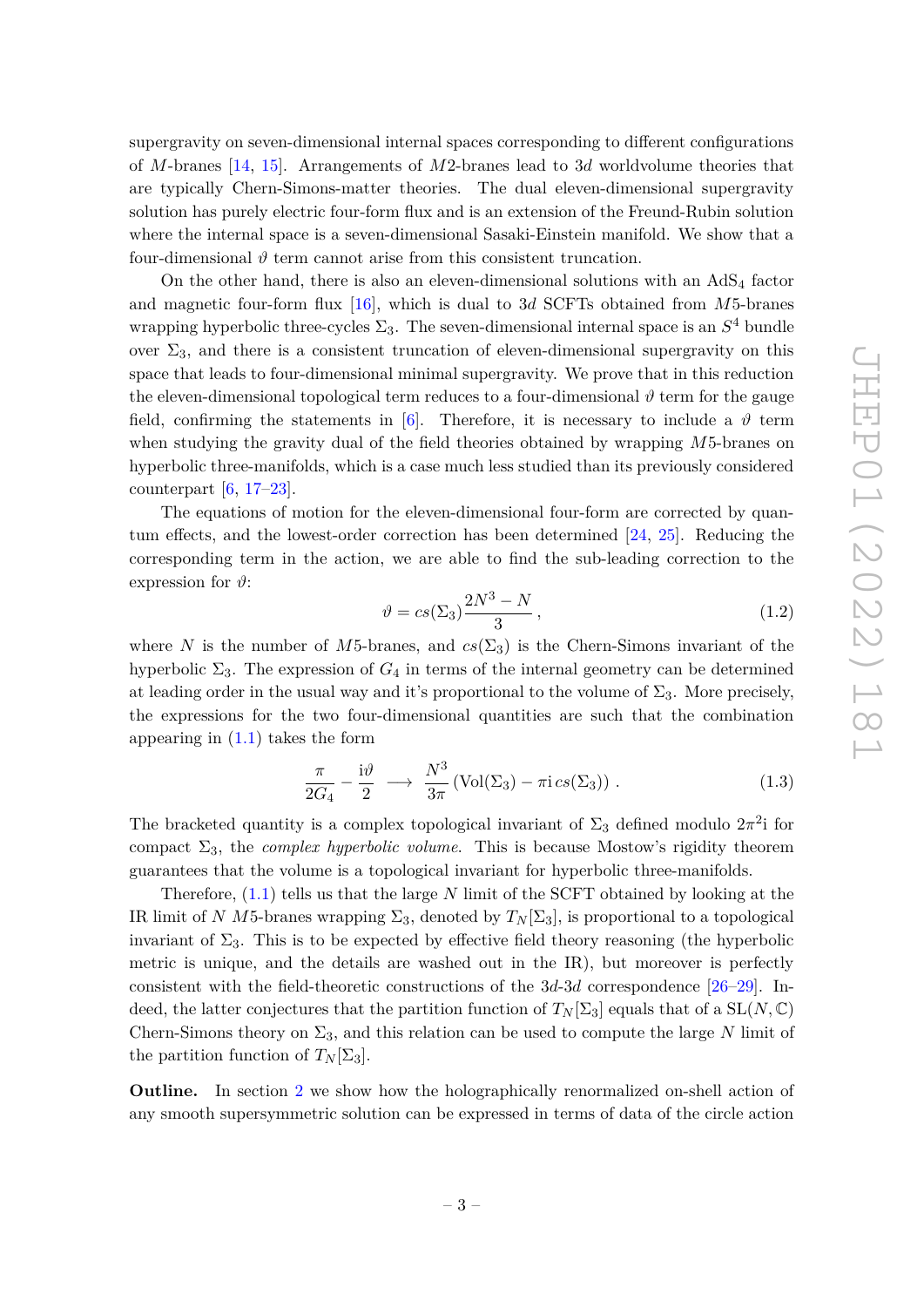generated by the Killing vector guaranteed by supersymmetry, even in presence of a  $\vartheta$ term. This extends the results of [\[7\]](#page-39-3) and shows the need of a finite counterterm for the gauge field. Then, in section [3,](#page-13-0) we consider a number of examples, both with an analytic expression for the fields and without it, including the example considered in [\[6\]](#page-39-2).

In section [4](#page-20-0) we consider two consistent truncations of eleven-dimensional supergravity. We briefly review the case of  $Y_4 \times SE_7$ , showing how there cannot be a  $\vartheta$  term. We then consider in detail an internal space locally  $\Sigma_3 \times S^4$ , studying the reduction of sevendimensional maximal gauged supergravity on  $\Sigma_3$  and finding the presence of a  $\vartheta$  term. We also include some topological considerations on the global form of the eleven-dimensional solution, and the computation of the subleading term in  $(1.2)$ .

Finally, in section [5](#page-30-0) we review the large *N* limit of the partition function of  $T_N[\Sigma_3]$ on the backgrounds  $M_3$  for which it is known, showing that they match the dual gravity computation.

In the appendices we review some conventions for the Chern-Simons terms and the construction of the complex hyperbolic volume in terms of integral of an SL(2*,* C) connection, and the Bott-Cattaneo formula needed for the supergravity reductions.

# <span id="page-4-0"></span>**2 Reduction of the supergravity action**

### <span id="page-4-1"></span>**2.1 Action**

We consider four-dimensional Einstein-Maxwell theory with a cosmological constant and a  $\vartheta$  term. The action describes the metric *g* and the gauge field *A* with curvature  $F = dA$ with action

<span id="page-4-2"></span>
$$
S = -\frac{1}{16\pi G_4} \int \left( R_g + 6 - F^2 \right) \text{vol}_g + \frac{i\vartheta}{8\pi^2} \int F \wedge F \,. \tag{2.1}
$$

<span id="page-4-4"></span>The equations of motion coming from this action are

$$
0 = (\text{Ric}_g)_{\mu\nu} + 3g_{\mu\nu} - 2\left(F_{\mu\rho}F_{\nu}{}^{\rho} - \frac{1}{4}F^2g_{\mu\nu}\right),
$$
  
\n
$$
0 = d *_{g} F.
$$
\n(2.2)

With these conventions, the vacuum solution is given by  $AdS<sub>4</sub>$  with unit radius, that is, the metric is normalized to have constant sectional curvature equal to  $-1$ .

The action [\(2.1\)](#page-4-2) describes the bosonic part of the minimal gauged supergravity in four dimensions. A classical solution is supersymmetric if there is a non-vanishing Dirac spinor  $\epsilon$  satisfying the Killing spinor equation

<span id="page-4-3"></span>
$$
0 = \left[\nabla - iA_{\mu} + \frac{1}{2}\Gamma_{\mu} + \frac{i}{4}F_{\nu\rho}\Gamma^{\nu\rho}\Gamma_{\mu}\right]\epsilon,
$$
\n(2.3)

where  $\Gamma_{\mu}$  generate Cliff(4,0). As shown in [\[30\]](#page-40-8), a spinor  $\epsilon$  satisfying the Killing spinor equation cannot be everywhere chiral, so generically we have a non-zero Dirac spinor, which in four dimensions defines an identity structure. Concretely, in addition to a local orthonormal frame  $\{E^1, E^2, E^3, E^4\}$ , we have two functions *S* and  $\theta$ 

$$
S \equiv \epsilon^{\dagger} \epsilon \,, \qquad \cos^2 \frac{\theta}{2} \equiv \frac{\epsilon_+^{\dagger} \epsilon_+}{S} \,, \qquad \sin^2 \frac{\theta}{2} \equiv \frac{\epsilon_-^{\dagger} \epsilon_-}{S} \tag{2.4}
$$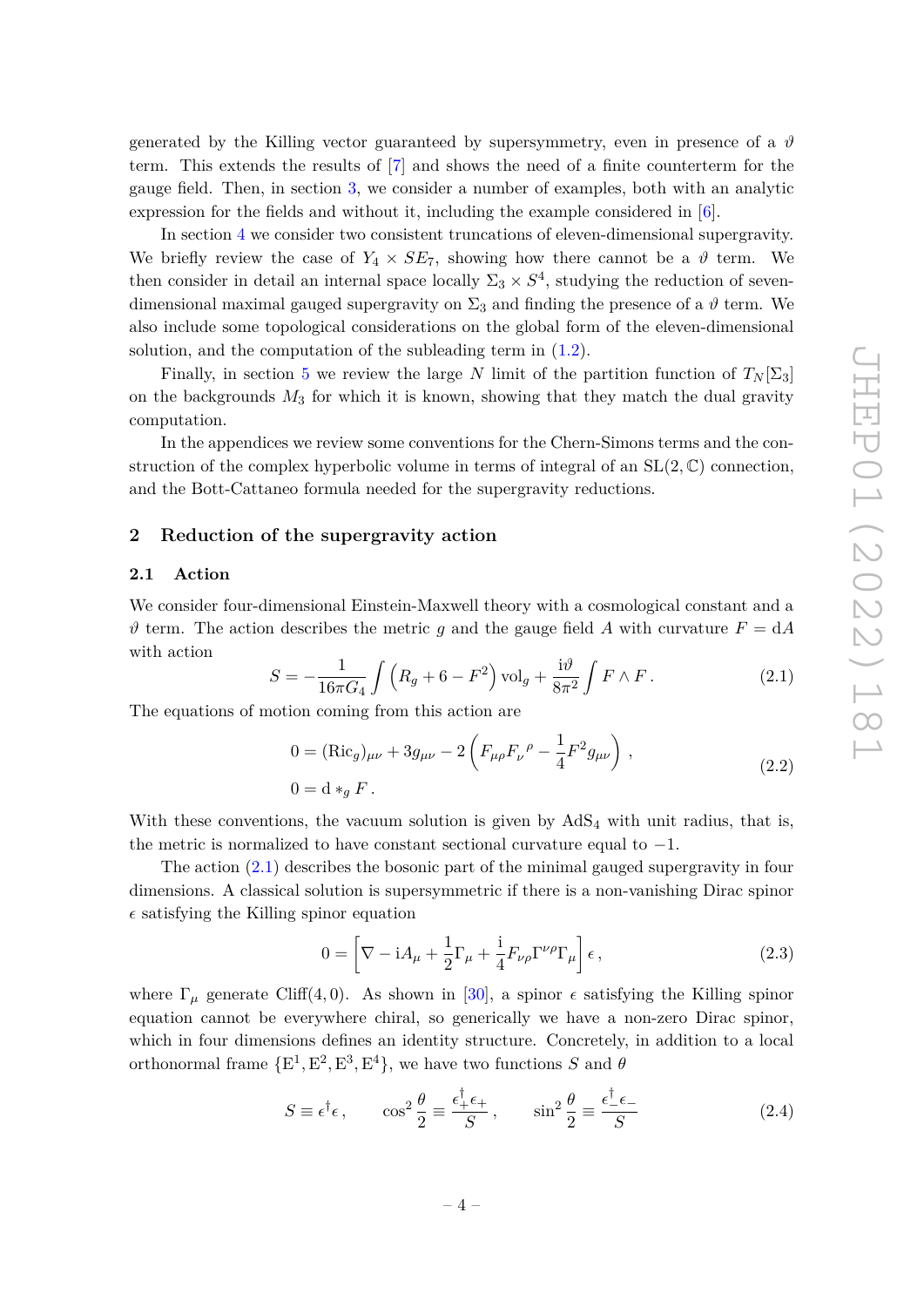where  $\epsilon_{\pm} \equiv \frac{1}{2}$  $\frac{1}{2}$  (1 ±  $\Gamma_*$ )  $\epsilon$  are the chiral projections of the spinor. The structure degenerates at the points where the spinor vanishes and where it becomes chiral.<sup>[3](#page-5-0)</sup>

Using the bilinears constructed from the spinor and making up the identity structure, the Killing spinor equation  $(2.3)$  can be shown to imply a number of differential equations equivalent to the equations of motion [\(2.2\)](#page-4-4). In particular, supersymmetric solutions are naturally provided with a  $U(1)$  isometry generated by a bilinear vector field

$$
\xi^{\flat} \equiv -i\epsilon^{\dagger} \Gamma_{(1)} \Gamma_{*} \epsilon \tag{2.5}
$$

that is also a symmetry of all the bosonic fields:

$$
\mathcal{L}_{\xi}S = \mathcal{L}_{\xi}\theta = 0, \qquad \mathcal{L}_{\xi}F = 0, \qquad \mathcal{L}_{\xi}g = 0. \tag{2.6}
$$

In fact, we have

<span id="page-5-4"></span>
$$
\mathrm{d}\xi^{\flat} = -2S\left(\mathrm{E}^{34} + \cos\theta\,\mathrm{E}^{12} + \ast_{g}F + \cos\theta\,F\right) \tag{2.7}
$$

Because of the results of the supersymmetry analysis, we focus on four-dimensional space-times solving the equations  $(2.2)$  that admit a U(1) symmetry generated by the vector field  $\xi$  preserving both metric and gauge field.<sup>[4](#page-5-1)</sup> This assumption means that we consider manifolds *Y*<sup>4</sup> that have the structure of a circle fibration over an orbifold base *B*

<span id="page-5-2"></span>
$$
S^1 \hookrightarrow Y_4 \setminus (Y_4)_0 \longrightarrow B,\tag{2.8}
$$

where  $(Y_4)_0$  is the subset of fixed points for the U(1) symmetry generated by  $\xi$ . Upon introducing an angle coordinate  $\psi \sim \psi + \beta$  adapted to  $\xi$ , we may write the line element for *g* on  $Y_4 \setminus (Y_4)_0$  as

$$
\mathrm{d}s^2 = V(\mathrm{d}\psi + \phi)^2 + V^{-1}\gamma_{ij}\mathrm{d}x^i\mathrm{d}x^j\,. \tag{2.9}
$$

Here we have also introduced a local one-form  $\phi$  with  $\mathcal{L}_{\xi}\phi = 0$  and  $\xi \circ \phi = 0$ , a metric  $\gamma$ on *B*, and the square norm of the Killing vector  $V = \langle \xi, \xi \rangle_g$ . It is a strictly positive global function on  $B$ , so  $V^{-1}$  is well-defined, and we use it to rescale

$$
\eta \equiv V^{-1} \xi^{\flat} \,. \tag{2.10}
$$

This is a global one-form on *B* whose local expression is  $d\psi + \phi$ . Because of our assumptions on the symmetry of the spacetime, locally we can use gauge redundancy to write the following expression for the gauge field

$$
A = \varphi \eta + a, \qquad F = d\varphi \wedge \eta + \varphi \, d\eta + f, \tag{2.11}
$$

where *a* is a transverse one form,  $\xi \lrcorner a = 0$ ,  $f = da$ , and  $\varphi$  and *a* are both invariant under the vector field  $\xi$ . A constant gauge transformation along the  $d\psi$  direction results in

<span id="page-5-3"></span>
$$
\varphi \mapsto \varphi + c, \qquad f \to f - c \, \mathrm{d}\eta \,. \tag{2.12}
$$

<span id="page-5-0"></span><sup>&</sup>lt;sup>3</sup>Since  $\epsilon$  has unit charge under the U(1) gauge field, it is generically a section of a spin<sup>c</sup> bundle over the manifold  $M$ , and thus the local frame is twisted. For more details, we refer to  $[7, 31]$  $[7, 31]$  $[7, 31]$ .

<span id="page-5-1"></span><sup>&</sup>lt;sup>4</sup>More precisely, the action is  $U(1)$  only if all orbits close, which we assume. If there are non-closed orbits, we would still have a torus action, and then we could approximate *ξ* by a sequence of Killing vectors of the  $U(1)^2$ . For more details, we refer to [\[7\]](#page-39-3).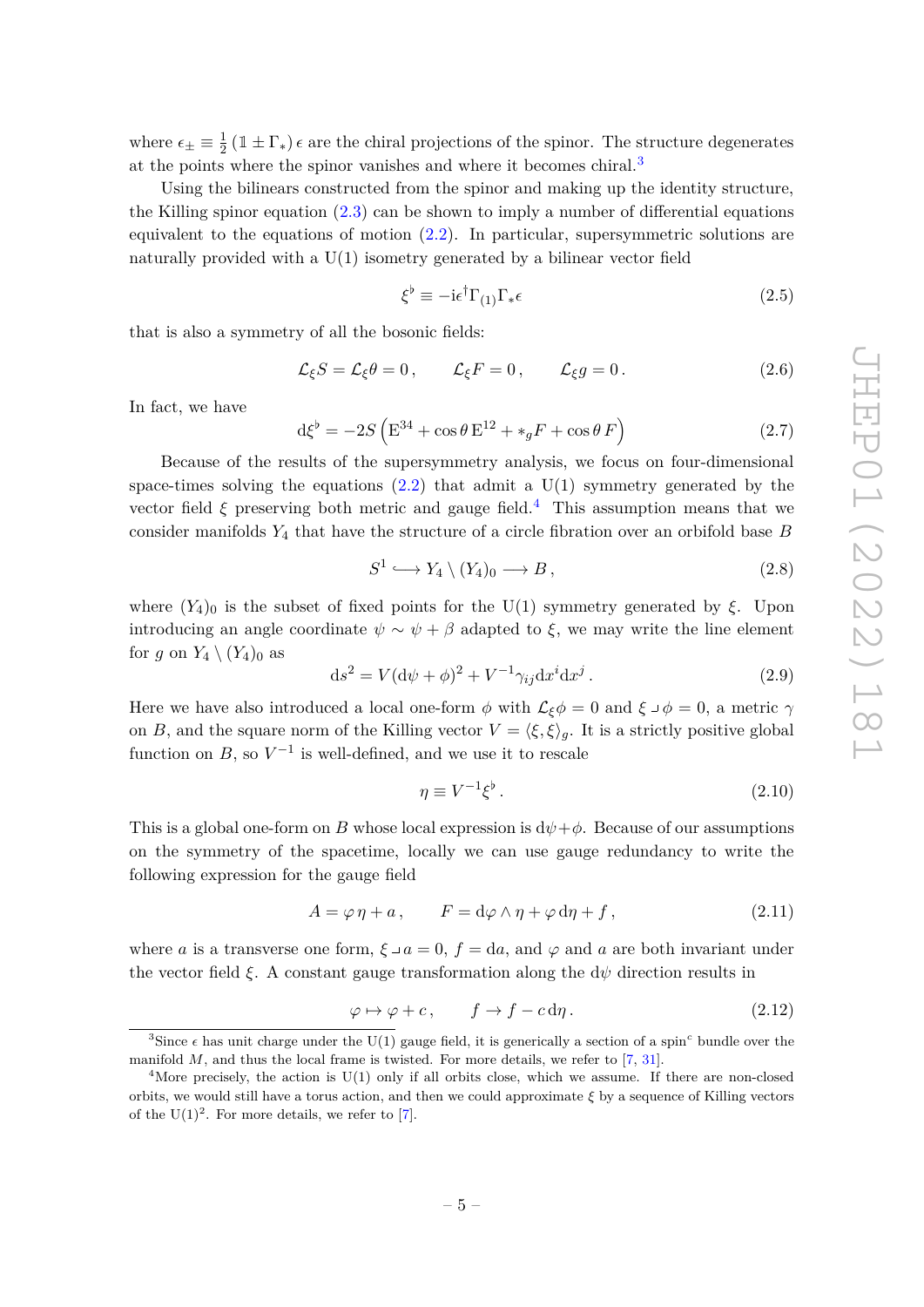Our purpose is to find an expression for the on-shell action that is exact on *B*. To do so, we reduce the action [\(2.1\)](#page-4-2) on the circle fiber, and look at the resulting equations of motion, which correspond to the reduction of  $(2.2)$ . Since the  $\vartheta$  term does not modify the equations of motion, we may borrow the discussion from [\[7\]](#page-39-3). The result is that the bulk on-shell action may be written as an integral over the base *B* as

<span id="page-6-1"></span>
$$
I_{\text{bulk}} = \int_{B} d \left[ \frac{\beta}{16\pi G_4} *_{\gamma} \left( d \log V - \sigma H + 4V^{-1} \varphi d\varphi \right) + \frac{i\beta \vartheta}{8\pi^2} \left( -\varphi^2 d\eta - 2\varphi f \right) \right]. \tag{2.13}
$$

Here we have introduced the *twist* one-form  $H \equiv *_{\gamma} d\eta$  and the *nut potential*  $\sigma$  defined by

$$
d\sigma = (V^2 + 4\varphi^2 V)H + 4\varphi V *_{\gamma} f. \qquad (2.14)
$$

The crucial step in the discussion is now the fact that the on-shell action is exact on *B* and, provided the bracketed integrand is a global two-form on *B*, we can apply Stokes' theorem obtaining an integral on the boundary of *B*. For asymptotically locally Euclidean AdS spacetimes, this is the union of the conformal boundary and the tubular neighbourhoods surrounding the fixed points of  $\xi$ , where the fibration [\(2.8\)](#page-5-2) degenerates. As we shall see, for supersymmetric solutions the regularity assumptions hold.

It is easy to make sure that the expression for the bulk on-shell action is invariant under the gauge transformation  $(2.12)$ : the real part in  $(2.13)$  shifts by a multiple of the equation of motion for  $\varphi$ , so on-shell is gauge-invariant, and the purely imaginary part shifts by a term that vanishes using the Bianchi identity.

### <span id="page-6-0"></span>**2.2 Local form of supersymmetric solutions**

A careful analysis of the differential equations obtained for the bilinears constructed from the spinor satisfying [\(2.3\)](#page-4-3) provides us with the general (local) form of the supersymmetric solution to [\(2.2\)](#page-4-4) [\[7,](#page-39-3) [30\]](#page-40-8).

We introduce on *B* a local real coordinate *y*, a local complex coordinate *z*, and a real function *W* so that we can write the following expressions for the metric and gauge field

$$
ds^{2} = S^{2} \sin^{2} \theta (d\psi + \phi)^{2} + \frac{1}{y^{4} S^{2} \sin^{2} \theta} (dy^{2} + 4e^{W} dz d\overline{z}), \qquad (2.15)
$$

$$
A = (S\cos\theta + c_{\varphi})\left(\mathrm{d}\psi + \phi\right) + \frac{\mathrm{i}}{4}\left(\partial_z W \,\mathrm{d}z - \partial_{\overline{z}} W \,\mathrm{d}\overline{z}\right) ,\qquad (2.16)
$$

where *W* is costrained by

<span id="page-6-4"></span><span id="page-6-3"></span><span id="page-6-2"></span>
$$
\frac{y}{4}\partial_y W = 1 - \frac{1}{yS\sin^2\theta}.
$$
\n(2.17)

These local expressions immediately give the following

<span id="page-6-5"></span>
$$
V = S^2 \sin^2 \theta, \qquad \gamma = \frac{1}{y^4} \left( \mathrm{d}y^2 + 4 \mathrm{e}^W \mathrm{d}z \mathrm{d}\overline{z} \right). \tag{2.18}
$$

We notice that the points of  $Y_4$  where  $V = 0$  correspond to the points where  $S = 0$ or  $\theta = 0, \pi$ , which is where the spinor vanishes or becomes chiral. Therefore, we see that  $(Y_4)_0$ , the fixed points of the isometry, are also the points where the supersymmetry-induced identity structure degenerates.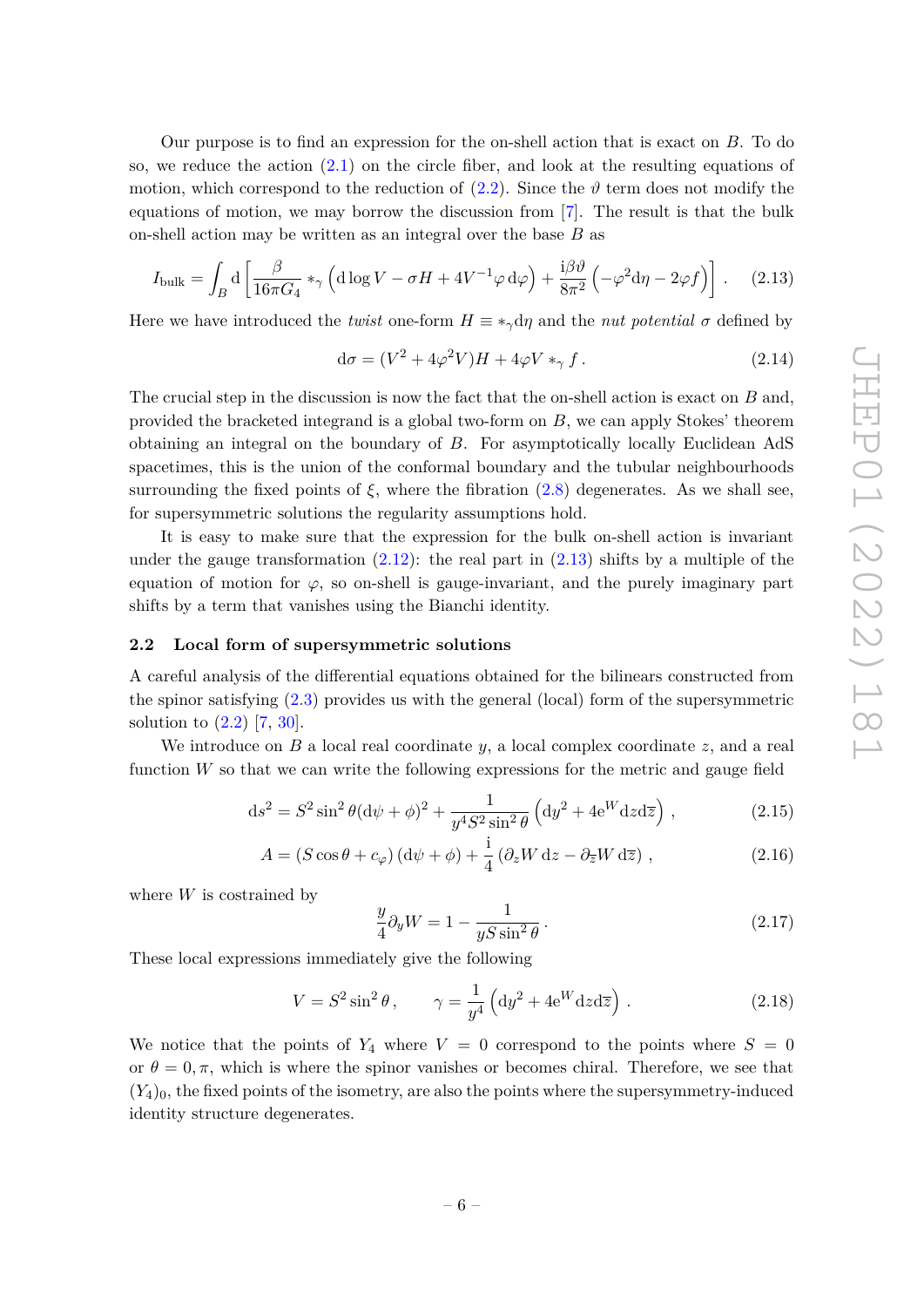Most importantly, we find expressions for  $\varphi$  and the nut potential  $\sigma$ 

<span id="page-7-4"></span>
$$
\varphi = S\cos\theta + c_{\varphi}, \qquad \sigma = 2S\varphi + c_{\sigma}, \qquad (2.19)
$$

which guarantee that  $\varphi$  and  $\sigma$  are both global regular functions on  $(Y_4)_0$ , and the constants  $c_{\varphi}, c_{\sigma}$  will be fixed later on. For completeness, we also write down the expressions for d*η* 

<span id="page-7-1"></span>
$$
d\eta = 2V^{-3/2} *_{\gamma} \left[2 \cot \theta \, d\left(\frac{1}{y}\right) - S \, d\theta\right],\tag{2.20}
$$

and two additional constraints on the functions coming from higher order differential forms constructed from the spinor

$$
\partial_{z\overline{z}}^2 W = -e^W \left[ \partial_{yy}^2 W + \frac{1}{4} (\partial_y W)^2 + \frac{12 \cos^2 \theta}{y^4 S^2 \sin^4 \theta} \right],
$$
\n(2.21)

$$
\partial_{z\overline{z}}^2 f + \frac{e^W}{y^2} \left[ f \left( f^2 + 2 \right) - y \left( 2 \partial_y f + \frac{3}{2} f \partial_y W \right) + \right]
$$
\n
$$
\left( 2.22 \right)
$$
\n(2.22)

$$
+y^2\left(\partial_{yy}^2f+\frac{3}{2}\partial_yW\partial_yf+\frac{3}{2}f\partial_{yy}^2W+\frac{3}{4}f(\partial_yW)^2\right)\bigg]=0.
$$

In the latter equation, the function *f* is defined by

<span id="page-7-3"></span><span id="page-7-2"></span>
$$
f \equiv -\frac{2\cos\theta}{yS\sin^2\theta} \,. \tag{2.23}
$$

### <span id="page-7-0"></span>**2.3 On-shell action**

Thanks to the analysis of the supersymmetry equations, we have showed that the bulk onshell action  $(2.13)$  is globally exact on *B* once we remove the points where the fibration  $(2.8)$ degenerates. More formally, we remove a tubular neighbourhood of radius *ε* around each connected component of  $(Y_4)_0$  to construct  $(Y_4)_\varepsilon \subset Y_4$  and project to  $B_\varepsilon \equiv (Y_4 \setminus (Y_4)_\varepsilon)/S^1 \subset Y_4$ *B*, which has boundaries surrounding the orbifold points (in addition to the conformal boundary). The two-form in [\(2.13\)](#page-6-1) is globally defined on  $B_{\varepsilon}$ , so we may use Stokes' theorem and rewrite it as a sum of contributions from the UV conformal boundary and from the boundaries surrounding the fixed points of the isometry.

Starting from the former, for asymptotically locally Euclidean AdS solutions we interpret  $1/y$  as a radial coordinate near the conformal boundary, which we set at  $\{y =$  $0$ } =  $\partial Y_4 \cong M_3$ , and we assume that the various functions appearing the metric and gauge field have an analytic expansion in *y* near the boundary. We then cut-off the spacetime to  $Y_{\delta}$  where *y* decreases up to  $y = \delta > 0$ . The component of the boundary  $\partial Y_{\delta}$   $\equiv \{y = \delta\} \cap Y_4 \cong M_3$  is still a fibered space with base  $\partial B_{\delta}$   $\equiv \partial Y_{\delta}/S^1$ . The bulk on-shell action [\(2.13\)](#page-6-1) gives a contribution from the UV boundary *∂B<sup>δ</sup>* that can be lifted to an integral over *∂Y<sup>δ</sup>* with the form

$$
I_{\text{bulk}}^{\text{UV}} = -\int_{\partial Y_{\delta}} \eta \wedge \left[ \frac{\beta}{16\pi G_4} *_{\gamma} \left( \mathrm{d}\log V - \sigma H + 4V^{-1} \varphi \, \mathrm{d}\varphi \right) - \frac{\mathrm{i}\beta \vartheta}{8\pi^2} \left( \varphi^2 \mathrm{d}\eta + 2\varphi f \right) \right] \tag{2.24}
$$

where the sign is due to the relation between the orientation imposed by supersymmetry and that required to apply Stokes' theorem. We should also include the Gibbons-Hawking-York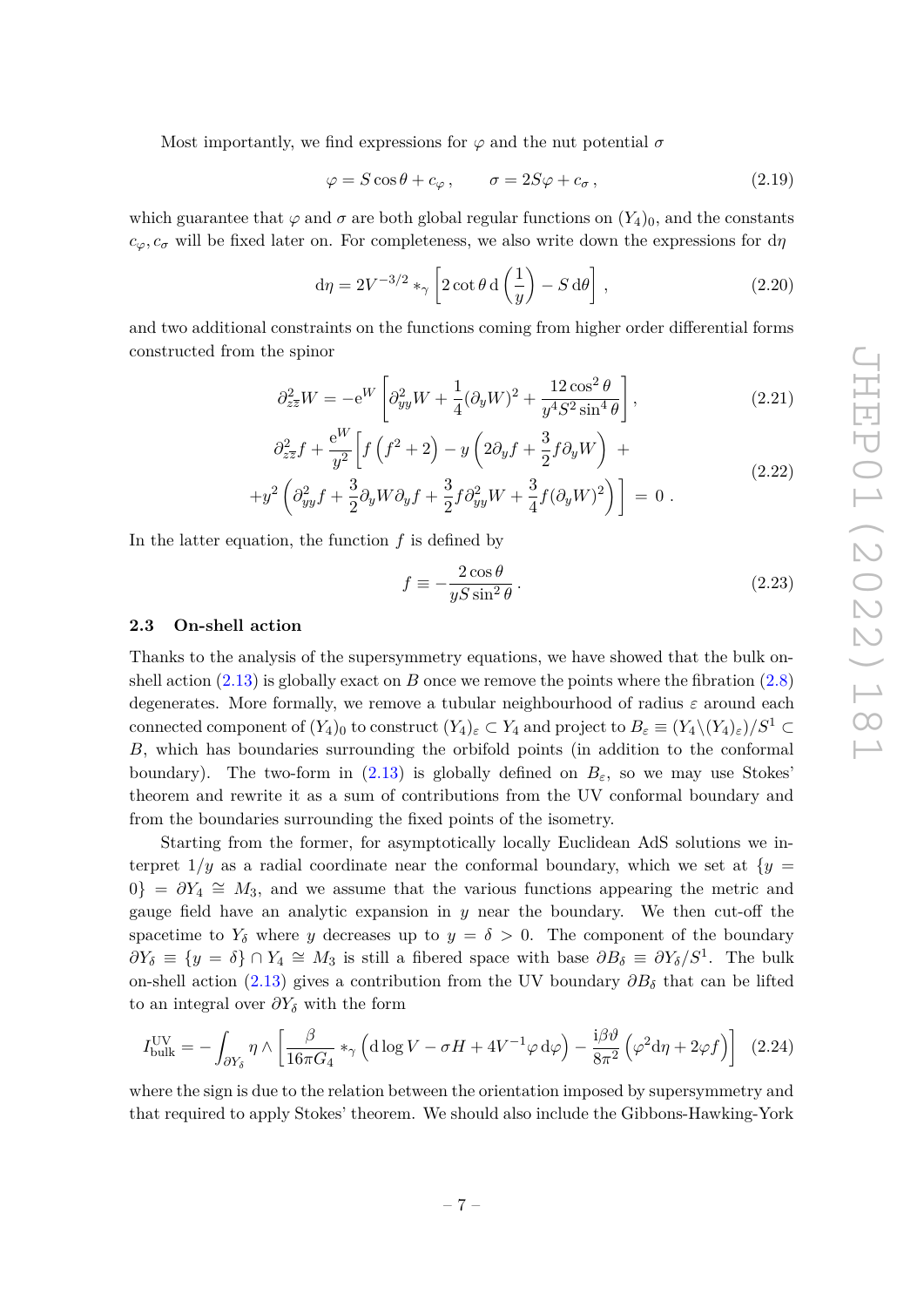term and the standard counterterms implementing the holographic renormalization [\[32,](#page-40-10) [33\]](#page-40-11), which are constructed using the metric *h* induced on the hypersurface *∂Y<sup>δ</sup>*

$$
I_{\rm GHY} = -\frac{1}{8\pi G_4} \int_{\partial Y_\delta} K \operatorname{vol}_h,\tag{2.25}
$$

$$
I_{\rm ct} = \frac{1}{8\pi G_4} \int_{\partial Y_\delta} \left( 2 + \frac{1}{2} R_h \right) \text{vol}_h \,. \tag{2.26}
$$

In order to evaluate them, we impose the constraints  $(2.17)$ ,  $(2.20)$ ,  $(2.21)$  and  $(2.22)$ in the expansions of  $\theta$ ,  $W$ ,  $S$  and  $\phi$ , obtaining

$$
\theta = \frac{\pi}{2} + y \theta_{(1)} + \frac{y^2}{2} \theta_{(2)} + \mathcal{O}(y^3) \,,\tag{2.27}
$$

$$
W = W_{(0)} + y W_{(1)} + \frac{y^2}{2} \left( -e^{-W_{(0)}} \partial_{z,\overline{z}}^2 W_{(0)} - 12\theta_{(1)}^2 - \frac{1}{4} W_{(1)}^2 \right) + \mathcal{O}(y^3) \,, \tag{2.28}
$$

$$
S = \frac{1}{y} + \frac{1}{4}W_{(1)} + y \left( -\frac{1}{4}e^{-W_{(0)}}\partial_{z,\bar{z}}W_{(0)} - 2\theta_{(1)}^2 \right) + \frac{y^2}{2} \left[ \frac{1}{8}e^{-W_{(0)}}\left(\partial_{z,\bar{z}}^2 W_{(0)}W_{(1)}\right) \right]
$$
(2.29)

$$
-2\partial_{z,\overline{z}}^2 W_{(1)}\Big) + \frac{1}{2}W_{(1)}\theta_{(1)}^2 - \theta_{(1)}\theta_{(2)}\Big] + \mathcal{O}(y^3)\,,
$$

$$
\phi = \phi_{(0)} + y^2 \mathrm{i} (\partial_{\overline{z}} \theta_{(1)} \, \mathrm{d}\overline{z} - \partial_z \theta_{(1)} \, \mathrm{d}z) + \mathcal{O}(y^3) \,, \tag{2.30}
$$

where  $\phi_{(0)}$  is constrained to satisfy

<span id="page-8-0"></span>
$$
\mathrm{d}\phi_{(0)} = 4\mathrm{i}e^{W_{(0)}}\theta_{(1)}\,\mathrm{d}z \wedge \mathrm{d}\overline{z} \,. \tag{2.31}
$$

The conclusion, as detailed in [\[34\]](#page-40-12) is that the boundary data  $W_{(0)}, \theta_{(1)}$ , together with the free bulk functions  $W_{(1)}$ ,  $\theta_{(2)}$ , determine the terms at the higher orders of the expansion.

Expanding  $(2.15)$  and  $(2.16)$  near  $\partial Y_4$ , we confirm that we have an asymptotically locally AdS space and on the conformal boundary  $M_3$  we may pick the following representatives for the metric and gauge field

$$
ds_{(0)}^2 = \eta_{(0)}^2 + 4e^{W_{(0)}}dzd\overline{z},\qquad(2.32)
$$

$$
A_{(0)} = -\theta_{(1)}\,\eta_{(0)} + \frac{\mathrm{i}}{4}\left(\partial_z W_{(0)}\,\mathrm{d}z - \partial_{\overline{z}}W_{(0)}\,\mathrm{d}\overline{z}\right) \,,\tag{2.33}
$$

where  $\eta_{(0)} = d\psi + \phi_{(0)}$ ,  $vol_2 = 2ie^{W_{(0)}}dz \wedge d\overline{z}$  and  $\square \equiv e^{-W_{(0)}}\partial^2_{z,\overline{z}}$ . This is the same geometry imposed by the presence on a three-dimensional space of two supercharges with opposite *R*-charge [\[35\]](#page-41-0).

Indeed, this can be seen explicitly by analysing the Killing spinor equation [\(2.3\)](#page-4-3) near the boundary, where it reduces to a conformal Killing spinor equation for a two-component spinor  $\zeta$ , the Killing spinor equation for three-dimensional conformal supergravity [\[36\]](#page-41-1). If  $\zeta$  is nowhere vanishing, this is in turn equivalent to a solution of the Killing spinor equation of three-dimensional new minimal supergravity. The second "supercharge" on the three-manifold is the charge conjugate spinor  $\zeta^c \equiv C^{-1} \zeta^*$ , which satisfies the Killing spinor equation with opposite *R*-charge. Without going into a detailed analysis of the possible backgrounds (see [\[37\]](#page-41-2) for a review), in our case from the two supercharges we can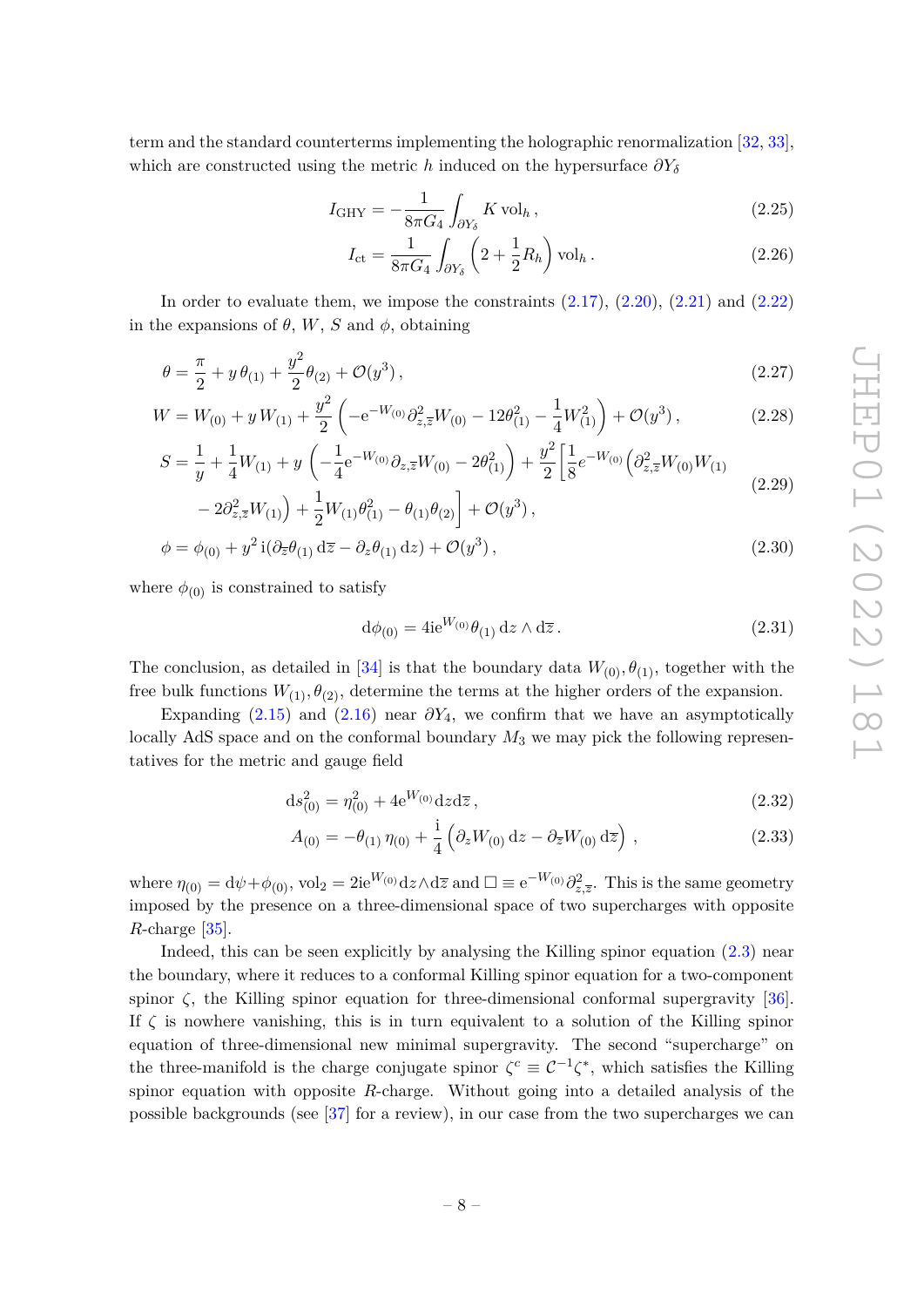construct a real Killing vector that generates a transversely holomorphic foliation. This is precisely the restriction to  $M_3$  of  $\partial_{\psi}$ , and the almost contact structure one-form is  $\eta_{(0)}$ . By assumption, all the orbits of  $\xi$  close in the bulk (see footnote [4\)](#page-5-1), and so do the orbits of *ξ*|*M*<sup>3</sup> , so the geometry of *M*<sup>3</sup> is that of a Seifert manifold, that is, a circle bundle over a two-dimensional orbifold.

The non-divergent UV contribution to the on-shell action is given by

$$
I^{UV} = \lim_{\delta \to 0} \left[ I_{\text{bulk}}^{UV} + I_{\text{GHY}} + I_{\text{ct}} \right]
$$
  
= 
$$
\frac{1}{16\pi^2 G_4} \int_{M_3} \eta_{(0)} \wedge \text{vol}_2 \left[ 2\pi c_\sigma \theta_{(1)} + c_\varphi \left( -iG_4 \vartheta \Box W_{(0)} + 2\pi \theta_{(2)} + \theta_{(1)} \left( -4ic_\varphi G_4 \vartheta + 3\pi W_{(2)} \right) \right) + iG_4 \vartheta \left( \theta_{(1)} \Box W_{(0)} + 4\theta_{(1)}^3 \right) \right].
$$
 (2.34)

There is a natural choice that simplifies the UV contribution to the on-shell action, namely  $c_{\sigma} = c_{\varphi} = 0$ , which was called *supersymmetric gauge choice* in [\[7\]](#page-39-3)

$$
I^{UV} = \frac{i\vartheta}{32\pi^2} \int_{\partial M} \eta_{(0)} \wedge d\eta_{(0)} \left( -R_{2d} + (*_2 d\eta_{(0)})^2 \right) , \qquad (2.35)
$$

<span id="page-9-0"></span>where  $R_{2d} \equiv -\Box W_{(0)}$ . Notice that this is a well-defined integral over  $\partial M$ , and that the only UV contribution to the on-shell action comes from the  $\vartheta$  term, whereas the "standard" gravitational part is determined only be the fixed points of the isometry.

We could also consider the inclusion of additional finite counterterms constructed out of the gauge fields. For standard Maxwell theory, no such counterterm is required if one fixes at the gauge field at the boundary, imposing that the dual operator in the CFT is a U(1) current, as we do [\[38\]](#page-41-3). However, in this case we also have a non-zero  $\vartheta$  term, which could make the issue a bit subtler. We suggest the necessity of the following counterterm

<span id="page-9-1"></span>
$$
I_{\text{ct},A} = -\frac{\mathrm{i}\vartheta}{2\pi} I_{\text{CS}}[A_{(0)}],\tag{2.36}
$$

where  $I_{\text{CS}}[A]$  is the Chern-Simons action at level one, which for a trivial U(1) bundle can be written as

<span id="page-9-2"></span>
$$
I_{\text{CS}}[A] = \frac{1}{4\pi} \int_{M_3} A \wedge dA.
$$
 (2.37)

The concrete effect of this counterterm is cancelling  $I<sup>UV</sup>$ . We shall discuss this in more detail in section [2.4.](#page-12-0)

We now move to the evaluation of the contributions to the on-shell action from the other components of the boundary of  $B_\varepsilon$ , namely the tubular neighbourhoods surrounding the fixed points of the isometry acting on *Y*4. These must have even codimension, so in four dimensions we may split them into zero-dimensional nuts and two-dimensional bolts, following the terminology of  $[39]$ . As we noticed around  $(2.18)$ , the fixed points of the isometry are also the loci where the identity structure degenerates. However, a more careful analysis of the bilinear equation [\(2.7\)](#page-5-4) shows that *S* may never vanish, unless we are in the trivial case where the isometry acts trivially everywhere. Therefore, the only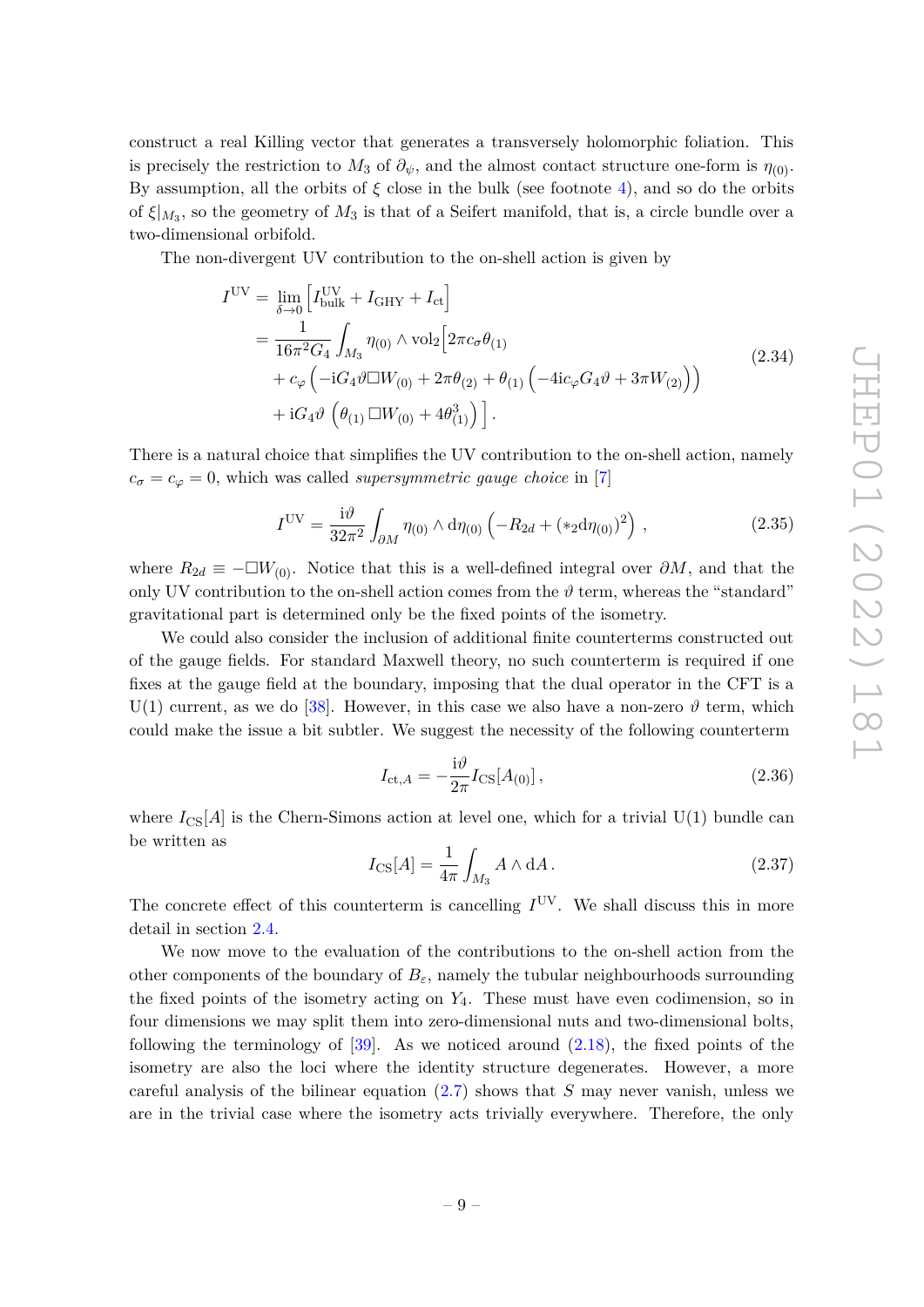possibility for the fixed points is that the spinor becomes chiral there. This allows us to further split the classification of the connected components of the fixed point sets according to the chirality of the supersymmetry spinor: we have nuts<sub> $\pm$ </sub> and bolts  $\Sigma_{\pm}$  depending on whether  $\epsilon$  has positive/negative chirality there. Furthermore, [\(2.7\)](#page-5-4) also gives us that at a fixed point with chirality  $\pm$ 

<span id="page-10-0"></span>
$$
S^2|_{\pm} = \frac{1}{16} \langle (\mathrm{d}\xi^{\flat}|_{\pm})^{\mp}, (\mathrm{d}\xi^{\flat}|_{\pm})^{\mp} \rangle_g, \qquad (2.38)
$$

where the superscript  $\pm$  indicates the (anti-)self-dual part of the two-form.

We split the contributions of the bulk into the "standard" part, studied in [\[7\]](#page-39-3), and the  $\vartheta$  term: from  $(2.13)$  we write

<span id="page-10-1"></span>
$$
I_{\text{bulk}}^{\text{IR}} = -\int_{\partial B_{\varepsilon}} \left[ \frac{\beta}{16\pi G_4} *_{\gamma} \left( \mathrm{d}\log V - \sigma H + 4V^{-1}\varphi \,\mathrm{d}\varphi \right) + \frac{\mathrm{i}\beta \vartheta}{8\pi^2} \left( -\varphi^2 \mathrm{d}\eta - 2\varphi f \right) \right]
$$
  
\n
$$
\equiv I_0^{\text{IR}} + I_{\vartheta}^{\text{IR}} , \qquad (2.39)
$$

where

<span id="page-10-2"></span>
$$
I_{\vartheta}^{\text{IR}} = \frac{\mathrm{i}\vartheta}{8\pi^2} \int_{\partial M_{\varepsilon}} \eta \wedge \varphi \left( -\varphi \,\mathrm{d}\eta + 2F \right) \,. \tag{2.40}
$$

In a neighbourhood of a nut, we can write the Killing vector as the generator of the rotations on the two two-planes of  $\mathbb{R}^4 \cong \mathbb{R}^2 \oplus \mathbb{R}^2$  with weights  $b_1, b_2$ , that is

$$
\xi = b_1 \partial_{\varphi_1} + b_2 \partial_{\varphi_2} , \qquad (2.41)
$$

where  $\varphi_1, \varphi_2$  are the polar coordinates on the two copies of  $\mathbb{R}^2$  normalised to have  $2\pi$ periodicity. Since we are assuming that the orbits of *ξ* all close, the ratio between the two weights is rational, so we write  $b_1/b_2 = p/q$  with p, q coprime and the period of the generic orbit is  $\beta = 2\pi p/b_1 = 2\pi q/b_2$ . The connected component of  $\partial B_\varepsilon$  is thus the weighted complex projective space  $WCP^1_{[p,[q]]}$  and so the orbifold line bundle  $\mathcal L$  associated  $\phi: S^1 \hookrightarrow \partial(Y_4)_{\varepsilon} \to \partial B_{\varepsilon}$  has first Chern class

<span id="page-10-3"></span>
$$
\int_{\partial B_{\epsilon}} d\eta = \beta \int_{\mathbb{WCP}^1_{[p,|q|]}} c_1(\mathcal{L}) = -\frac{\beta}{pq}.
$$
\n(2.42)

In the supersymmetric gauge for  $\sigma$  and  $\varphi$ , near a nut of type  $\pm$  we have  $\varphi|_{\pm} = \pm S|_{\pm}$  (as can be seen from  $(2.19)$  and  $(2.38)$  gives

<span id="page-10-4"></span>
$$
\varphi^2|_{\text{nut}_{\pm}} = \frac{1}{4}(b_1 \mp b_2)^2. \tag{2.43}
$$

Considering [\(2.39\)](#page-10-1) term by term, we can show that

$$
I_0^{\text{IR}}|_{\text{nuts}} = \frac{\pi}{2G_4} \sum_{\text{nuts}_{\mp}} \pm \frac{(b_1 \pm b_2)^2}{4b_1b_2} \,. \tag{2.44}
$$

As for  $I_{\vartheta}^{\text{IR}}$  in [\(2.40\)](#page-10-2), the second term in the sum is the integral over the  $\partial(Y_4)_{\varepsilon} \cong S_{\varepsilon}^3$ surrounding the nut of a smooth form, so this term gives a vanishing contribution. On the other hand, the first term does contribute, and combining  $(2.42)$  and  $(2.43)$  we have

$$
I_{\vartheta}^{\text{IR}}|_{\text{nuts}} = \frac{i\vartheta}{2} \sum_{\text{nuts}_{\mp}} \frac{(b_1 \pm b_2)^2}{4b_1 b_2}.
$$
 (2.45)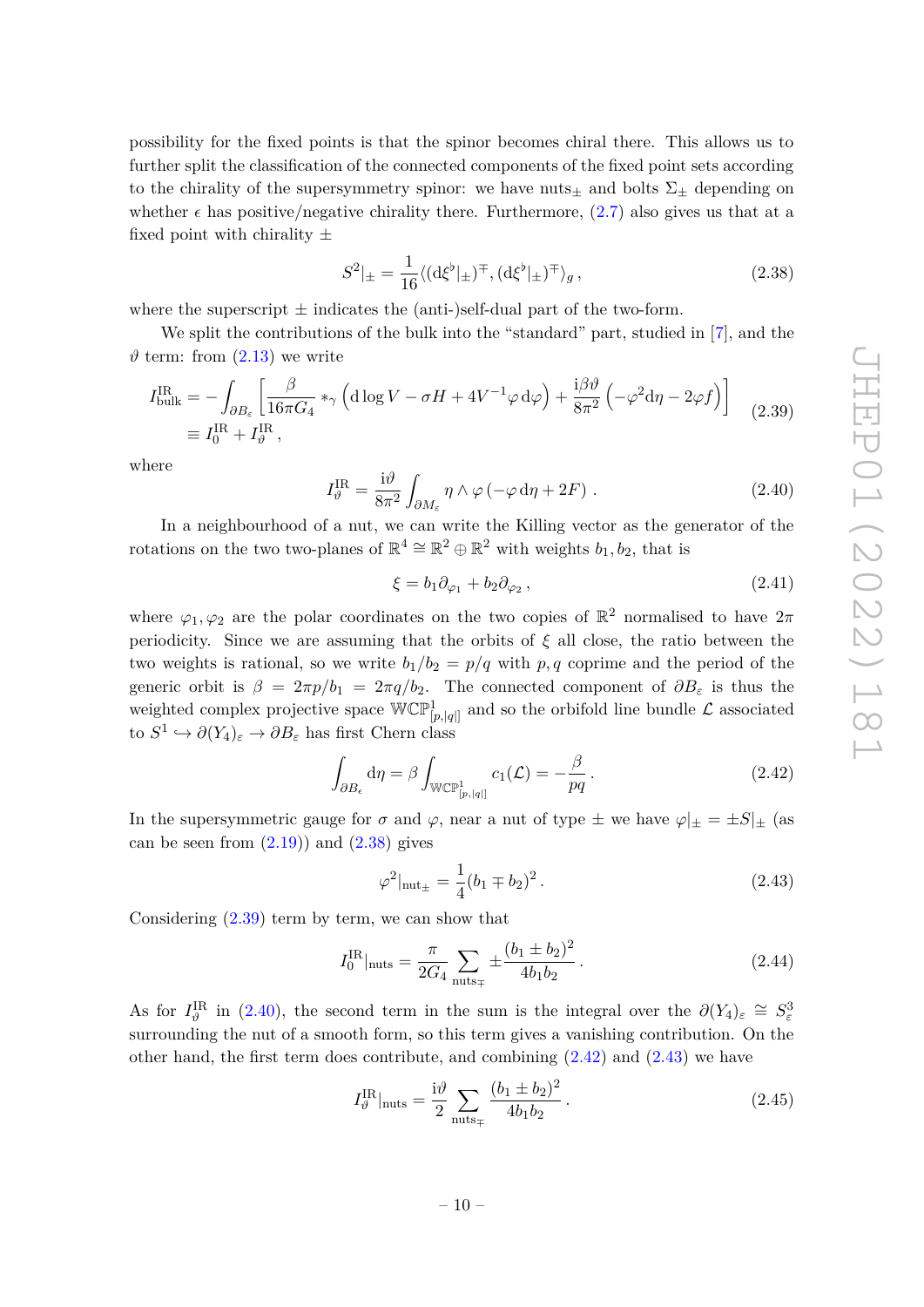Thus

$$
I_{\text{nuts}} = \sum_{\text{nuts}_{\mp}} \pm \left(\frac{\pi}{2G_4} \pm \frac{\mathrm{i}\vartheta}{2}\right) \frac{(b_1 \pm b_2)^2}{4b_1b_2} \,. \tag{2.46}
$$

Given a bolt  $\Sigma_{\pm}$ , we denote by  $T_{\varepsilon} \cong \Sigma_{\pm}$  the connected component of  $\partial B_{\varepsilon}$  surrounding it. We notice that  $d\varphi = -\xi \iota F$ , which by regularity of F implies that  $\varphi$  is constant on the two-dimensional bolt. Therefore, we can write

$$
\lim_{\varepsilon \to 0} \int_{T_{\varepsilon}} \varphi F = 2\pi \, \varphi|_{\Sigma_{\pm}} \int_{\Sigma_{\pm}} c_1(F). \tag{2.47}
$$

Analogously, we have

$$
\lim_{\varepsilon \to 0} \int_{T_{\varepsilon}} \varphi^2 d\eta = \beta \varphi^2 |_{\Sigma_{\pm}} \int_{\Sigma_{\pm}} c_1(N\Sigma_{\pm}). \tag{2.48}
$$

To find the value of  $\varphi$  at the bolt, we resort again to  $(2.19)$  and  $(2.38)$ :

$$
\varphi|_{\Sigma_{\pm}} = \pm \frac{\pi}{\beta} \,. \tag{2.49}
$$

Overall, [\(2.40\)](#page-10-2) gives

<span id="page-11-0"></span>
$$
I_{\vartheta}^{\text{IR}}|_{\text{bolts}} = \frac{\mathrm{i}\vartheta}{2} \sum_{\text{bolts } \Sigma_{\pm}} \int_{\Sigma_{\pm}} \left( -\frac{1}{4} c_1 (N \Sigma_{\pm}) \pm c_1(F) \right) . \tag{2.50}
$$

This expression can be further simplified, because the existence of supersymmetry on a curved surface imposes a sort of twist. As mentioned in footnote [3,](#page-5-0) the supersymmetry spinor  $\epsilon$  is generically only a section of a spin<sup>c</sup> bundle that is twisted by the U(1) gauge field *A*. Near a bolt, the spinor*<sup>c</sup>* becomes chiral but does not vanish, so there is a non-zero section of a line bundle over the bolt, meaning that said bundle must be trivial. This constraint imposes a relation between the restriction of the gauge bundle over  $\Sigma_{\pm}$  and the tangent and normal bundle to the surface [\[7\]](#page-39-3)

$$
\int_{\Sigma_{\pm}} c_1(F) = \int_{\Sigma_{\pm}} \frac{\pm c_1(N\Sigma_{\pm}) - c_1(T\Sigma_{\pm})}{2} \,. \tag{2.51}
$$

Inserting the latter result in the expression  $(2.50)$  leads to the result

$$
I_{\vartheta}^{\text{IR}}|_{\text{bolts}} = \frac{i\vartheta}{2} \sum_{\text{bolts } \Sigma_{\pm}} \int_{\Sigma_{\pm}} \left( \frac{1}{4} c_1 (N \Sigma_{\pm}) \mp \frac{1}{2} c_1 (T \Sigma_{\pm}) \right), \qquad (2.52)
$$

and a similar analysis for  $I_0^{\text{IR}}$  gives

$$
I_0^{\text{IR}}|_{\text{bolts}} = \frac{\pi}{2G_4} \sum_{\text{bolts }\Sigma_{\pm}} \mp \int_{\Sigma_{\pm}} \left( \frac{1}{4} c_1 (N \Sigma_{\pm}) \mp \frac{1}{2} c_1 (T \Sigma_{\pm}) \right) , \qquad (2.53)
$$

whence

$$
I_{\text{bolts}} = \sum_{\text{bolts }\Sigma_{\pm}} \left( \frac{\pi}{2G_4} \mp \frac{\mathrm{i}\vartheta}{2} \right) \int_{\Sigma_{\pm}} \left( \frac{1}{2} c_1 (T \Sigma_{\pm}) \mp \frac{1}{4} c_1 (N \Sigma_{\pm}) \right) . \tag{2.54}
$$

<span id="page-11-1"></span>Summing the contributions from all the fixed points of the isometry, we find that the "infrared" contribution to the on-shell action with  $\vartheta$  term is

$$
I^{IR} = \sum_{\text{nuts}_{\mp}} \pm \left(\frac{\pi}{2G_4} \pm \frac{i\vartheta}{2}\right) \frac{(b_1 \pm b_2)^2}{4b_1b_2} + \sum_{\text{bolts } \Sigma_{\mp}} \left(\frac{\pi}{2G_4} \pm \frac{i\vartheta}{2}\right) \int_{\Sigma_{\pm}} \left(\frac{1}{2}c_1(T\Sigma_{\pm}) \pm \frac{1}{4}c_1(N\Sigma_{\pm})\right).
$$
\n(2.55)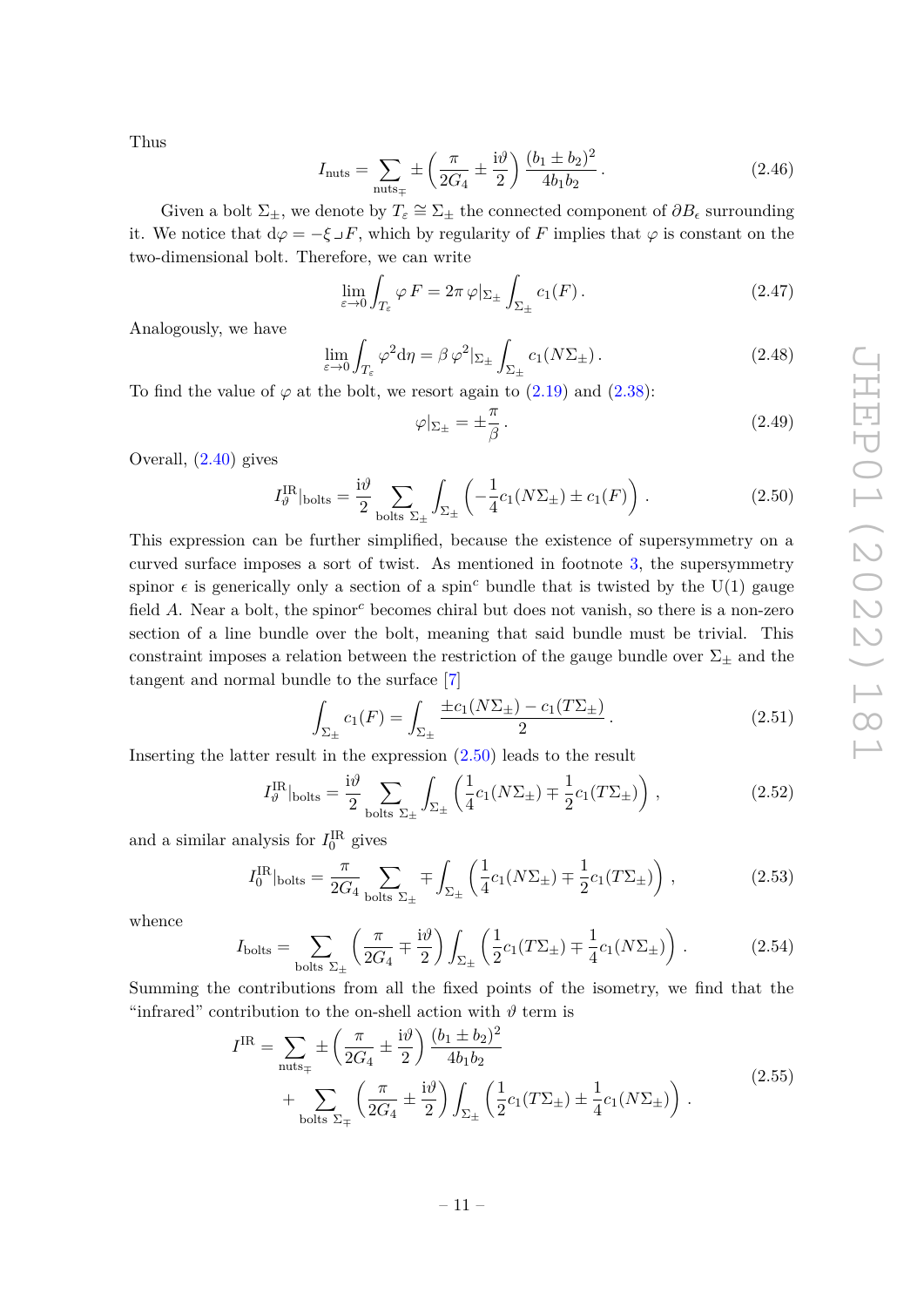### <span id="page-12-0"></span>**2.4 Dependence on the boundary and periodicity of** *ϑ*

Having found an expression for the on-shell action of any smooth supergravity solution, it seems redundant to investigate its dependence on boundary data. Nonetheless, it is an additional check on our expression. We compute the one-point function of the holographic stress-energy tensor and the  $U(1)_R$  current: the holographic stress-energy tensor has the same form as in [\[34\]](#page-40-12), whereas the  $U(1)_R$  current receives an additional contribution from the  $\vartheta$  term

$$
j_{\vartheta} = \frac{i\vartheta}{4\pi^2} \left[ \left( 2\theta_{(1)}^2 + \frac{1}{4} \Box W_{(0)} \right) \eta_{(0)} - *_2 d\theta_{(1)} \right]. \tag{2.56}
$$

Under a change in the boundary geometry and  $U(1)_R$  gauge field given by  $W_{(0)} \to W_{(0)} +$  $\delta W_{(0)}, \phi_{(0)} \to \phi_{(0)} + \delta \phi_{(0)}$ , where the variations are a basic function and one-form on  $\partial Y_4$ , respectively, we find that the variation of the holographically renormalized on-shell action vanishes [\[34\]](#page-40-12), apart from the  $\vartheta$  term, which gives

$$
\delta I = \frac{\mathrm{i}\vartheta}{16\pi^2} \int_{\partial M} \eta_{(0)} \wedge \delta \left( \theta_{(1)} \Box W_{(0)} \,\mathrm{vol}_2 + 4\theta_{(1)}^3 \,\mathrm{vol}_2 \right) \,. \tag{2.57}
$$

Looking at this, it is clear that the non-zero variation is entirely due to  $(2.35)$ .

There is an expectation stemming from field theory that the partition function of a three-dimensional  $\mathcal{N} = 2$  field theory on a background preserving at least two supercharges (as the one we find at the boundary of *Y*4) should only depend on the background geometry via the choice of transversely holomorphic foliation [\[9\]](#page-39-5). Because of the AdS/CFT correspondence, the renormalized on-shell action of the dual gravity solution should have the same dependence on the boundary data. As proved in [\[34\]](#page-40-12), this holds for the canonical action of four-dimensional minimal supergravity. However, the computation just presented shows that this does not hold true when we include a  $\vartheta$  term, since the specific variation we considered preserves the transversely holomorphic foliation and yet  $\delta I \neq 0$ . This is a first piece of evidence in favour of the finite counterterm  $(2.36)$ , which cancels  $I<sup>UV</sup>$  thus removing *δI*. [5](#page-12-1)

Additional evidence comes from a more careful thought on the periodicity of the  $\vartheta$ angle. Abelian gauge theories in four dimensions on a spin manifold enjoy a  $SL(2,\mathbb{Z})$ duality group [\[43\]](#page-41-5). The *T* generator corresponds to the shift  $\vartheta \to \vartheta + 2\pi$ , whereas the *S* generator, which does not commute with *T*, is the exchange of electric and magnetic fields.

If  $Y_4$  is closed and spin, then  $\int_{Y_4} F \wedge F \in 8\pi^2 \mathbb{Z}$ , so the theory for which  $(2.1)$  is the semiclassical effective description is invariant under  $\vartheta \to \vartheta + 2\pi$ , since  $e^{-S}$  would be unchanged. The main focus of the paper, though, are asymptotically locally AdS spaces, more precisely cutoff at a distance  $\delta$  from the conformal boundary. On a space  $Y_4$  with a boundary  $M_3$ , we extend the line bundle *L* on  $Y_4$  to a line bundle  $L_{(0)}$  on  $M_3$ . Then,  $\int_{Y_4} F \wedge F$  fails to be a multiple of  $8\pi^2$  by a boundary Chern-Simons term at level one  $(2.37)$ . That is, after shifting  $\vartheta \to \vartheta + 2\pi$ , we find

$$
S \to S + 2\pi i \ell + iI_{\text{CS}}[A_{(0)}], \qquad \ell \in \mathbb{Z}. \tag{2.58}
$$

<span id="page-12-1"></span><sup>&</sup>lt;sup>5</sup>The necessity of finite counterterms in order to be preserve boundary supersymmetry is well-known in cases with scalars and additional supersymmetry, e.g. [\[5,](#page-39-11) [40](#page-41-6)[–42\]](#page-41-7).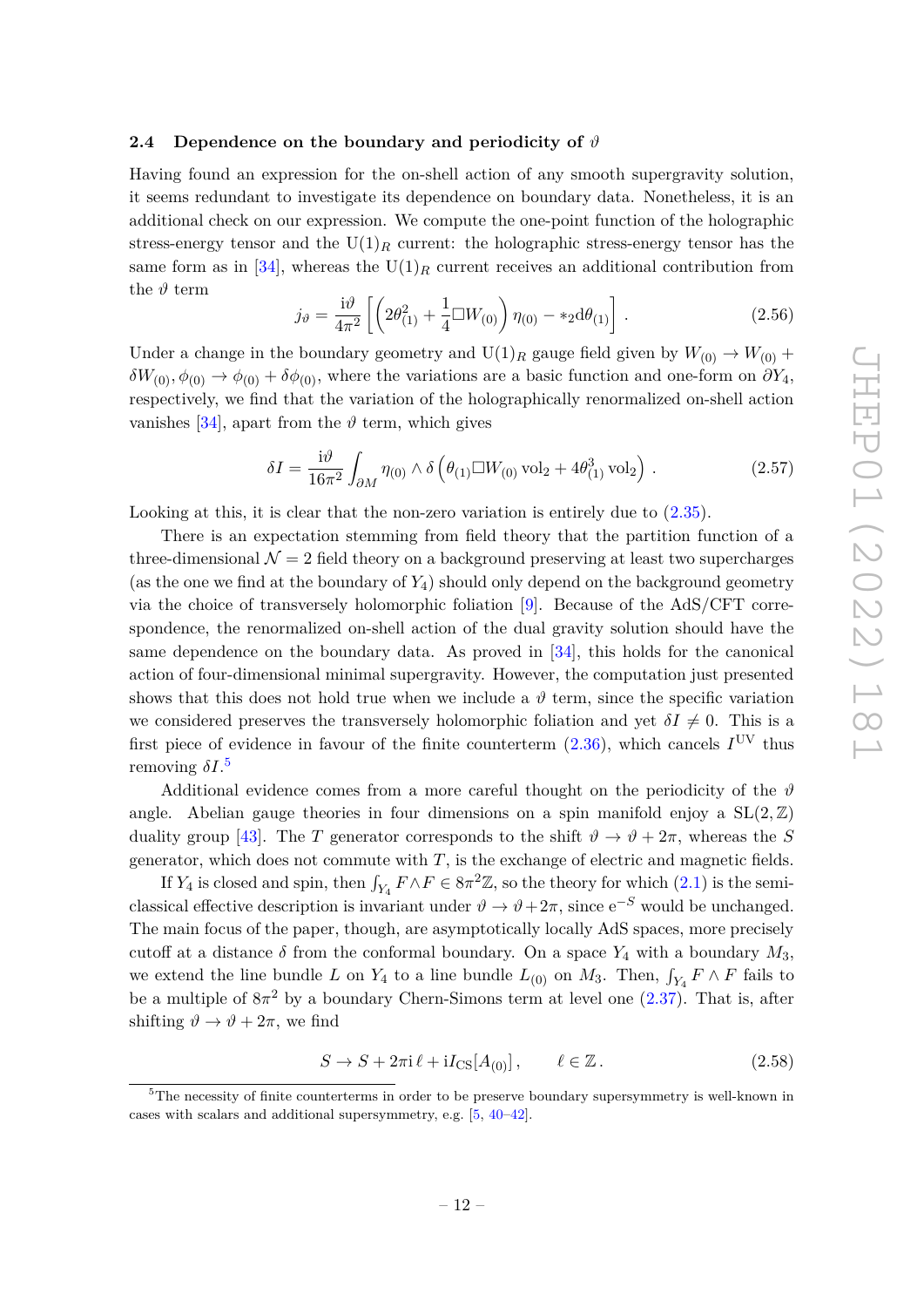This shift leads to an action on the partition function of the boundary theory

$$
Z_{\text{SCFT}}[A_{(0)}; M_3] = e^{-S[A; Y_4]} \to Z_{\text{SCFT}}[A_{(0)}; M_3] e^{-iI_{\text{CS}}[A_{(0)}]}.
$$
\n(2.59)

This is expected from field theory: three-dimensional conformal field theories with a U(1) global symmetry are acted upon by a  $SL(2, \mathbb{Z})$  group. More precisely, after coupling the U(1) current to a background gauge field  $A_{(0)}$ , one finds that the *T* generator of SL(2,  $\mathbb{Z}$ ) acts on the generating functional of the correlation functions of the  $U(1)$  current by shifting it by a level one Chern-Simons term for the background gauge field. This is precisely our setup, since we are describing the universal sector of three-dimensional SCFTs with  $\mathcal{N} = 2$ , which always have a  $U(1)_R$  global *R*-symmetry. The  $SL(2, \mathbb{Z})$  group acting on 3*d* CFTs becomes in the bulk the duality group of four-dimensional  $U(1)$  gauge theory on  $A1AdS<sub>4</sub>$ .

Notice that the boundary  $SL(2, \mathbb{Z})$  group is not a duality, since its action generically modifies the 3*d* CFT. Correspondingly, the SL(2*,* Z) action on the Einstein-Maxwell theory on anti-de Sitter space is to be interpreted as a choice of boundary conditions for the gauge field  $[8, 44-47]$  $[8, 44-47]$  $[8, 44-47]$  $[8, 44-47]$ . On the other hand, the introduction of the counterterm  $(2.36)$  fixes the choice of boundary conditions by removing the additional boundary Chern-Simons term

$$
S + I_{\text{ct},A} \to S + I_{\text{ct},A} + 2\pi i \ell, \qquad \ell \in \mathbb{Z}. \tag{2.60}
$$

This guarantees that the bulk theory is invariant under  $\vartheta \to \vartheta + 2\pi$ .

As described after [\(2.33\)](#page-8-0), the boundary superconformal field theory is formulated on *M*<sup>3</sup> by coupling to the multiplet of a background three-dimensional conformal supergravity, which includes  $g_{(0)}$  and  $A_{(0)}$ . The latter is the background gauge field coupling to the Rsymmetry current. A Chern-Simons term for  $A_{(0)}$  is related by  $\mathcal{N}=2$  supersymmetry to the gravitational Chern-Simons term [\[48\]](#page-41-10), so their levels are related. The fractional part of this level is a physical quantity of the SCFT: it cannot be removed by a local gauge-invariant counterterm, and it appears as a conformally-invariant contact term in the two-point function of the stress-energy tensor [\[49\]](#page-41-11). This fractional part is captured by the counterterm [\(2.36\)](#page-9-1), being  $\vartheta/2\pi$  mod 1, and consistently the shift  $\vartheta \to \vartheta + 2\pi$  does not modify it.

### <span id="page-13-0"></span>**3 Examples**

### <span id="page-13-1"></span>**3.1 AdS**<sup>4</sup>

The simplest non-trivial solution we can consider is  $AdS_4$  with an instanton [\[50,](#page-41-12) [51\]](#page-41-13). The metric and gauge field are

$$
ds^{2} = \frac{dr^{2}}{r^{2} + 1} + r^{2} \left( d\vartheta^{2} + \cos^{2} \vartheta d\varphi_{1}^{2} + \sin^{2} \vartheta d\varphi_{2}^{2} \right),
$$
  
\n
$$
A = -\frac{\left(b_{1} + b_{2}\sqrt{r^{2} + 1}\right) d\varphi_{1} + \left(b_{2} + b_{1}\sqrt{r^{2} + 1}\right) d\varphi_{2}}{2\sqrt{(b_{2} + b_{1}\sqrt{r^{2} + 1})^{2}\cos^{2} \vartheta + (b_{1} + b_{2}\sqrt{r^{2} + 1})^{2}\sin^{2} \vartheta}},
$$
\n(3.1)

where  $\vartheta \in [0, \frac{\pi}{2}]$  $\frac{\pi}{2}$ ,  $\varphi_1, \varphi_2 \in [0, 2\pi]$ , and there is a  $U(1) \times U(1)$  Killing vector field constructed from the Killing spinor

<span id="page-13-2"></span>
$$
\xi = b_1 \partial_{\varphi_1} + b_2 \partial_{\varphi_2} \,. \tag{3.2}
$$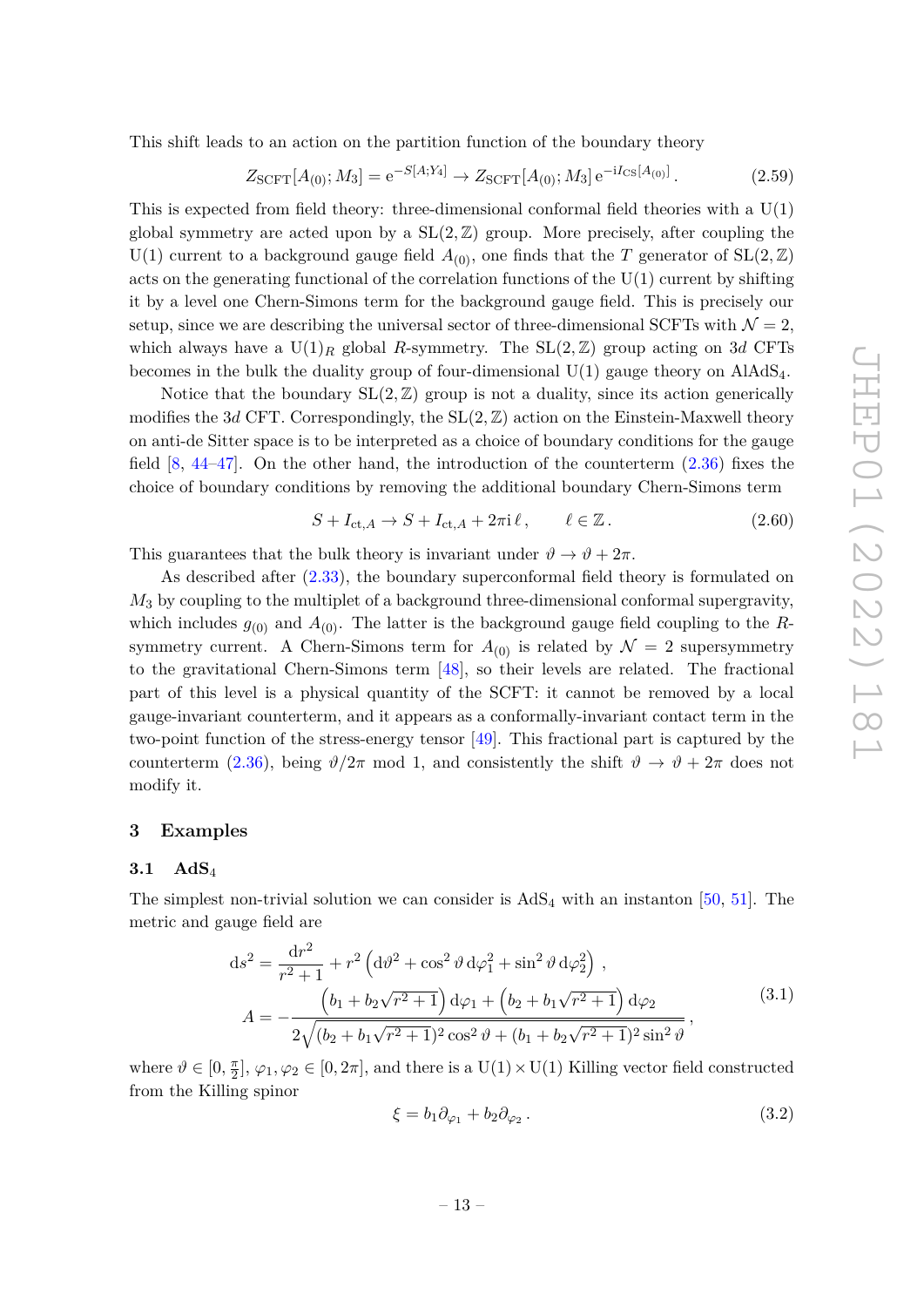This solution is only regular provided  $b_1/b_2 \equiv b^2 > 0$  and  $b_1/b_2 = -1$ . In the cases  $b_1/b_2 = \pm 1$  it reduces to the trivial instanton.

The norm of the Killing vector is  $V = r^2(b_1 \cos^2 \phi_1 + b_2 \sin^2 \phi_2)$ , which shows that at  $r = 0$  there is a nut. In fact, a more careful analysis leads to the conclusion that for  $b_1/b_2 = b^2$  we have a nut<sub>−</sub> and for  $b_1/b_2 = -1$  we have a nut<sub>+</sub>. In the two cases applying [\(2.55\)](#page-11-1) leads to

<span id="page-14-3"></span>
$$
\frac{b_1}{b_2} = -1: \quad I^{\text{IR}} = \frac{\pi}{2G_4} - \frac{i\vartheta}{2}, \qquad \frac{b_1}{b_2} = b^2: \quad I^{\text{IR}} = \frac{1}{4} \left( \frac{\pi}{2G_4} + \frac{i\vartheta}{2} \right) \left( b + \frac{1}{b} \right)^2. \tag{3.3}
$$

<span id="page-14-2"></span>Instead, applying [\(2.35\)](#page-9-0) gives

$$
I^{UV} = -\frac{i\vartheta}{2} \frac{b_1^2 + b_2^2}{2b_1b_2},
$$
\n(3.4)

The smooth solution with  $b_1/b_2 = b^2$  has another interpretation: AdS<sub>4</sub> (with the nontrivial instanton) can be foliated in a non-standard way to find a conformal boundary that is isometric to a squashed  $S^3$  [\[50\]](#page-41-12). More concretely, we perform the change of coordinates

$$
r^{2} = \left(\frac{q^{2}}{b^{2}} - 1\right)\cos^{2}\psi + \left(q^{2}b^{2} - 1\right)\sin^{2}\psi,
$$

$$
\cos^{2}\theta = \frac{\left(\frac{q^{2}}{b^{2}} - 1\right)\cos^{2}\psi}{\left(\frac{q^{2}}{b^{2}} - 1\right)\cos^{2}\psi + \left(q^{2}b^{2} - 1\right)\sin^{2}\psi},
$$
(3.5)

<span id="page-14-0"></span>obtaining

$$
ds^{2} = \frac{q^{2} - f(\psi)^{-2}}{(q^{2} - b^{2})(q^{2} - b^{-2})}dq^{2} + (q^{2}f(\psi)^{2} - 1) d\psi^{2}
$$
  
+ 
$$
\left(\frac{q^{2}}{b^{2}} - 1\right) \cos^{2} \psi d\varphi_{1}^{2} + (q^{2}b^{2} - 1) \sin^{2} \psi d\varphi_{2}^{2},
$$
(3.6)

with

$$
f(\psi)^2 \equiv \frac{1}{b^{-2}\cos^2\psi + b^2\sin^2\psi}.
$$
 (3.7)

The metric [\(3.6\)](#page-14-0) is again AdS<sub>4</sub>, but now the metric at the conformal boundary at  $q \to \infty$  is

<span id="page-14-1"></span>
$$
ds_3^2 = f(\psi)^2 d\psi^2 + \frac{1}{b^2} \cos^2 \psi d\varphi_1^2 + b^2 \sin^2 \psi d\varphi_2^2.
$$
 (3.8)

This is the metric on the squashed three-sphere preserving  $U(1) \times U(1)$  symmetry and two supercharges studied in [\[52\]](#page-41-14). To further confirm the smoothness of the slicings, notice that [\(3.8\)](#page-14-1) is related to the metric on the round sphere by a Weyl transformation: upon substituting

$$
\cos^2 \vartheta = \frac{b^{-2} \cos^2 \psi}{b^{-2} \cos^2 \psi + b^2 \sin^2 \psi},
$$
\n(3.9)

we find that

$$
d\theta^2 + \cos^2 \theta \, d\varphi_1^2 + \sin^2 \theta \, d\varphi_2^2 = f(\psi)^2 \left( f(\psi)^2 d\psi^2 + b^{-2} \cos^2 \psi \, d\varphi_1^2 + b^2 \sin^2 \psi \, d\varphi_2^2 \right). \tag{3.10}
$$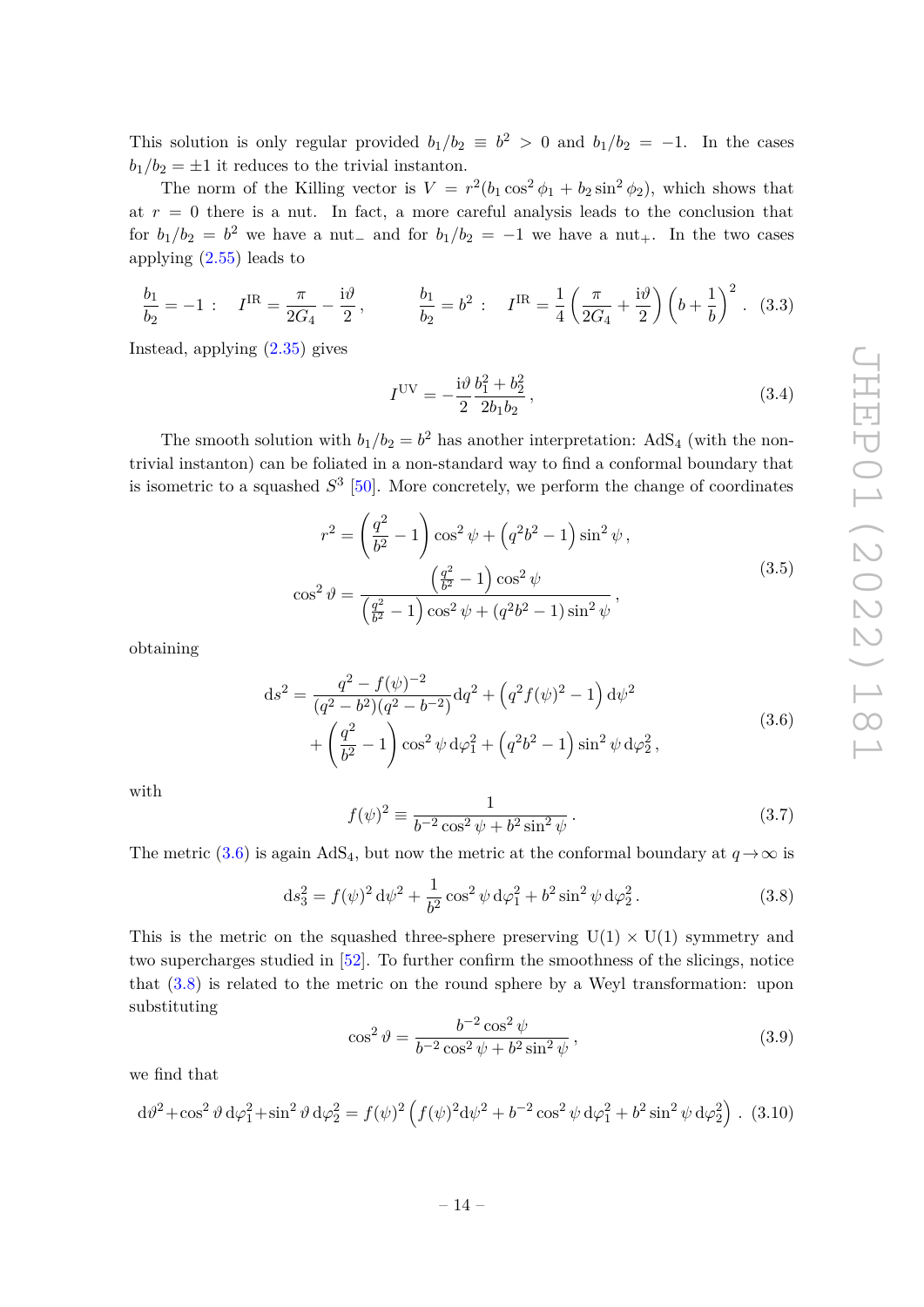In fact, the form of  $f(\psi)$  is not relevant for the large N limit of the localization computation of the dual field theory, as showed in [\[53\]](#page-41-15). It is sufficient that it guarantees smoothness of the metric, that is, it has the behaviour

$$
\lim_{\psi \to 0} f(\psi) = b, \qquad \lim_{\psi \to \frac{\pi}{2}} f(\psi) = \frac{1}{b}.
$$
\n(3.11)

Consistently, we shall see that this holds for  $I^{\text{UV}}$  as well. Given the metric  $(3.8)$  and the Killing vector  $\xi = b\partial_{\varphi_1} + b^{-1}\partial_{\varphi_2}$  (which is [\(3.2\)](#page-13-2) when  $b_2 = b^{-1}$ ), then  $d\eta = 2\text{vol}_2/f(\psi)$ , and  $R_{2d} = 4(2f(\psi) + f'(\psi) \cot 2\psi)/f(\psi)^3$  so that [\(2.35\)](#page-9-0) leads to

<span id="page-15-3"></span>
$$
IUV = \frac{i\vartheta}{2} \int_0^{\pi/2} \frac{d}{d\psi} \left( \frac{\cos 2\psi}{2f(\psi)^2} \right) d\psi = -\frac{i\vartheta}{2} \frac{b^2 + b^{-2}}{2}, \qquad (3.12)
$$

consistently with  $(3.4)$  and independently on the details of  $f(\psi)$ .

### <span id="page-15-0"></span>**3.2 Supersymmetric black holes**

Another simple and yet interesting solution that we consider are the supersymmetric black holes obtained by Wick-rotation of the dyonic static solutions of [\[54–](#page-42-0)[56\]](#page-42-1). These are related to the solutions considered in [\[6\]](#page-39-2). They preserve 1*/*4 of the supersymmetry and have the topology  $\mathbb{R}^2 \times \Sigma_g$  for  $g > 1$ . The local form of the metric and gauge field is

$$
ds^{2} = V(r) d\tau^{2} + \frac{dr^{2}}{V(r)} + r^{2} ds^{2}(\Sigma_{g}), \qquad V = -1 + \frac{\frac{1}{4} - Q^{2}}{r^{2}} + r^{2},
$$
  
\n
$$
F = \frac{Q}{r^{2}} d\tau \wedge dr + \frac{1}{2} \text{vol}(\Sigma_{g})
$$
\n(3.13)

If  $Q \neq 0$ , the solution is regular provided  $r > r_0$  with  $r_0 = \sqrt{\frac{1}{2} + |Q|}$  and  $\tau \sim \tau + \frac{4\pi}{|V'(r_0)|}$ . If  $Q = 0$ , instead, the metric develops an infinite throat near  $r = 1/\sqrt{2}$ .

The Killing vector  $\xi$  constructed from the Killing spinor is  $\xi = \partial_{\tau}$ . It has a bolt at  $r = r_0$  if  $Q \neq 0$  that goes to infinite distance as  $Q \rightarrow 0$ . Provided  $Q \neq 0$ , we have a smooth metric with a bolt<sub> $\pm$ </sub> where the chirality of the spinor at the bolt is equal to sgn(*Q*). Since the fibration is trivial, equation [\(2.35\)](#page-9-0) vanishes and the only contribution comes from the IR [\(2.55\)](#page-11-1)

<span id="page-15-2"></span>
$$
I = \left(\frac{\pi}{2G_4} - \text{sgn}(Q)\frac{\mathrm{i}\vartheta}{2}\right)(1-g). \tag{3.14}
$$

The only dependence on *Q* in the action is in the  $\vartheta$  term, and we will obtain different results depending on whether we take  $Q \to 0^+$  or  $Q \to 0^-$ . The same result has been obtained in  $[6]$  using a different regularization of the extremal metric with  $Q = 0$  breaking supersymmetry.

#### <span id="page-15-1"></span>**3.3** <sup>1</sup> 4 **-BPS solutions**

There are also a number of solutions preserving two real supercharges but with a non-trivial fibration. Here we consider those constructed in [\[2,](#page-39-9) [31\]](#page-40-9) and further analysed in [\[34,](#page-40-12) [51\]](#page-41-13).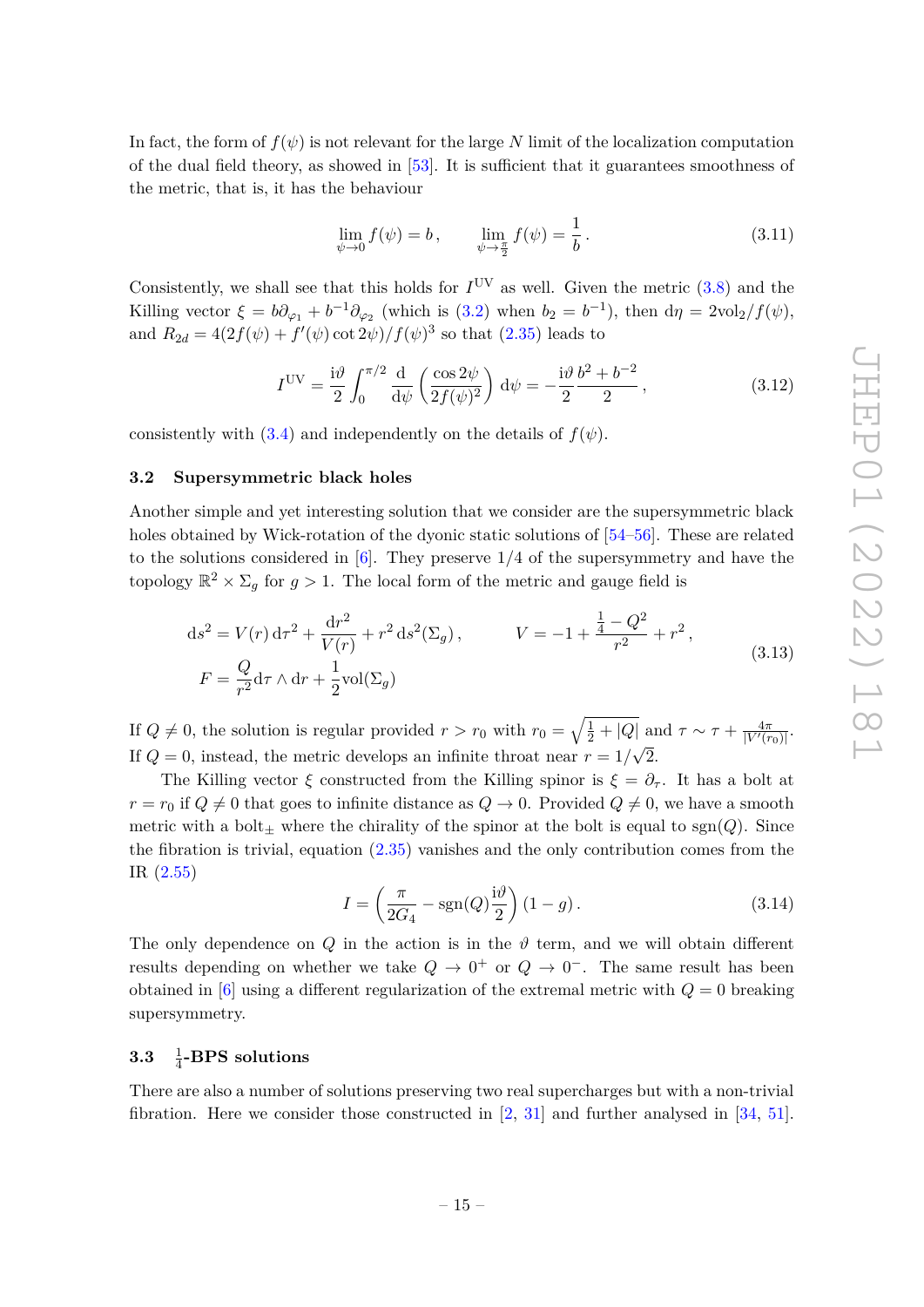<span id="page-16-0"></span>They all have the form

$$
ds^{2} = \frac{r^{2} - s^{2}}{\Omega(r)} dr^{2} + (r^{2} - s^{2})(\sigma_{1}^{2} + \sigma_{2}^{2}) + 4s^{2} \frac{\Omega(r)}{r^{2} - s^{2}} \sigma_{3}^{2},
$$
  
\n
$$
A = \frac{P(r^{2} + s^{2}) - 2Qrs}{(r^{2} - s^{2})} \sigma_{3}
$$
\n(3.15)

for different choices of  $\Omega(r)$ , P, Q and the forms  $\sigma_i$ .

There is a Einstein Taub-NUT-AdS solution on  $\mathbb{R}^4/\mathbb{Z}_p$  (with an instanton) for the choices

$$
\Omega(r) = (r - s)^2 [1 + (r - s)(r + 3s)], \qquad Q = P = -\frac{4s^2 - 1}{2}, \qquad (3.16)
$$

and the  $\sigma_i$  are the left-invariant one-forms on  $S^3$ 

<span id="page-16-1"></span>
$$
\sigma_1 + i\sigma_2 = e^{-i\tau} (d\vartheta + i\sin\vartheta d\varphi), \qquad \sigma_3 = d\tau + \cos\vartheta d\varphi.
$$
 (3.17)

This is a self-dual metric, in the sense that both the gauge field and the Weyl tensor are self-dual. The Killing vector constructed from the Killing spinor is  $\xi = \partial_{\tau}$ , so  $\eta = \sigma_3$ . We use the gauge freedom in  $(2.12)$  to find that the function  $\varphi$  satisfying the supersymmetric gauge choice is

$$
\varphi = -\frac{(4s^2 - 1)(r - s)}{2(r + s)} - \frac{1}{2}.
$$
\n(3.18)

The conformal boundary is a squashed  $S^3/\mathbb{Z}_p$  with metric

$$
ds_3^2 = \sigma_1^2 + \sigma_2^2 + 4s^2\sigma_3^2.
$$
 (3.19)

This squashed sphere preserves  $SU(2) \times U(1)$  and supports two real supercharges [\[52\]](#page-41-14). In order to apply [\(2.35\)](#page-9-0), we let  $\eta_{(0)} = 2s \sigma_3$ , from which  $R_{2d} = 2$ . Thus

<span id="page-16-2"></span>
$$
I^{UV} = \frac{i\vartheta}{2} \frac{16s^4 - 8s^2}{p}.
$$
 (3.20)

Given the form of  $\Omega$  and  $Q, P$ , we find that  $\xi$  has a nut at  $r = s$ , corresponding to the origin of the  $\mathbb{R}^4$  where we should take  $\tau \sim \tau + \frac{4\pi}{n}$  $\frac{4\pi}{p}$  for regularity. In our terminology, the origin is a nut<sub>−</sub> with  $b_1 = b_2$ , so [\(2.55\)](#page-11-1) gives

$$
I^{\rm IR} = \frac{\pi}{2G_4} + \frac{\mathrm{i}\vartheta}{2} \,. \tag{3.21}
$$

The overall action with  $\vartheta$  term, which is consistent with [\[31\]](#page-40-9), is the sum of the two contributions.

In addition to the self-dual Taub-NUT-AdS solution with topology  $\mathbb{R}^4/\mathbb{Z}_p$ , there is also a family of solutions with topology  $\mathcal{O}(-p) \to \Sigma_q$  for any  $\Sigma_q$  with metric with constant sectional curvature  $\kappa$ . In this case the metric and gauge field still have the form  $(3.15)$ , but now

$$
\Omega = (r^2 - s^2)^2 + (\kappa - 4s^2)(r^2 - s^2) - 4sQr + \frac{1}{4}(4s^2 - \kappa)^2 - Q^2,
$$
  
\n
$$
P = -\frac{4s^2 - \kappa}{2}.
$$
\n(3.22)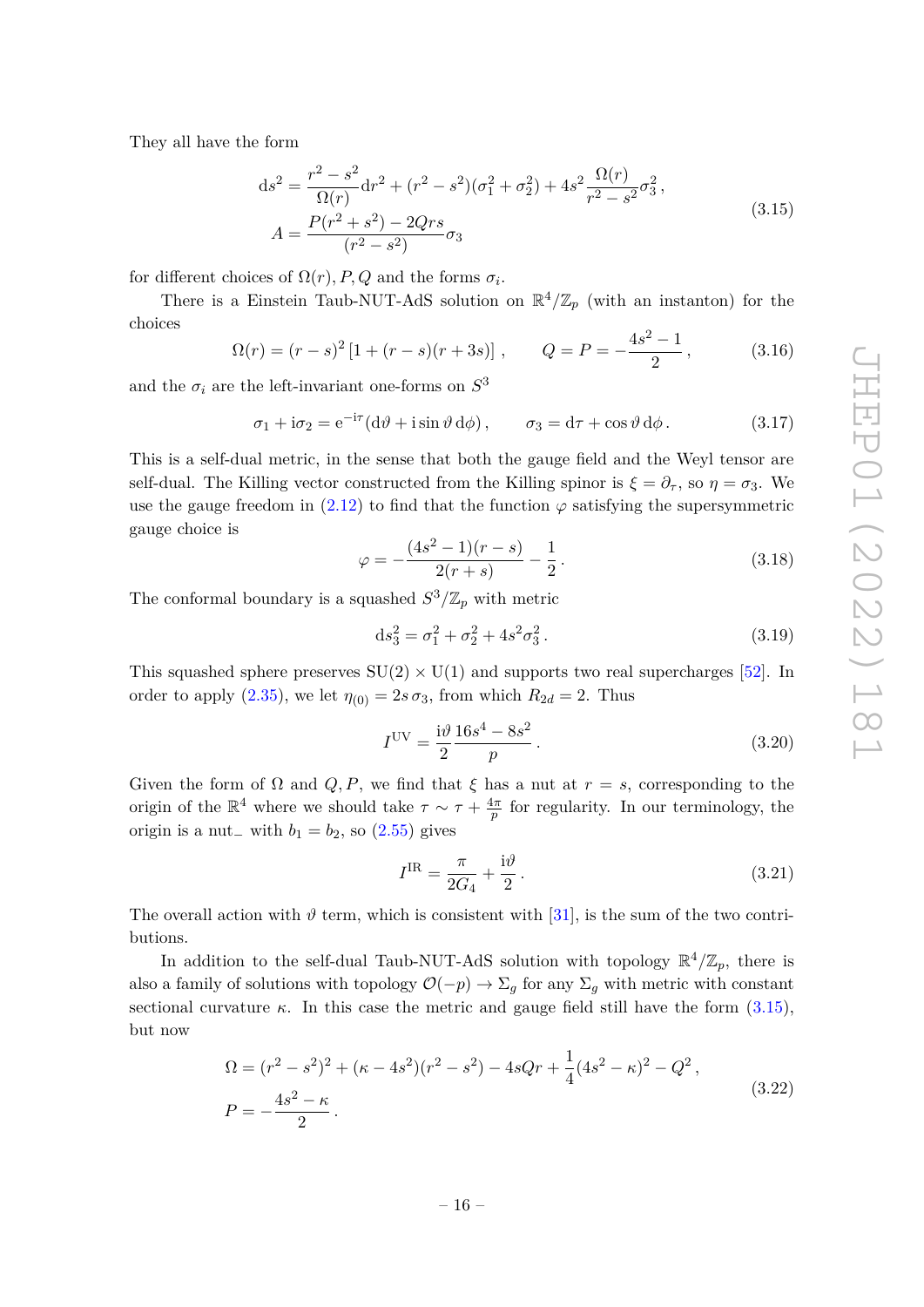and for the one-forms defining the metric we still use  $(3.17)$  for  $\Sigma_0 \cong S^2$ , but otherwise we locally define

$$
\Sigma_1 \cong T^2 \qquad \sigma_1 + i\sigma_2 = e^{i\tau} (d\phi - i d\vartheta), \qquad \sigma_3 = d\tau - \vartheta d\phi,
$$
  
\n
$$
\Sigma_g \quad g > 1 \qquad \sigma_1 + i\sigma_2 = e^{i\tau} (\sinh \vartheta d\phi - i d\vartheta), \qquad \sigma_3 = d\tau - \cosh \vartheta d\phi.
$$
\n(3.23)

Again, the Killing vector constructed from supersymmetry is  $\xi = \partial_{\tau}$ , which generates the fibration and whose norm vanishes at the zeroes of  $\Omega$ . If  $Q = \pm \frac{1}{2}$  $\frac{1}{2}\sqrt{4s^2-\kappa}$ , then we can only have  $\kappa = 1$  and we obtain the Taub-NUT-AdS solution considered earlier, otherwise smoothness of the solution at  $r_0$ , the largest root of  $\Omega$ , fixes  $Q$  by imposing

$$
\frac{r_0^2 - s^2}{|\Omega'(r_0)|} = \frac{2s}{\mathbf{p}}, \quad \text{with } \mathbf{p} = \frac{p}{|g-1|} \text{ for } g \neq 1, \text{ and } \mathbf{p} = p \text{ for } g = 1.
$$
 (3.24)

Analogously, the period of  $\tau$  is fixed to be

$$
\tau \sim \tau + \frac{4\pi}{p} \,. \tag{3.25}
$$

There are two branches of solutions, whose existence depends on the intricate relation between the deformation parameter *s* and the integer *p*. We refer to these branches as "Bolt<sub>±</sub>", consistently with [\[2,](#page-39-9) [31\]](#page-40-9). For both branches the Killing vector  $\xi$  has a bolt at  $r = r_0$  that is diffeomorphic to  $\Sigma_q$ , the basis of the fibration. Studying the form of the functions defined in section [2.2](#page-6-0) near the bolt shows that for the solution  $Bolt<sub>+</sub>$  we have a bolt<sup>∓</sup> in our language: the chirality of the spinor is opposite to the sign identifying the branch of solutions. Thus we can apply  $(2.55)$  and find in the IR

<span id="page-17-1"></span>
$$
I^{\text{IR}}[\text{Bolt}_{\pm}] = \left(\frac{\pi}{2G_4} \pm \frac{\mathrm{i}\vartheta}{2}\right) \left(1 - g \mp \frac{p}{4}\right),\tag{3.26}
$$

since  $T\Sigma_g \cong \mathcal{O}(2-2g)$  and  $N\Sigma_g \cong \mathcal{O}(-p)$ .

The conformal boundary is the manifold  $\mathcal{M}_{g,p}$ , a  $S^1$  bundle of degree p over the Riemann surface  $\Sigma_g$ , which includes the  $S^3/\mathbb{Z}_p$  bounding the self-dual Taub-NUT-AdS solution. Indeed, the structure of the UV contribution is not very different from  $(3.20)$ : again  $\eta_{(0)} = 2s \sigma_3$  and  $d\eta_{(0)} = 2s \text{ vol}(\Sigma_g)$ . The metric on the Riemann surface is normalized so that  $R_{2d} = 2\kappa$  and vol $(\Sigma_g)$  integrates to  $\frac{4\pi p}{p}$ . Therefore [\(2.35\)](#page-9-0) gives

<span id="page-17-2"></span>
$$
I^{UV} = \frac{i\vartheta}{2} \frac{(16s^4 - 8s^2\kappa)p}{p^2} = \begin{cases} \frac{i\vartheta}{2} \frac{(16s^4 - 8s^2\kappa)(g-1)^2}{p} & g \neq 1\\ \frac{i\vartheta}{2} \frac{16s^4}{p} & g = 1 \end{cases} \tag{3.27}
$$

Notice that this reduces to  $(3.20)$  for  $g = 0, \kappa = 1$ . Moreover, for the trivial fibration  $p = 0$  $I<sup>UV</sup> = 0$  and  $(3.26)$  corresponds to  $(3.14)$  provided we identify the sign of the branch of the bolt solution with  $-\text{sgn}(Q)$ .

#### <span id="page-17-0"></span>**3.4** <sup>1</sup> 2 **-BPS solutions**

There are also known solutions preserving four real supercharges, such as those constructed in [\[31\]](#page-40-9). The local form of the metric is again [\(3.15\)](#page-16-0), but now the forms  $\sigma_i$  are always the left-invariant one-forms on  $S^3$  [\(3.17\)](#page-16-1).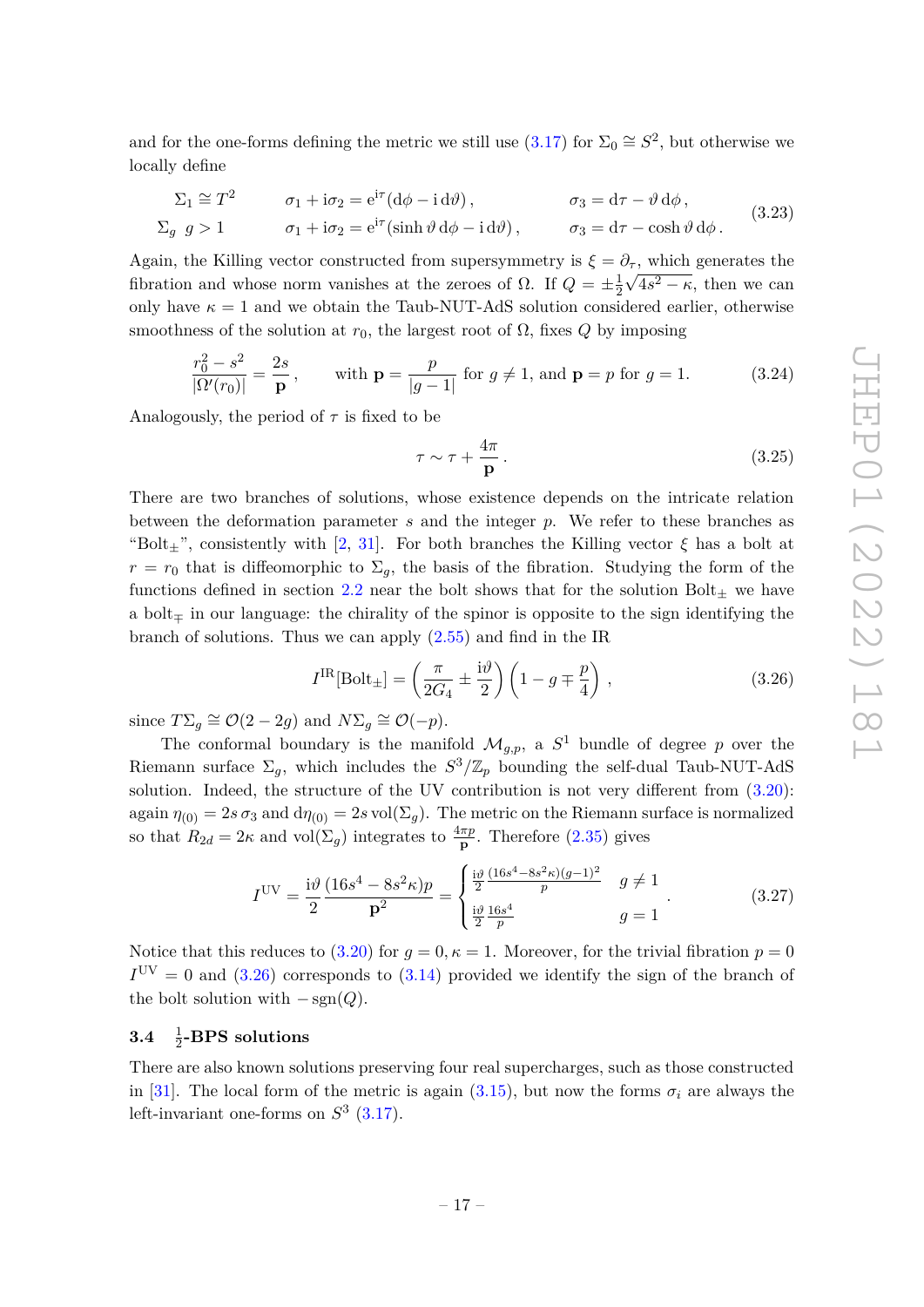The simplest case is again the Einstein Taub-NUT-AdS solution on  $\mathbb{R}^4/\mathbb{Z}_p$  [\[51,](#page-41-13) [57\]](#page-42-2), but now with a different instanton:

$$
\Omega(r) = (r - s)^2 \left[ 1 + (r - s)(r + 3s) \right], \qquad Q = P = -s\sqrt{4s^2 - 1}.
$$
 (3.28)

The Killing vector determined by supersymmetry depends on two numbers  $(p, q) \in \mathbb{C}^2 \setminus \{0\}.$ As showed in [\[7\]](#page-39-3), the final result does not depend on the choice of p*,* q provided one of the two vanishes, so we choose  $p = 1, q = 0$ . Then

$$
\xi = -2 \left[ (2s + \sqrt{4s^2 - 1}) \partial_{\phi} + \left( \frac{1}{2s} - 2s - \sqrt{4s^2 - 1} \right) \partial_{\tau} \right]
$$
(3.29)

In contrast with the  $\frac{1}{4}$ -BPS solutions considered earlier, we see that  $\xi \neq \partial_{\tau}$ , so the Killing vector induced by supersymmetry is not the one generating the fibration of the solution. Nonetheless, one can show that  $\xi$  has a nut at the origin of  $\mathbb{R}^4$  at  $r = s$ : in our language it is a  $nut_+$  with

$$
b_1 = -\frac{1}{2s}, \qquad b_2 = -\frac{1}{2s} + 4s + 2\sqrt{4s^2 - 1}.
$$
 (3.30)

Thus  $(2.55)$  gives

$$
I^{\rm IR} = \left(\frac{\pi}{2G_4} - \frac{\mathrm{i}\vartheta}{2}\right) 4s^2. \tag{3.31}
$$

Despite the fact that the conformal boundary of these solutions is geometrically  $S^3/\mathbb{Z}_p \cong$  $\mathcal{M}_{0,p}$  as for the solutions considered in the previous section, the contribution to the action is different, because the Killing vector  $\xi$  is different. This is due to the fact that these solutions, and hence their boundary, preserves four supercharges instead of two. In this case, application of [\(2.35\)](#page-9-0) leads to

$$
IUV = \frac{i\vartheta}{2} \frac{16s^4}{p},
$$
\n(3.32)

and so

<span id="page-18-0"></span>
$$
I_{\vartheta} = \frac{\mathrm{i}\vartheta}{2} 4s^2 \left( \frac{4s^2}{p} - 1 \right),\tag{3.33}
$$

which is consistent with [\[31\]](#page-40-9).

As for the  $\frac{1}{4}$ -BPS solutions, there is a family of non-self-dual solutions with topology  $\mathcal{O}(-p) \to S^2$  with

$$
\Omega = (r^2 - s^2)^2 + (1 - 4s^2)(r^2 - s^2) - 2Q\sqrt{4s^2 - 1}r + s^2(4s^2 - 1) - Q^2,
$$
  
\n
$$
P = -s\sqrt{4s^2 - 1}.
$$
\n(3.34)

The parameter *Q* is fixed by regularity of the metric at  $r_0$ , the largest root of  $\Omega$ , and this condition identifies two branches of solutions. Since the form of metric is again [\(3.15\)](#page-16-0), the locus  $\{r = r_0\}$  is a  $S^2$  bolt for the Killing vector  $\partial_{\tau}$  for the  $\frac{1}{2}$ -BPS solutions as well, therefore in the literature the two branches of solutions are again called "Bolt $_{\pm}$ ". The difference with the previous case is that now  $\xi \neq \partial_{\tau}$ , and  $\xi$  doesn't have a bolt. In fact,  $\xi$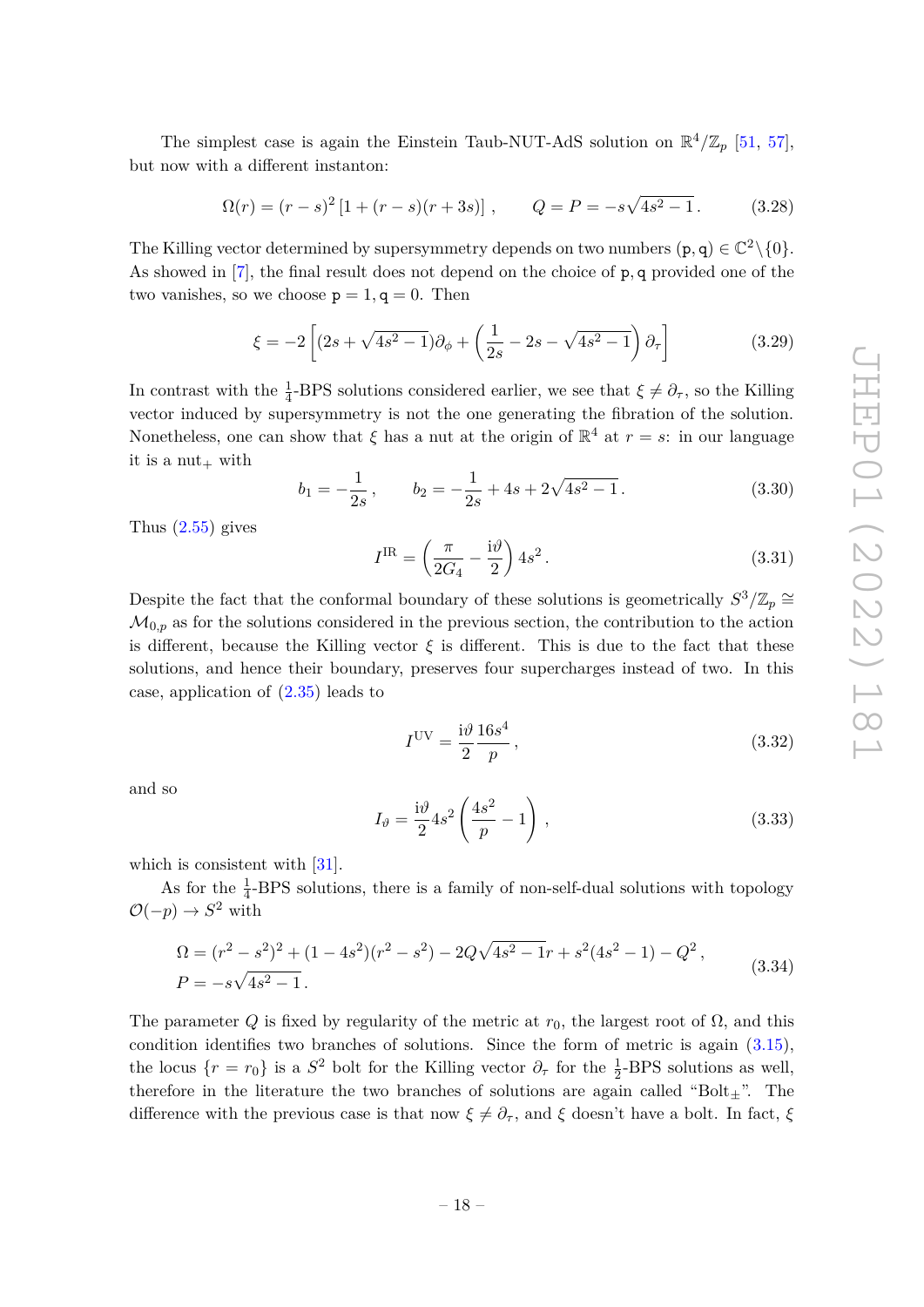vanishes only at the poles of the  $S^2$ . More precisely, for the Bolt<sub> $\pm$ </sub> solution, the north pole is a nut $+$  with weights

$$
b_1 = -4s - 2\sqrt{4s^2 - 1}, \qquad b_2 = \frac{p}{2s}, \qquad (3.35)
$$

and the south pole is a nut<sub> $\pm$ </sub> with weights

$$
b_1 = 4s + 2\sqrt{4s^2 - 1}
$$
,  $b_2 = \frac{p}{2} \left( \frac{1}{s} - 8s - 4\sqrt{4s^2 - 1} \right)$ . (3.36)

Applying [\(2.55\)](#page-11-1) then gives

<span id="page-19-1"></span>
$$
I^{\rm IR}[\text{Bolt}_{\pm}] = \frac{\pi}{2G_4} \left[ 1 \pm \frac{2\sqrt{4s^2 - 1}}{sp} \left( s^2 - \frac{p^2}{16} \right) \right] + \frac{i\vartheta}{2} \left( -\frac{p}{4} - \frac{4s^2}{p} \right) \tag{3.37}
$$

Since the conformal boundary data are the same for self-dual and non-self-dual solutions, the contribution from the conformal boundary is again [\(3.33\)](#page-18-0).

### <span id="page-19-0"></span>**3.5 Other topologies**

For the examples considered so far we know an analytic expression for the metric and gauge field. However, this is generically hard to find. The formulae found here and in [\[7\]](#page-39-3) only require knowledge of topological data at the fixed points of the U(1) action, without the details of the fields in the bulk.

For instance, suppose that  $Y_4 = \mathcal{O}(-p) \to S^2$ , assume the existence of a supersymmetric solution on  $Y_4$ , and that the isometry generated by  $\xi$  is contained in the natural  $U(1)^2$ acting on fiber and base. Then one can use simple toric geometry to find an expression for the on-shell action contribution  $(2.55)$  by straightforward generalization of [\[7\]](#page-39-3). In particular, a solution will have a Killing vector  $\xi$  with components  $(a_1, a_2)$  on the basis of the torus action, and this Killing vector will have two nuts with chiralities  $\kappa_1, \kappa_2$  and weights  $b_i^{(1)}$  $i_i^{(1)}, b_i^{(2)}$ . The IR contribution to the on-shell action is

$$
I^{IR} = \sum_{i=1}^{2} -\kappa_i \left( \frac{\pi}{2G_4} - \kappa_i \frac{i\vartheta}{2} \right) \frac{\left( b_1^{(i)} - \kappa_i b_2^{(i)} \right)^2}{4b_1^{(i)} b_2^{(i)}}
$$
\n
$$
= \frac{1}{4a_1(a_1 + a_2)(a_1(p - 1) - a_2)} \left( \mathcal{Q}_p(\kappa_1, \kappa_2; a_1, a_2) \frac{\pi}{2G_4} - \mathcal{R}_p(\kappa_1, \kappa_2; a_1, a_2) \frac{i\vartheta}{2} \right)
$$
\n(3.38)

where

$$
Q_p(\kappa_1, \kappa_2; a_1, a_2) = a_1^3 \left[ \kappa_1 \left( p^2 - 2p + 2 \right) + 2(\kappa_2 + 2)(p - 1) \right] + a_2^3(\kappa_1 - \kappa_2) + a_1^2 a_2 (p - 2)[\kappa_1 (p - 2) + 2(\kappa_2 + 2)] + a_1 a_2^2 [\kappa_1 (3 - 2p) + \kappa_2 (p - 3) - 4],
$$
(3.39)  

$$
\mathcal{R}_p(\kappa_1, \kappa_2; a_1, a_2) = a_1^3 \left[ p^2 + 2(p - 1)(\kappa_1 + \kappa_2) \right] + a_1^2 a_2 (p - 2) \left[ 2(\kappa_1 + \kappa_2) + p \right]
$$

<span id="page-19-2"></span> $-a_1a_2^2[2(\kappa_1+\kappa_2)+p].$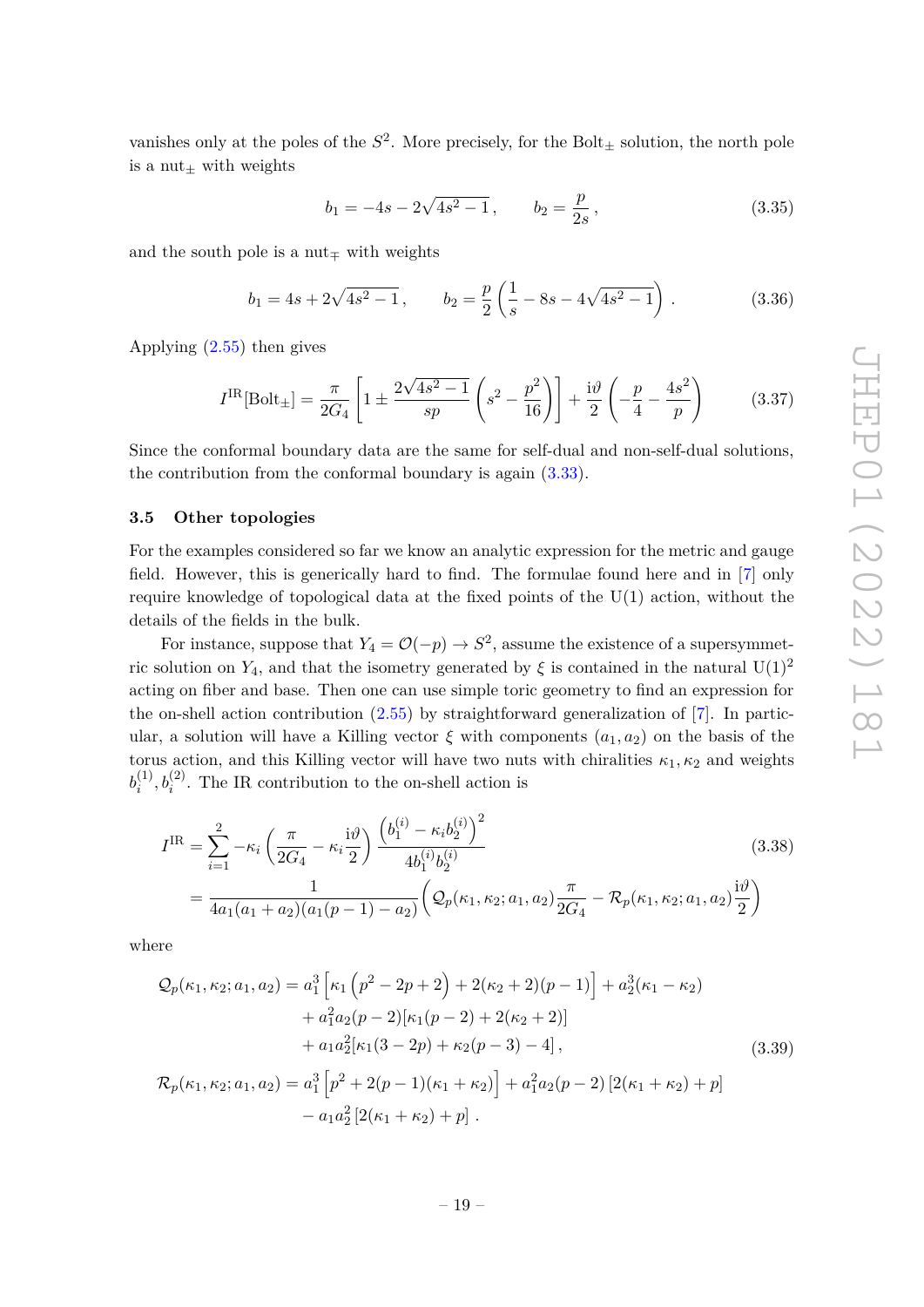Using this formula we recover  $I^{\text{IR}}[\text{Bolt}_\pm]$  in [\(3.26\)](#page-17-1) with  $\kappa_1 = \kappa_2 = \mp 1$  and  $a_1 = 0$ . Similarly, we recover  $I^{\text{IR}}[\text{Bolt}_{\pm}]$  in [\(3.37\)](#page-19-1) when substituting  $\kappa_1 = -\kappa_2 = +1$  and

$$
a_1 = -2\left(2s + \sqrt{4s^2 - 1}\right), \qquad a_2 = -2\left(\frac{p}{4s} - 2s - \sqrt{4s^2 - 1}\right). \tag{3.40}
$$

The conformal boundary of  $Y_4$  is a squashed Lens space  $L(p, 1) \cong S^3/\mathbb{Z}_p$ , with fibration determined by the choice of Killing vector. Thus, the concrete expression for [\(2.35\)](#page-9-0) will depend on  $a_1, a_2$ . However, we can also consider more general vector spaces  $L(p, q)$ , which are toric 3-manifolds. Thus, the toric geometry techniques used earlier for  $\mathcal{O}(-p) \to S^2$ can be applied to this case as well, assuming that the torus action extends to the bulk. The case considered in  $[7]$  is that of  $L(3,2)$ , for which we expect three nuts with equal chiralities *κ*:

$$
I_{L(3,2)}^{\text{IR}} = \sum_{i=1}^{3} -\kappa_i \left( \frac{\pi}{2G_4} - \kappa_i \frac{i\vartheta}{2} \right) \frac{\left( b_1^{(i)} - \kappa_i b_2^{(i)} \right)^2}{4b_1^{(i)}b_2^{(i)}}
$$
  
=  $\left( \kappa \frac{\pi}{2G_4} - \frac{i\vartheta}{2} \right) \frac{3 (2a_1(a_1 - a_2)(1 + \kappa) - a_2^2(3 + 4\kappa))}{4(a_1 - 2a_2)(a_1 + a_2)}$  (3.41)

One of the interesting features of this is example is that  $L(3, 2)$  is homeomorphic to  $L(3, 1)$ . The action of the filling of the latter can be computed using [\(3.38\)](#page-19-2), obtaining a different result and showing the effects of different supersymmetric structures even for topologically equivalent backgrounds

$$
I_{L(3,1)}^{\rm IR} = \left(\kappa \frac{\pi}{2G_4} - \frac{\mathrm{i}\vartheta}{2}\right) \frac{3\left(a_1^2(9+8\kappa) + a_1a_2(3+4\kappa) - a_2^2(3+4\kappa)\right)}{4(2a_1 - a_2)(a_1 + a_2)}\,. \tag{3.42}
$$

Given any four-manifold with torus action, we can also investigate the behaviour of the on-shell action and the  $\vartheta$  term under blow-up, corresponding to substituting a point in  $\mathbb{R}^4$  with  $\mathcal{O}(-1) \to S^2$ . Using the toric geometry description in [\[7\]](#page-39-3), it is easy to see that if the original nut had chirality  $\kappa$  and the solution had on-shell action *I*, then the action of the solution with blown-up topology is

$$
I_{\text{blow up}} = I + \frac{2 + 3\kappa}{4} \left( \frac{\pi}{2G_4} - \kappa \frac{\mathrm{i}\vartheta}{2} \right) . \tag{3.43}
$$

Indeed, the  $\frac{1}{4}$ -BPS solution Bolt<sub>+</sub> with topology  $\mathcal{O}(-1) \rightarrow S^2$  can be viewed as the blow up of the  $\frac{1}{4}$ -BPS Taub-NUT-AdS solution (the former has a bolt<sub>-</sub> and the latter a nut<sub>-</sub>), and the results for the on-shell action match.

# <span id="page-20-0"></span>**4 Origin of the** *ϑ* **term**

Four-dimensional minimal supergravity arises from the consistent truncation of ten- and eleven-dimensional supergravities on numerous six- and seven-dimensional internal spaces (potentially with fluxes). In the context of top-down constructions of the AdS/CFT correspondence, different choices of internal manifolds and fluxes correspond to different field theories, so the four-dimensional minimal supergravity describes the "universal" part of the dual three-dimensional  $\mathcal{N} = 2$  SCFT corresponding to each internal manifold.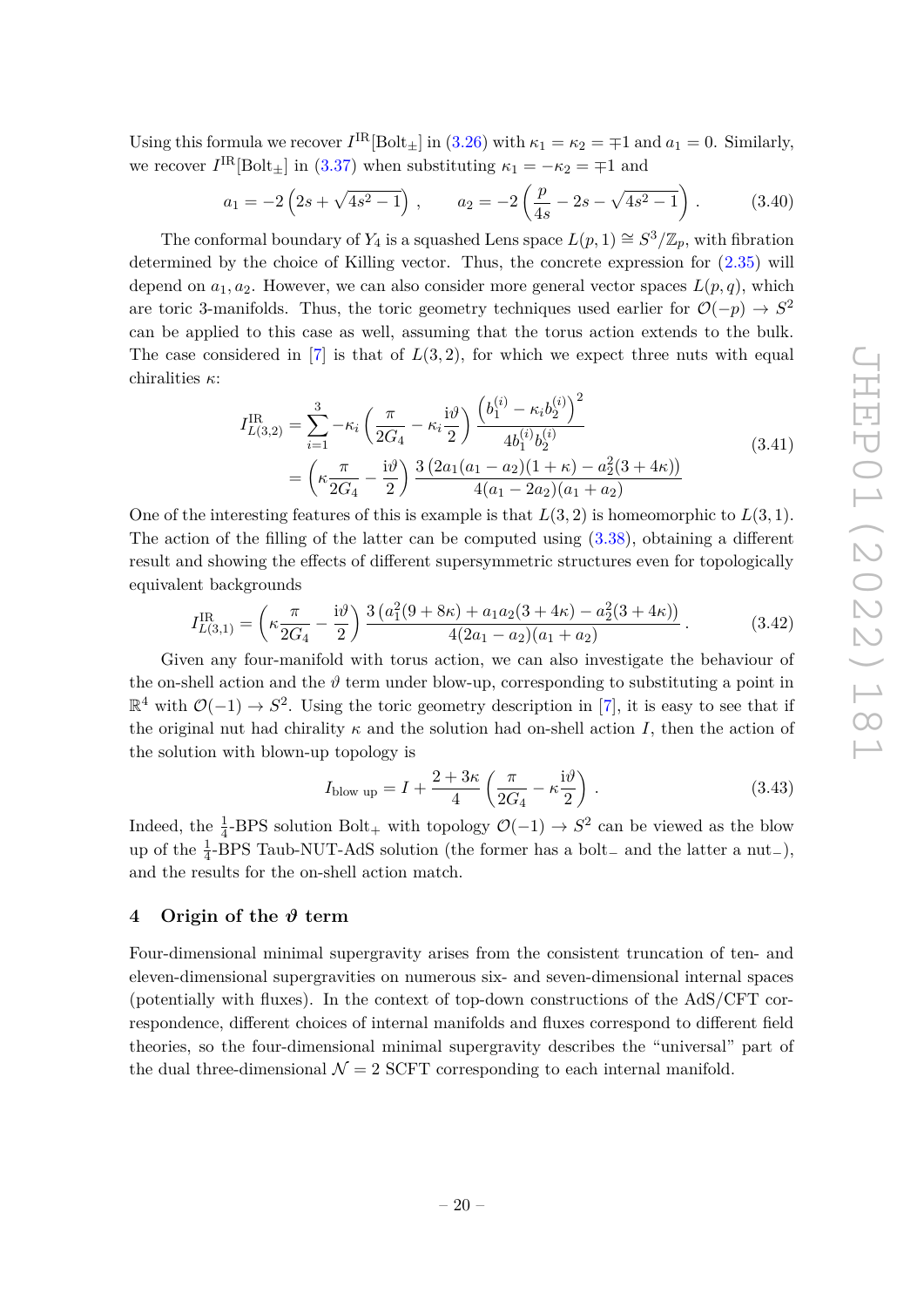Here we focus on three-dimensional SCFTs constructed from stacks of *M*-branes in *M*-theory. The corresponding dual geometries are eleven-dimensional space-times with an  $AdS<sub>4</sub>$  factors, and have been analysed in some generality (see e.g. [\[58\]](#page-42-3)). Each of these geometries should correspond to the uplift of the vacuum solution of an effective fourdimensional gauged supergravity obtained by consistently truncate the eleven-dimensional supergravity on the seven-dimensional internal space [\[14\]](#page-39-12).

We only consider the truncation of the bosonic sector of eleven-dimensional supergravity, which contains the eleven-dimensional metric  $q(Y_{11})$  and a three-form gauge field C, with curvature  $G = dC$ , interacting via

<span id="page-21-2"></span>
$$
S_{11} = \frac{1}{2\kappa_{11}^2} \int \left( R(Y_{11}) \operatorname{vol}(Y_{11}) - \frac{1}{2} G \wedge *_{11} G - \alpha \frac{1}{6} C \wedge G \wedge G \right), \tag{4.1}
$$

and  $2\kappa_{11}^2 = (2\pi)^8 \ell_P^9$ . For the purposes of this section we move back to Lorentzian signature and reinstate the gauge couplings. The sign of  $\alpha = \pm 1$  is determined by the supersymmetry conventions.

As mentioned above, it is possible to obtain four-dimensional minimal gauged supergravity also via consistent truncations of ten-dimensional supergravity. An intriguing possibility is the compactification from massive IIA, which itself breaks parity. In this case, the internal space is a smooth geometry over a space that is topologically *S* 6 , constructed as a  $S^2$  bundle over  $\mathbb{CP}^2$  [\[59,](#page-42-4) [60\]](#page-42-5). The dual field theories are SCFTs obtained from *D*2branes. Note that the smoothness condition can be relaxed, obtaining internal spaces that consist of singular geometries constructed by replacing the  $\mathbb{CP}^2$  base of the bundle with another Kähler-Einstein space [\[61\]](#page-42-6).

### <span id="page-21-0"></span>**4.1** *M*2**-branes**

For the case of field theories obtained from arrangements of *M*2 branes, there are numerous consistent truncations known. Equivalently, it is known that for any supersymmetric solution to the equations of motion of minimal gauged supergravity  $(2.2)$  there are numerous ways of uplifting on a seven-dimensional manifold to obtain an eleven-dimensional configuration for which the integral of  $*_1$ <sub>1</sub>*G* through a seven-cycle is non-zero, see e.g. [\[14,](#page-39-12) [15,](#page-40-0) [62\]](#page-42-7). Here we consider one such ansatz. Inspired by the Freund-Rubin  $AdS_4 \times S^7$  solution, we take the ansatz  $Y_4 \times SE_7$ , where  $Y_4$  is the four-dimensional spacetime and  $SE_7$  is a sevendimensional Sasaki-Einstein manifold  $[14]$ <sup>[6](#page-21-1)</sup> Locally, we may write the eleven-dimensional metric as

$$
g(Y_{11}) = \frac{L^2}{\mathfrak{g}^2} \left[ \frac{\mathfrak{g}^2}{4} g(Y_4) + \left( d\psi + \sigma + \frac{\mathfrak{g}}{2} A \right)^2 + g(N_6) \right],
$$
  
\n
$$
G = \frac{L^3}{\mathfrak{g}^3} \left[ \frac{3\mathfrak{g}^4}{8} \text{vol}(Y_4) - \frac{\mathfrak{g}}{2} *_{4} F \wedge J \right],
$$
\n(4.2)

<span id="page-21-3"></span>where the second factor is a fibering over the local form of the metric on  $SE_7$ :  $\partial_{\psi}$  is the Reeb vector, *J* is the Kähler form on the local Kähler-Einstein space  $N_6$  over which  $SE_7$ 

<span id="page-21-1"></span> ${}^{6}$ There are restrictions on the global structure of the  $SE_7$ , depending on the topology and spin<sup>c</sup> structure on *Y*<sub>4</sub> [\[2,](#page-39-9) [31\]](#page-40-9). The supersymmetry conventions here are such that  $\alpha = +1$ .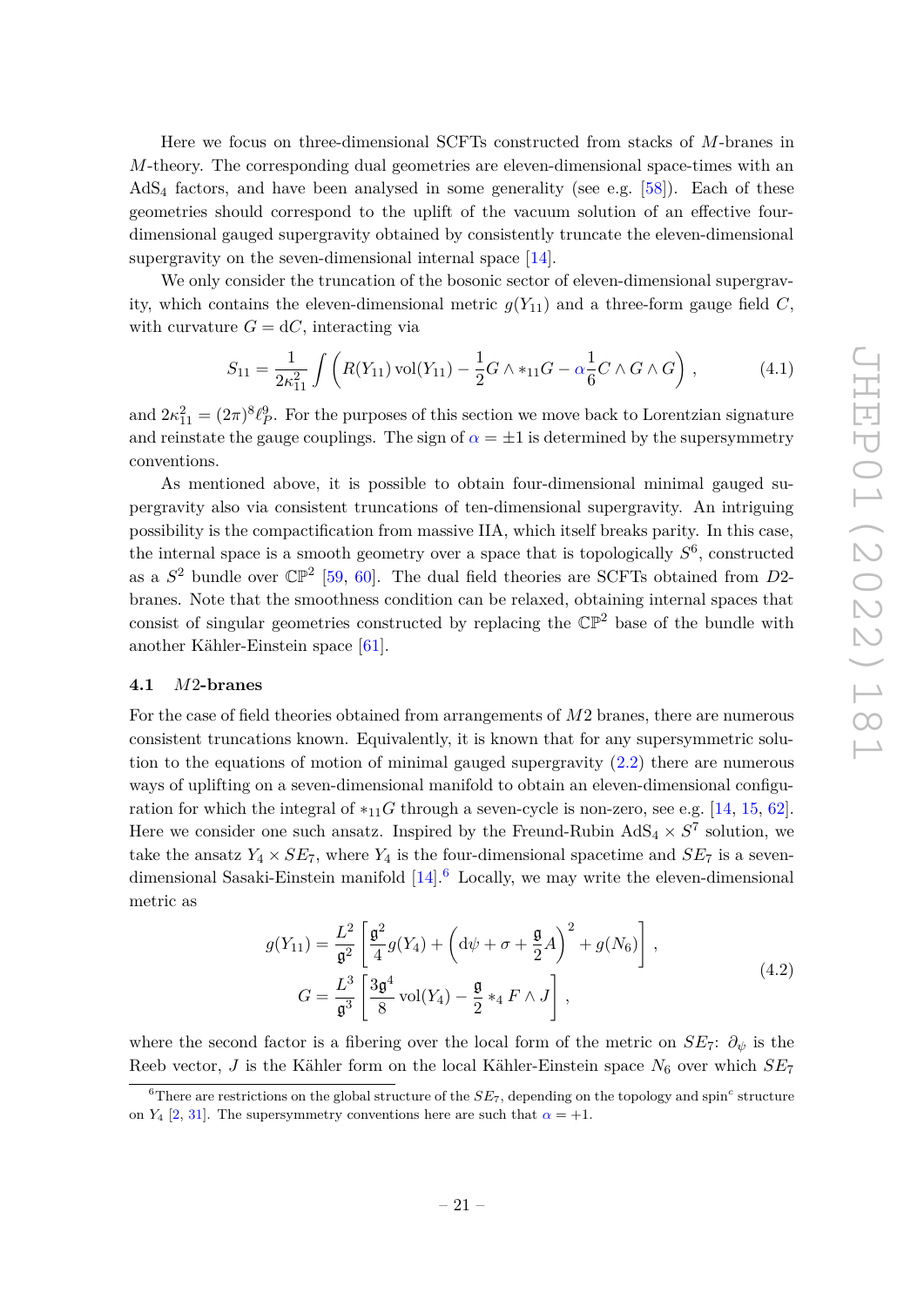is constructed. *A* is a U(1) gauge connection with curvature  $F = dA$ . The metric on  $SE_7$ is normalized so that  $\text{Ric}(q(SE_7)) = 6q(SE_7)$ .

This ansatz gives a consistent truncation of eleven-dimensional supergravity down to minimal four-dimensional supergravity, in the sense that upon substitution in the equations of motion obtained from the action  $(4.1)$ , we obtain the equations of motion  $(2.2)$ . Once this has been checked, we may insert the ansatz back in the action  $S_{11}$ : could there be a  $\vartheta$  term from the eleven-dimensional topological term? We have

$$
G \wedge G = -\frac{L^6}{4\mathfrak{g}^4} J \wedge J \wedge F \wedge F , \qquad (4.3)
$$

so to find a  $\vartheta$  term in four dimensions we would need a term  $\Psi_3$  in C entirely along  $SE_7$ , which is only compatible with the ansatz  $(4.2)$  if such term is closed. In order to have a non-trivial integral on  $SE_7$  when reducing, we need  $\partial_{\psi} \perp \Psi_3 \neq 0$ . However, it is easy to see that this requirement cannot be combined with closedness, in the sense that together they imply that  $\Psi_3 \wedge G \wedge G = 0$ . In fact, this argument can be extended to different Freund-Rubin-type reductions: it is not possible to include a non-trivial pullback  $G|_{SE_7}$ , and thus have a non-trivial  $C|_{SE_7}$  [\[63\]](#page-42-8). Therefore, we conclude that generically *there is no*  $\vartheta$  *term* in the supergravity action obtained by reduction of eleven-dimensional supergravity on  $SE_7$ , which is holographically dual to three-dimensional SCFTs with  $\mathcal{N}=2$  obtained from *M*2-branes.

In order to compare the field theory and gravity observables, the uplift  $(4.2)$  gives the relation between the four-dimensional Newton constant and the quantization of the fluxes for *G*. Consistently with the interpretation as gravity dual to *M*2 branes, *G* has an electric flux proportional to  $vol(Y_4)$ , and

$$
N_{M2} = -\frac{1}{(2\pi\ell_P)^6} \int_{SE_7} *_{11} G = \frac{6L^6 \text{Vol}(SE_7)}{\mathfrak{g}^6 (2\pi\ell_P)^6}
$$
(4.4)

Combining with the reduction of the Ricci scalar, we find

$$
\frac{1}{16\pi G_4} = \frac{\pi \,\mathfrak{g}^2}{12\sqrt{6\text{Vol}(SE_7)}} N_{M2}^{3/2} \,. \tag{4.5}
$$

This indeed reproduces the large *N* behaviour  $N^{3/2}$  typical of  $M2$  branes.

# <span id="page-22-0"></span>**4.2** *M*5**-branes**

The other maximally symmetric Freund-Rubin solution  $AdS_7 \times S^4$  is dual to the worldvolume theory of a stack of *M*5-branes. The corresponding consistent truncation was found in  $[64, 65]$  $[64, 65]$  $[64, 65]$ .<sup>[7](#page-22-1)</sup> Using the notations of  $[67]$ , we write the eleven-dimensional metric as

<span id="page-22-2"></span>
$$
g(Y_{11}) = \frac{\Delta^{1/3}}{\mathfrak{g}^2} \left[ \mathfrak{g}^2 g(Y_7) + \Delta^{-1} T_{ij}^{-1} D \mu^i D \mu^j \right]
$$
 (4.6)

<span id="page-22-1"></span><sup>7</sup>Given the importance of the gauge fields in the following, we should point out that the consistent truncation from eleven to seven dimensions has only been worked out in full with the gauge fields set to zero. More precisely, the reduction of the eleven-dimensional Einstein equations of motion has been done with vanishing gauge fields. Nonetheless, there is substantial supporting evidence in favour of the consistency, including the full reduction of the supersymmetry variations [\[65\]](#page-42-10), the reduction of less supersymmetric supergravities [\[66\]](#page-42-12), and various limits of the ansatz, such as [\[67\]](#page-42-11). In this case, we should pick  $\alpha = -1$ in  $(4.1)$  to be consistent with the supersymmetry conventions.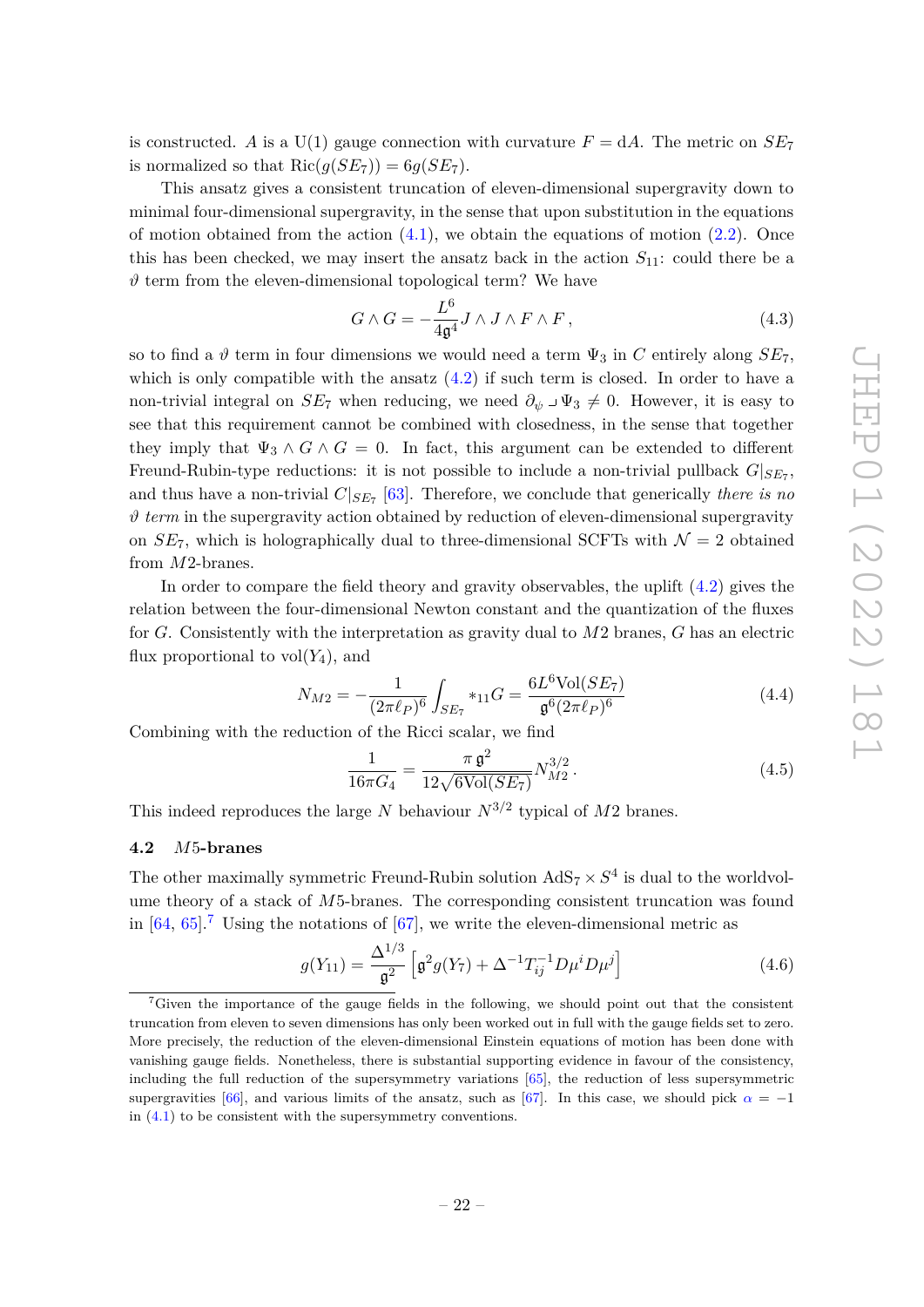<span id="page-23-1"></span>and the four-form as

$$
G = \frac{\Delta^{-2}}{\mathfrak{g}^{3} 4!} \epsilon_{i_1...i_5} \left( -U \mu^{i_1} D \mu^{i_2} \wedge D \mu^{i_3} \wedge D \mu^{i_4} \wedge D \mu^{i_5} + 4 T^{i_1 m} D T^{i_2 n} \wedge \mu^m \mu^n D \mu^{i_3} \wedge D \mu^{i_4} \wedge D \mu^{i_5} + 6 \mathfrak{g} \Delta \mathcal{F}^{i_1 i_2} \wedge D \mu^{i_3} \wedge D \mu^{i_4} T^{i_5 j} \mu^j \right) - T_{ij} *_{7} S^{i}_{(3)} \mu^{j} + \frac{1}{\mathfrak{g}} S^{i}_{(3)} \wedge D \mu^{i}
$$
\n
$$
(4.7)
$$

In these expressions,  $\mathfrak g$  is the gauge coupling,  $i, j = 1, \ldots, 5$ , and we have introduced the following objects: coordinates  $\mu^i$  on  $S^4$  satisfying  $\sum \mu^i \mu^i = 1$ ; three-forms  $S^i_{(3)}$ ; SO(5) gauge fields  $\mathcal{A}_{(1)}^{ij}$  with curvature  $\mathcal{F}_{(2)}^{ij}$ ; and fourteen scalar fields grouped in the symmetric unimodular matrix  $T^{ij}$ . Moreover, we have defined

$$
\Delta \equiv T_{ij}\mu^i\mu^j, \qquad U \equiv 2T_{ij}T_{jk}\mu^i\mu^k - \Delta T_{ii},
$$
  
\n
$$
D\mu^i = d\mu^i + \mathfrak{g} \mathcal{A}^{ij}\mu^j, \qquad DT_{ij} = dT_{ij} + \mathfrak{g} \mathcal{A}^{ik}T_{kj} + \mathfrak{g} \mathcal{A}^{jk}T_{ki}, \qquad (4.8)
$$
  
\n
$$
DS^i_{(3)} = dS^i_{(3)} + \mathfrak{g} \mathcal{A}^{ij} \wedge S^j_{(3)}, \qquad \mathcal{F}^{ij} = d\mathcal{A}^{ij} + \mathfrak{g} \mathcal{A}^{ik} \wedge \mathcal{A}^{kj}.
$$

Inserting this ansatz into the equations of motion and action of eleven-dimensional supergravity takes us to the  $SO(5)$  gauged maximal supergravity in seven dimensions [\[68\]](#page-42-13)

<span id="page-23-0"></span>
$$
S_7 = \frac{1}{2\kappa_7^2} \int \left[ (R - V) \operatorname{vol}(Y_7) - \frac{1}{4} T_{ij}^{-1} D T_{jk} \wedge *_{7} T_{kl}^{-1} D T_{li} - \frac{1}{4} T_{ik}^{-1} T_{jl}^{-1} \mathcal{F}^{ij} \wedge *_{7} \mathcal{F}^{kl} - \frac{1}{2} T_{ij} S_{(3)}^i \wedge *_{7} S_{(3)}^j + \frac{1}{2\mathfrak{g}} S_{(3)}^i \wedge D S_{(3)}^i - \frac{1}{8\mathfrak{g}} \epsilon_{ij_1 \dots j_4} S_{(3)}^i \wedge \mathcal{F}^{j_1 j_2} \wedge \mathcal{F}^{j_3 j_4} + \frac{1}{16\mathfrak{g}} Q_3[\mathcal{A}, \mathcal{F}] \wedge P_4[\mathcal{F}] - \frac{1}{8\mathfrak{g}} Q_7[\mathcal{A}, \mathcal{F}] \right],
$$
\n
$$
(4.9)
$$

where the scalar potential is

$$
V = \frac{1}{2} \mathfrak{g}^2 \left( 2T_{ij} T_{ij} - (T_{ii})^2 \right) , \qquad (4.10)
$$

and the seven-dimensional Chern-Simons forms are given by

$$
Q_3[A, F] \wedge P_4[F] = \text{tr}\left(A \wedge F - \frac{1}{3} \mathfrak{g} A \wedge A \wedge A\right) \wedge \text{tr}\left(F \wedge F\right),\tag{4.11}
$$
\n
$$
Q_7[A, F] = \text{tr}\left(A \wedge F \wedge F - \frac{2}{5} \mathfrak{g} A \wedge A \wedge A \wedge F \wedge F - \frac{1}{5} \mathfrak{g} A \wedge F \wedge A \wedge A \wedge F\right)
$$

$$
+\frac{1}{5}\mathfrak{g}^2 A \wedge A \wedge A \wedge A \wedge A \wedge F
$$
  

$$
-\frac{1}{35}\mathfrak{g}^3 A \wedge A \wedge A \wedge A \wedge A \wedge A \wedge A \bigg).
$$
 (4.12)

Solutions to this supergravity uplift to eleven-dimensional solutions, and describe holographic duals to the six-dimensional (2*,* 0) SCFT on spaces diffeomorphic to their conformal boundary. The relation between the eleven-dimensional and seven-dimensional Newton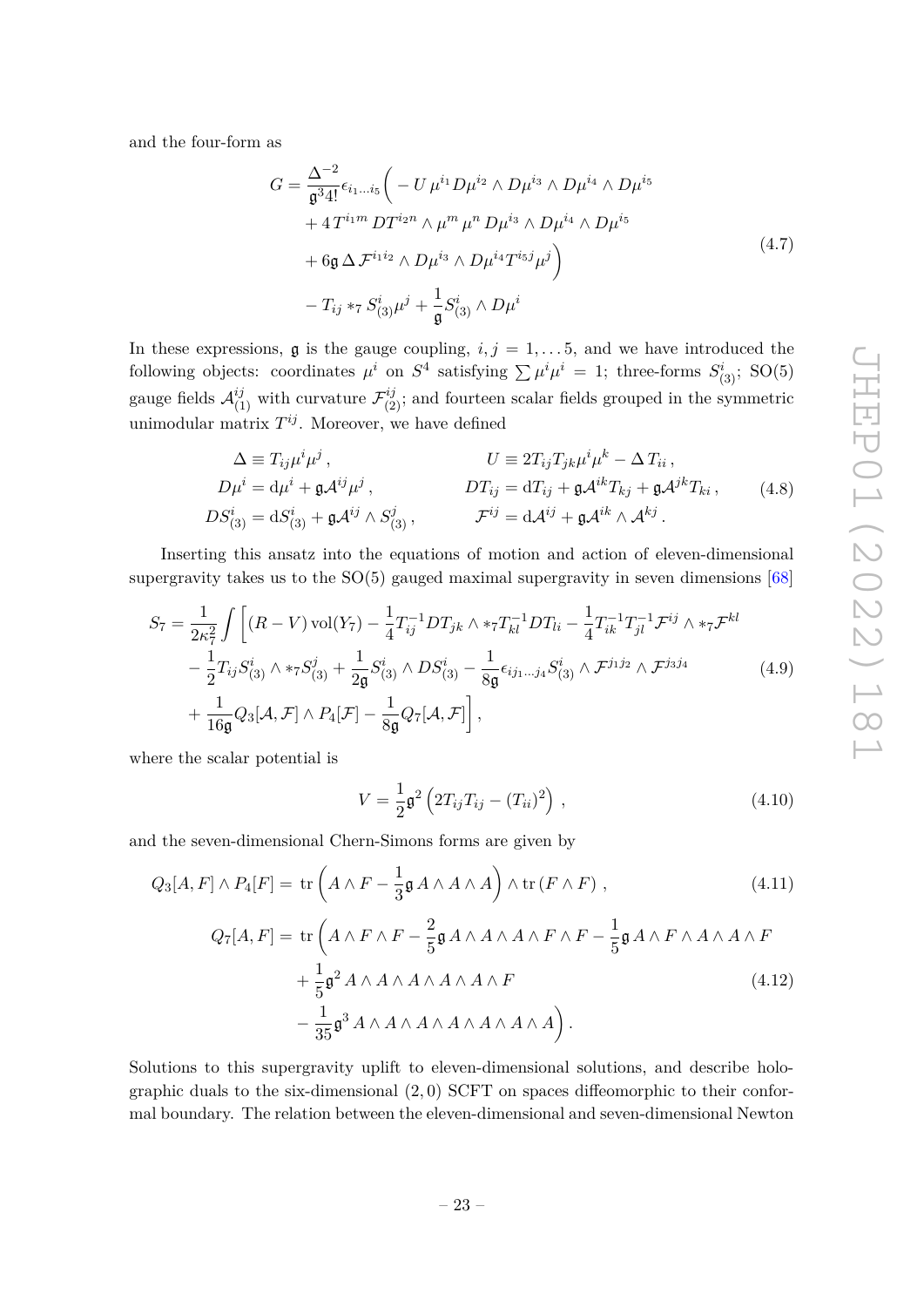constants is found by looking at the reduction of the action:

<span id="page-24-4"></span>
$$
\frac{1}{2\kappa_7^2} = \frac{\text{Vol}(S^4)}{(2\pi)^8 \ell_P^9 \mathfrak{g}^4} \,. \tag{4.13}
$$

Compared with the previous ansatz, we immediately see that *G* satisfies a different flux quantisation condition, corresponding to the presence of  $M5$  branes<sup>[8](#page-24-0)</sup>

$$
N_{M5} = \frac{1}{(2\pi\ell_P)^3} \int_{S^4} G = \frac{1}{(2\pi\ell_P)^3} \int_{S^4} \left( -\frac{\Delta^{-2}U}{\mathfrak{g}^3} \text{vol}(S^4) \right). \tag{4.14}
$$

Combining the two, we find

<span id="page-24-3"></span>
$$
\frac{1}{2\kappa_7^2} = 2\pi \mathfrak{g}^5 \frac{\text{Vol}(S^4)}{3\left(-\int_{S^4} \Delta^{-2}U \,\text{vol}(S^4)\right)^3} N_{M5}^3 \tag{4.15}
$$

For instance, the vacuum solution has metric  $g(Y_7) = 4g(AdS_7)/\mathfrak{g}^2$ , where  $g(AdS_7)$  is normalised to have sectional curvature equal to  $-1$ , and non-vanishing  $T_{ij} = \delta_{ij}$ . It uplifts to eleven dimensions on *S* <sup>4</sup> as the Freund-Rubin solution, that is, without fibering and warping, and

$$
\frac{1}{2\kappa_7^2} = \frac{\mathfrak{g}^5}{96\pi^3} N_{M5}^3 \,. \tag{4.16}
$$

Our interest, though, is in supersymmetric solutions containing a three-dimensional hyperbolic factor, such as that found in  $[70]$ <sup>[9](#page-24-1)</sup>

<span id="page-24-2"></span>
$$
g(Y_7) = \frac{2^{\frac{4}{5}}}{\mathfrak{g}^2} \left[ g(\text{AdS}_4) + g(\Sigma_3) \right], \qquad T = \text{diag} \left( 2^{-\frac{2}{5}}, 2^{-\frac{2}{5}}, 2^{-\frac{2}{5}}, 2^{\frac{3}{5}}, 2^{\frac{3}{5}} \right)
$$
  

$$
\mathcal{A}^{ab} = \frac{1}{\mathfrak{g}} \omega^{ab}, \qquad (4.17)
$$

where  $\Sigma_3$  is a closed hyperbolic 3-manifold, and both  $g(AdS_4)$  and  $g(\Sigma_3)$  are normalized to have constant sectional curvature equal to  $-1$ . We have broken SO(5) to SO(3)  $\times$ SO(2), splitting the indices *i, j* into  $a, b = 1, 2, 3$  and  $\alpha, \beta = 1, 2$ , and set the SO(3) gauge fields proportional to the spin connection  $\omega$  of  $\Sigma_3$ . This solution describes M5 branes wrapped around  $\Sigma_3$ , which is showed by the presence of a gauge field fixed by the geometry, corresponding in the field theory setup to a non-trivial background gauge field realizing the topological twist [\[71\]](#page-42-15).

As we always expect, the presence of this solution signals the existence of a consistent truncation to an effective four-dimensional gauged supergravity with anti-de Sitter vacuum. In fact, there is a consistent truncation to four-dimensional  $\mathcal{N} = 2$  gauged supergravity

$$
\left[\frac{1}{(2\pi\ell_P)^3}G\right] - \frac{1}{4}p_1(Y_{11}) \in H^4(Y_{11}, \mathbb{Z}).
$$

<span id="page-24-0"></span><sup>&</sup>lt;sup>8</sup>Generically, it is not *G* that has quantised flux, but rather  $[69]$ 

However, the Pontryagin class of any spin manifold of dimension equal or lower than seven is a multiple of 4, so the quantization condition is not corrected for our purposes.

<span id="page-24-1"></span><sup>9</sup>There is also a non-supersymmetric vacuum anti-de Sitter solution, which is not relevant for us.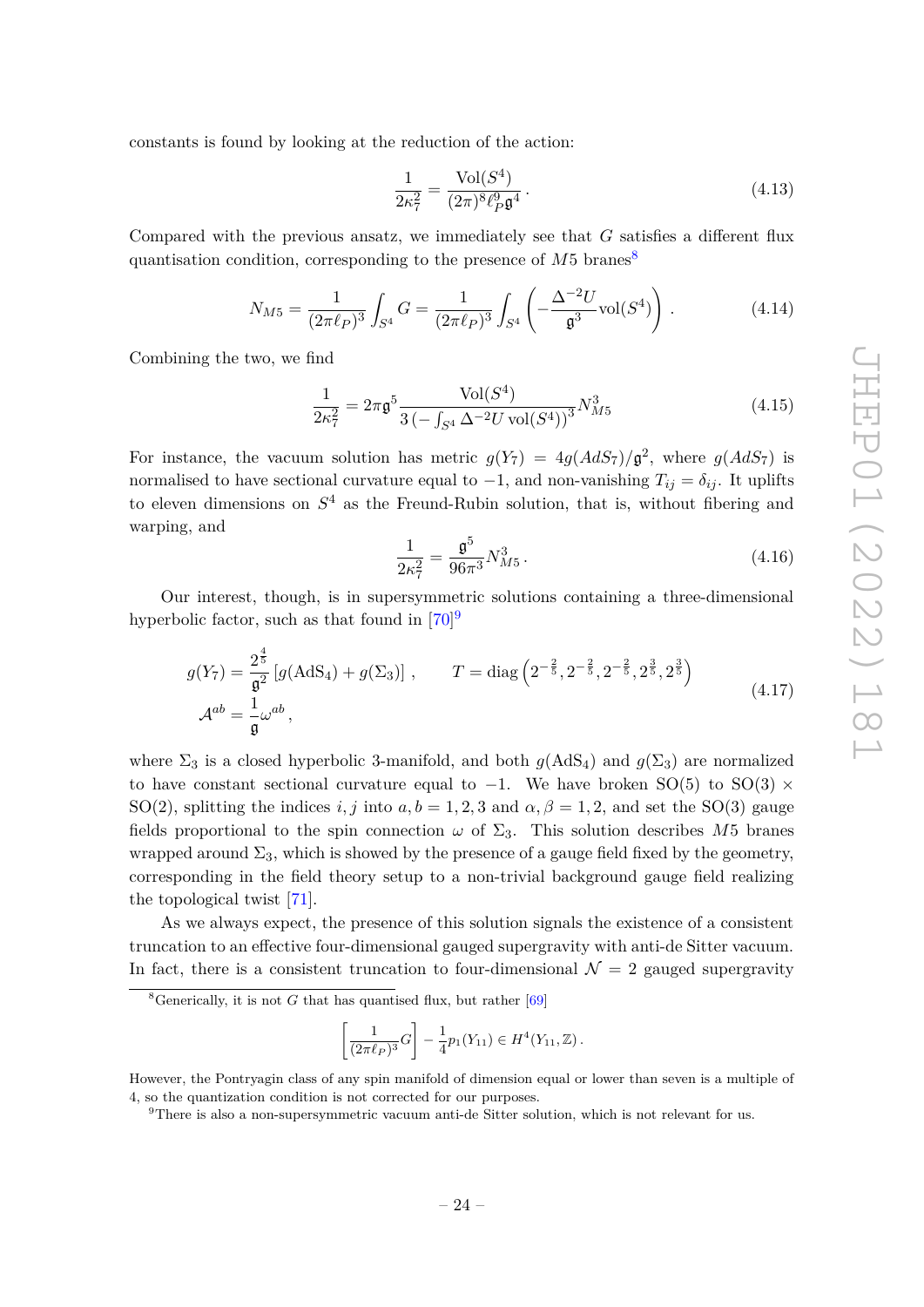with one vector multiplet and two hypermultiplets [\[72\]](#page-42-17), but here we will only be concerned with a truncation to minimal gauged supergravity. It is obtained by the following ansatz

<span id="page-25-0"></span>
$$
g(Y_7) = \frac{2^{\frac{4}{5}}}{\mathfrak{g}^2} \left[ \mathfrak{g}^2 g(Y_4) + g(\Sigma_3) \right], \qquad T = \text{diag} \left( 2^{-\frac{2}{5}}, 2^{-\frac{2}{5}}, 2^{-\frac{2}{5}}, 2^{\frac{3}{5}}, 2^{\frac{3}{5}} \right),
$$
  
\n
$$
\mathcal{A}^{ab} = \frac{1}{\mathfrak{g}} \omega^{ab}, \qquad \mathcal{A}^{\alpha\beta} = 2\epsilon^{\alpha\beta} A, \qquad S^a_{(3)} = -\frac{2}{\mathfrak{g}} *_{4} F \wedge e^a,
$$
\n(4.18)

where *A* is a U(1) gauge field on  $Y_4$  with curvature  $F = dA$ ,  $e^a$  and  $\omega^{ab}$  are the dreibein and spin connection of the hyperbolic metric on  $\Sigma_3$ . Inserting this ansatz into the equations of motion derived from [\(4.9\)](#page-23-0), leads to the equations of motion of four-dimensional minimal gauged supergravity [\(2.2\)](#page-4-4). Notice for instance that the vacuum solution  $g(AdS_4)/\mathfrak{g}^2$  with vanishing gauge field uplifts to the Pernici-Sezgin solution [\(4.17\)](#page-24-2).

Having showed consistency, we can then substitute the ansatz back inside the ac-tion [\(4.9\)](#page-23-0). Whilst the first two lines give an expression proportional to  $Vol(\Sigma_3)$ , the topological term in the last line of [\(4.9\)](#page-23-0) results in a purely topological term in four dimensions as well. To be more precise, we write a bulk manifold  $X_8 \cong X_4 \times Y_4$  with  $\partial X_4 \cong \Sigma_3$ , so clearly  $\partial X_8 \cong Y_7$ . Then the seven-dimensional topological term may be written as

$$
\frac{1}{2\kappa_7^2} \frac{1}{16\mathfrak{g}} \int_{X_8} \left( P_4[\mathcal{F}]^2 - 2P_8[\mathcal{F}] \right) = -\frac{1}{2\kappa_7^2 \mathfrak{g}^3} \int_{X_4} P_4[\overline{\rho}] \int_{Y_4} F \wedge F
$$
\n
$$
= -\frac{8\pi \operatorname{cs}(\Sigma_3)}{2\kappa_7^2 \mathfrak{g}^3} \int_{Y_4} F \wedge F
$$
\n(4.19)

Here,  $\bar{\rho}$  is the extension in the bulk  $X_4$  of the curvature two-form of  $\omega$ , and  $cs(\Sigma_3)$  is the three-dimensional Chern-Simons invariant of the three-manifold  $\Sigma_3$ 

<span id="page-25-2"></span>
$$
cs(\Sigma_3) = \frac{1}{8\pi} \int_{\Sigma_3} tr_3 \left( \omega \wedge d\omega + \frac{2}{3} \omega \wedge \omega \wedge \omega \right), \qquad (4.20)
$$

where the trace is in the defining representation of  $\mathfrak{so}(3)$ . It is defined modulo  $2\pi$  having chosen a spin structure on  $\Sigma_3$  (see appendix [A\)](#page-35-0).

The main difference with the *M*2-brane ansatz [\(4.2\)](#page-21-3) is that now we find an additional  $\vartheta$  term due to the reduction of the seven-dimensional topological terms

<span id="page-25-1"></span>
$$
S_7 = \frac{4 \text{ Vol}(\Sigma_3)}{2\kappa^7 \mathfrak{g}^3} \int_{Y_4} \left( R(g(Y_4)) + 6\mathfrak{g}^2 - F^2 \right) \text{vol}(Y_4) - \frac{8\pi \text{ cs}(\Sigma_3)}{2\kappa_7^2 \mathfrak{g}^3} \int_{Y_4} F \wedge F. \tag{4.21}
$$

In order to find the relation between the four-dimensional gravitational constants and the M-theory quantities, we need an expression for  $\Delta$  and *U* to substitute in [\(4.15\)](#page-24-3). To find that, we plug the ansatz  $(4.18)$  in the uplift  $(4.6)$ . To be more concrete, following [\[17,](#page-40-2) [21\]](#page-40-13), we introduce the following coordinates  $\mu^i$  on  $S^4$ :

$$
\mu^{a} = \cos(\nu)\tilde{\mu}^{a}, \qquad a = 1, 2, 3,
$$
  

$$
\mu^{\alpha} = \sin(\nu)\tilde{\mu}^{\alpha}, \qquad \alpha = 4, 5,
$$
 (4.22)

with  $\sum_{i=1}^{5} (\mu^{i})^2 = \sum_{a=1}^{3} (\tilde{\mu}^a)^2 = \sum_{\alpha=4}^{5} (\tilde{\mu}^{\alpha})^2 = 1$ . Furthermore, we use the explicit parametrization

$$
\tilde{\mu}^1 = \cos \xi_1, \qquad \tilde{\mu}^2 = \sin \xi_1 \cos \xi_2, \qquad \tilde{\mu}^3 = \sin \xi_1 \sin \xi_2, \n\tilde{\mu}^4 = \cos \psi, \qquad \tilde{\mu}^5 = \sin \psi.
$$
\n(4.23)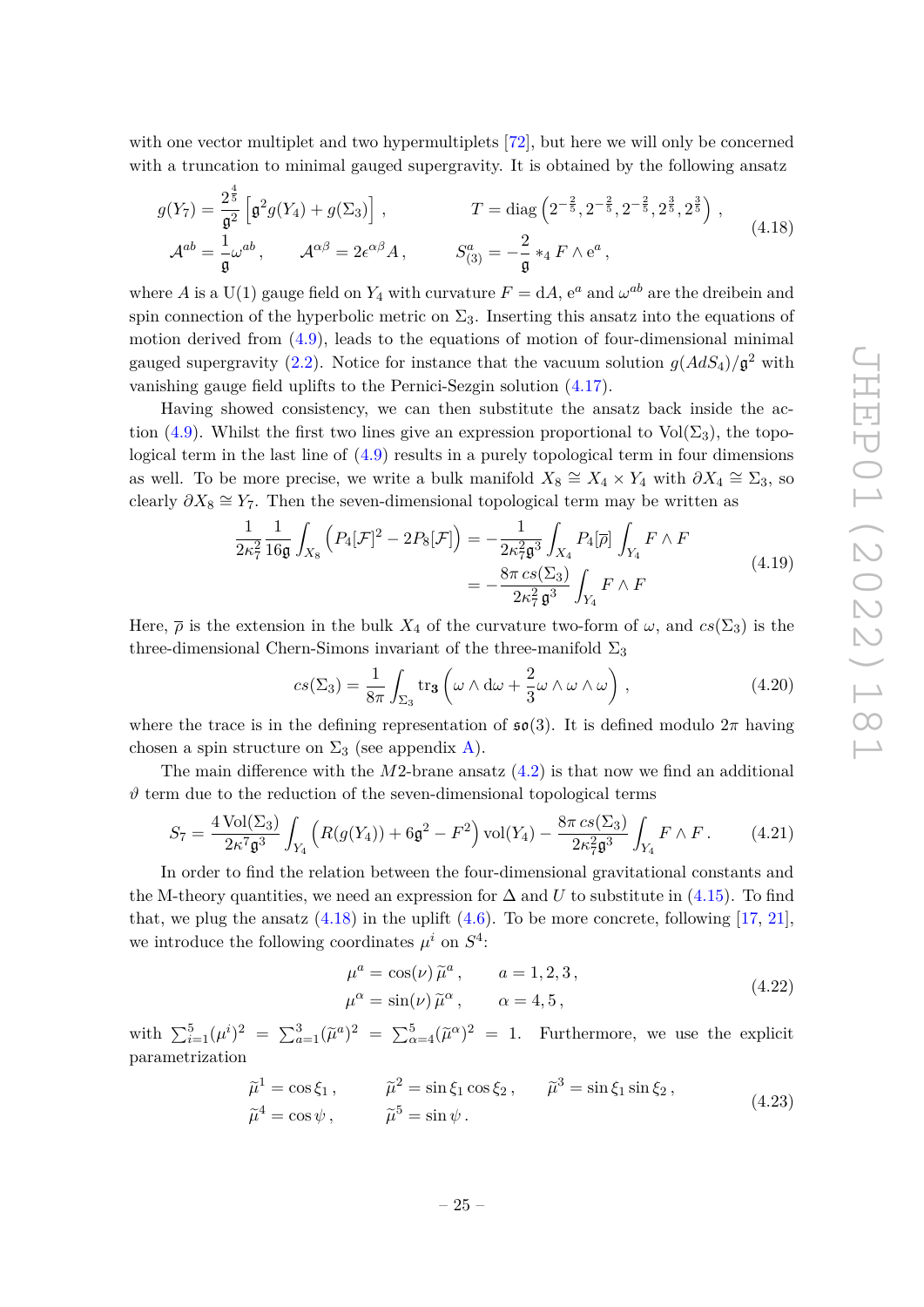with coordinate ranges  $0 \leq \nu \leq \pi/2$ ,  $0 \leq \psi < \Delta \psi$ ,  $0 \leq \xi_1 \leq \pi$ , and  $0 \leq \xi_2 < 2\pi$ . Using these coordinates, we have

$$
\Delta = 2^{-2/5} (1 + \sin^2 \nu), \qquad U = -2^{-4/5} (5 + \sin^2 \nu). \tag{4.24}
$$

The eleven-dimensional ansatz for the metric is written

<span id="page-26-1"></span>
$$
g(Y_{11}) = \frac{2^{\frac{2}{3}}(1+\sin^2\nu)^{\frac{1}{3}}}{\mathfrak{g}^2} \left[ \mathfrak{g}^2 g(Y_4) + g(\Sigma_3) + \frac{1}{2} \left( \mathrm{d}\nu^2 + \frac{\sin^2\nu}{1+\sin^2\nu} \left( \mathrm{d}\psi - \mathfrak{g}A \right)^2 \right) + \frac{\cos^2\nu}{1+\sin^2\nu} \sum_{a=1}^3 \left( \mathrm{d}\tilde{\mu}^a + \omega^{ab}\tilde{\mu}^b \right)^2 \right],
$$
\n(4.25)

and the four-form gauge field is

$$
G = \frac{(5 + \sin^2 \nu)}{\mathfrak{g}^3 (1 + \sin^2 \nu)^2} \epsilon_{abc} \epsilon_{\alpha\beta} D\mu^b \wedge D\mu^c \wedge \left(\frac{1}{4} \mu^a D\mu^\alpha \wedge D\mu^\beta + \frac{1}{6} \mu^\alpha D\mu^\beta \wedge D\mu^a\right) + \frac{\epsilon_{abc} \epsilon_{\alpha\beta}}{\mathfrak{g}^3 (1 + \sin^2 \nu)} \rho^{ab} \wedge \left(D\mu^c \wedge D\mu^\alpha \mu^\beta + \frac{1}{4} D\mu^\alpha \wedge D\mu^\beta \mu^c\right) + \frac{\epsilon_{abc}}{\mathfrak{g}^2 (1 + \sin^2 \nu)} F \wedge D\mu^a \wedge D\mu^b \mu^c - \frac{2}{\mathfrak{g}^2} *_4 F \wedge e^a \wedge D\mu^a - \frac{2}{\mathfrak{g}^2} F \wedge *_3 e^a \mu^a,
$$
(4.26)

where  $\rho^{ab} = -e^a \wedge e^b$  is the curvature two-form of the spin connection for  $\Sigma_3$ .

Substituting these values in  $(4.15)$  and in turn in  $(4.21)$  leads to

<span id="page-26-3"></span>
$$
S = \frac{1}{16\pi G_4} \int \left( R_g + 6\mathfrak{g}^2 - F^2 \right) \text{vol}_g - \frac{\vartheta \mathfrak{g}^2}{8\pi^2} \int F \wedge F \tag{4.27}
$$

with

<span id="page-26-2"></span>
$$
\frac{1}{G_4} = \frac{8 \text{ Vol}(\Sigma_3) \mathfrak{g}^2}{3\Delta \psi^2} N_{M5}^3, \qquad \vartheta = \frac{8\pi^2 \csc(\Sigma_3)}{3\Delta \psi^2} N_{M5}^3. \tag{4.28}
$$

This reproduces the large *N* behaviour typical of *M*5-branes.

### <span id="page-26-0"></span>**4.3 Uplift: topological considerations**

The eleven-dimensional solution is constructed as a fibration of  $S^4$  over  $Y_4$  and  $\Sigma_3$ . The choice of  $\Sigma_3$  corresponds to the choice of field theory. A necessary requirement is that the full solution must be spin.

If we choose the eleven-dimensional solution to be globally a fibration with  $\Sigma_3$  and  $S^4$ — which are spin — then  $Y_4$  is also required to be spin and so A must be a connection on a  $U(1)$  bundle. This is fine for many solutions, including  $AdS<sub>4</sub>$  (even with the non-trivial instanton of [\[50,](#page-41-12) [51\]](#page-41-13)); the self-dual Taub-NUT-AdS solutions of [\[31\]](#page-40-9), which have topology  $\mathbb{R}^4$ ; the SUSY dyonic black holes with topology  $D^2 \times \Sigma_g$ .

However, generically there are also four-dimensional solutions *Y*<sup>4</sup> that are only spin*<sup>c</sup>* . For instance, this is the case for the non-self-dual bolt solutions of [\[31\]](#page-40-9). They have topology  $\mathcal{M}_p \equiv \mathcal{O}(-p) \to \Sigma_g$  and the U(1) connection has flux through the  $\Sigma_g$  cycle. For the  $\frac{1}{4}$ -BPS, we have

$$
\mathfrak{g} \int_{\Sigma_g} \frac{F}{2\pi} = \pm \frac{p}{2} - (1 - g). \tag{4.29}
$$

Since this is a half-integer for odd  $p$ ,  $A$  is a spin<sup>c</sup> field in that case.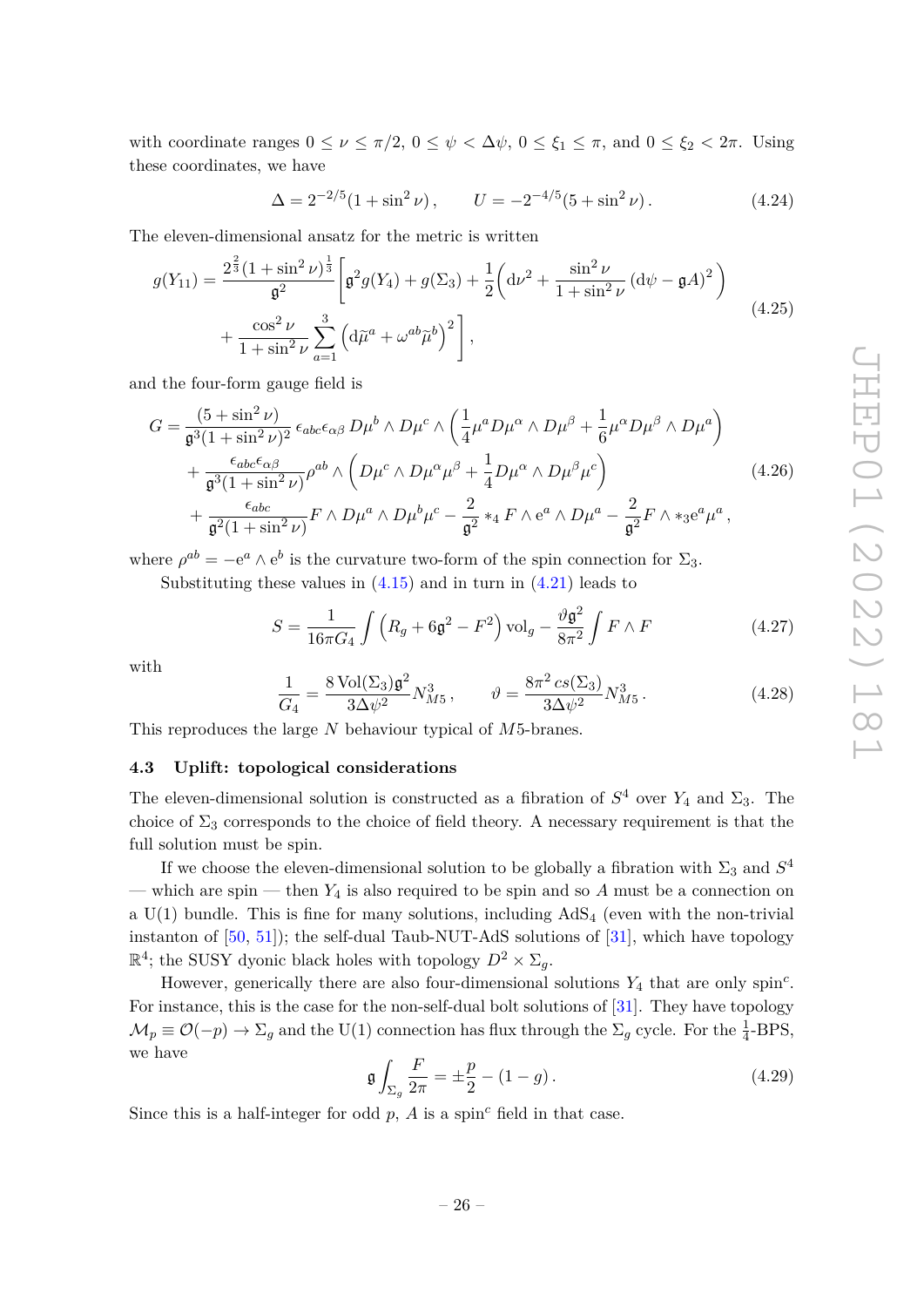Looking at the form of the metric in [\(4.25\)](#page-26-1), we see that the  $S^4$  is written as a  $S^1 \times S^2$ fibration over an interval: at  $\nu = 0$  the circle collapses and the  $S^2$  collapses at  $\nu = \pi/2$ . In order to guarantee the regularity of the metric at  $\nu = 0$  it is important that the global angular form of the circle bundle has the right periodicity. The canonical periodicity of  $\psi$  in order to cover the full  $S^4$  is  $\Delta \psi = 2\pi$ . To have a well-defined circle bundle its first Chern number should be an integer, which would also require  $A$  to be a well-defined  $U(1)$ connection, which doesn't happen for generic  $Y_4 = \mathcal{M}_p$ . To remedy this and guarantee that we still have a well-defined circle bundle, we should change the periodicity of  $\psi$ : by setting  $\Delta \psi = 2\pi/k$ , the first Chern number of the bundle over  $\Sigma_q$  is

$$
k\mathfrak{g} \int_{\Sigma_g} \frac{F}{2\pi} \in \mathbb{Z} \quad \Leftrightarrow \quad k\left(\pm \frac{p}{2} - (1 - g)\right) \in \mathbb{Z}
$$
  

$$
\Leftrightarrow \quad \pm kp - 2k(1 - g) = 0 \mod 2.
$$
 (4.30)

This requires  $kp \in 2\mathbb{Z}$ : if p is odd, we need to take  $k = 2$ , for instance. In fact, this is more general than this specific solution: if *A* is a spin<sup>c</sup> connection, we require  $\psi$  to have  $\pi$ periodicity, resulting in uplifting  $Y_4$  on  $\Sigma_3 \times S^4/\mathbb{Z}_2$ .

Having considered the global regularity of the metric, we should then ask whether the eleven-dimensional space  $Y_{11}$  is spin. As mentioned,  $Y_{11}$  is a sphere bundle of a  $\mathbb{R}^5$  bundle over  $Y_4 \times \Sigma_3$ , with total space  $Z_{12}$ . In fact, the way  $S^4$  is written in [\(4.25\)](#page-26-1) shows that it is easier to write  $\mathbb{R}^5 \cong \mathbb{R}^2 \times \mathbb{R}^3$ , where  $\mathbb{R}^2$  is fibered over  $Y_4$  and  $\mathbb{R}^3$  is fibered over  $\Sigma_3$ . Since  $Y_{11} \cong \partial Z_{12}$ , we may focus on  $Z_{12}$ . More is true: any vector bundle deformation retracts to its zero section, which is isomorphic to the base, so we can just study  $Y_4 \times \Sigma_3$ . This is because a deformation retraction is an homotopy equivalence, so  $H^{\bullet}(Z_{12}) \cong H^{\bullet}(Y_4 \times \Sigma_3)$ .

The bundle we should focus on is then  $\mathcal{L} \oplus T\Sigma_3$ , where  $\mathcal{L}$  is the  $\mathbb{R}^2$  bundle over  $Y_4$ . It is tempting to conclude that  $Z_{12}$  is spin iff  $\mathcal L$  has vanishing Stiefel-Whitney class, but there is a subtlety that we have so far glossed over. As we have found earlier, in order to guarantee regularity of the metric it is necessary to uplift spin<sup>c</sup> manifolds on  $S^4/\mathbb{Z}_2$ , which means that in those cases  $\mathcal L$  is a bundle with fiber  $\mathbb R^2/\mathbb Z_2$ . Studying its cohomology is subtler, and we shall not attempt it here. We should remark, though, that asking for spin *Z*<sup>12</sup> is only necessary in order to guarantee that *Y*<sup>11</sup> is spin, so it could be possible to find the uplift conditions in another way. In the following we shall restrict our considerations to spin  $Y_4$ , which uplift on  $S^4$ .

### <span id="page-27-0"></span>**4.4 Subleading corrections**

Starting from eleven-dimensional supergravity, we can also begin studying the subleading corrections to the large *N* result. As before, we first reduce to seven-dimensional supergravity, and then to four-dimensional minimal supergravity using the Pernici-Sezgin ansatz. However, in order to simplify our computations we shall focus only on the SO(5) gauge fields, partly following [\[73\]](#page-43-0). As mentioned in the previous section, we view spacetime  $Y_{11}$  as a sphere bundle over  $Y_7$ , and the resulting seven-dimensional gauge group arising from the structure group of this bundle. The ansatz for the four-form  $(4.7)$ , which has non-trivial flux through the four-sphere, is an extension of the global angular four-form, which is the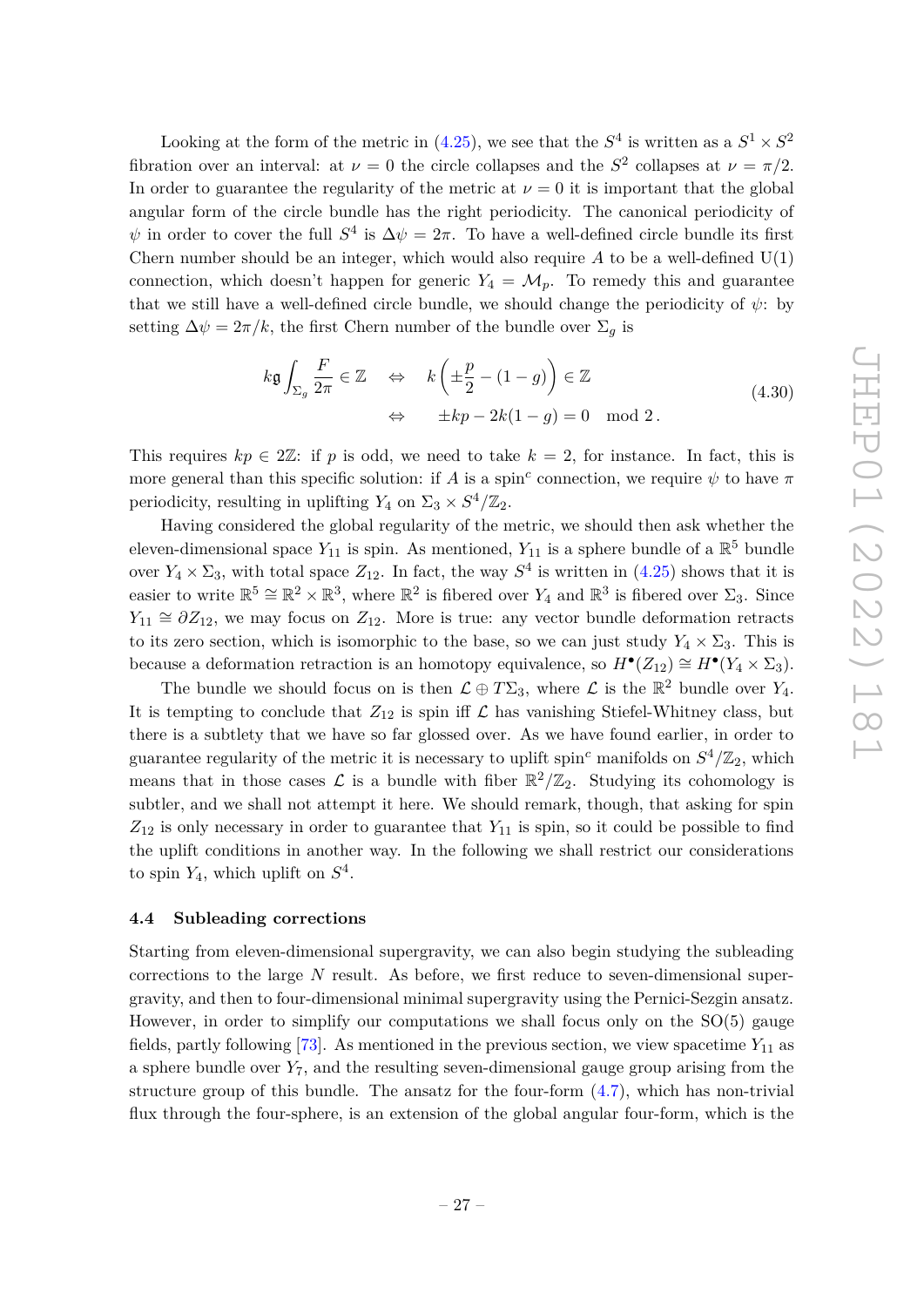unique closed and gauge-invariant extension of the sphere volume form (see appendix [B\)](#page-38-0). In fact, we may single out the part of the ansatz with flux through  $S<sup>4</sup>$  by writing<sup>[10](#page-28-0)</sup>

$$
G = \frac{8\pi^2}{\mathfrak{g}^3} \mathcal{E}_4 + \dots \tag{4.31}
$$

A more precise definition of the topological term in the action of eleven-dimensional supergravity [\(4.1\)](#page-21-2) can be given in terms of the integral of a closed form on a twelve-dimensional manifold  $X_{12}$  for which  $\partial X_{12} = Y_{11}$ , which we view as a  $S^4$  fibration over  $X_8$  (with  $\partial X_8 \cong Y_7$ ). Then, we can use the Bott-Cattaneo formula [\(B.6\)](#page-39-13)

$$
S_{11} \supset -\alpha \frac{1}{2\kappa_{11}^2} \frac{1}{6} \int_{X_{12}} G \wedge G \wedge G = -\alpha \frac{1}{2\kappa_{11}^2} \frac{256\pi^6}{3\mathfrak{g}^9} \int_{X_{12}} E_4 \wedge E_4 \wedge E_4
$$
  
=  $-\alpha \frac{1}{2\kappa_{11}^2} \frac{64\pi^6}{3\mathfrak{g}^5} \int_{X_8} p_2(\overline{E})$   
=  $-\alpha \frac{1}{2\kappa_7^2} \frac{1}{16\mathfrak{g}} \int_{Y_7} (Q_3[\mathcal{A}, \mathcal{F}] \wedge P_4[\mathcal{F}] - 2Q_7[\mathcal{A}, \mathcal{F}]).$  (4.32)

Here,  $E$  is the rank-5 bundle over  $Y_7$  used in the construction of the sphere bundle, and  $A, \mathcal{F}$  are, respectively, the connection and curvature of the SO(5) gauge bundle, whereas  $\overline{E}$  and  $\overline{A}$ ,  $\overline{F}$  are the corresponding extensions in the bulk  $X_8$ . In the last equation, we have used [\(4.13\)](#page-24-4), and we recognise the topological term in the seven-dimensional supergravity Lagrangian [\(4.9\)](#page-23-0). The choice of  $\alpha = -1$ , different from the case considered in section [4.1](#page-21-0) is due to the different supersymmetry conventions used also in [\[65,](#page-42-10) [67\]](#page-42-11).

It is known that the lowest-order correction to the equation of motion of the elevendimensional four-form is [\[24,](#page-40-4) [25\]](#page-40-5)

<span id="page-28-1"></span>
$$
S_{1-\text{loop}} = -\alpha \frac{2\pi}{(2\pi\ell_P)^3} \int_{X_{12}} G \wedge \frac{p_1(X_{12})^2 - 4p_2(X_{12})}{192} \,. \tag{4.33}
$$

In order to reduce this term to seven dimensions, we expand the Kaluza-Klein ansatz [\(4.6\)](#page-22-2) to leading order in the derivatives, so that  $TX_{12}|_{X_8} \cong TX_8 \oplus E$  and the spin connection is simply the sum of the two connections:

$$
\omega(X_{12})^{AB} = \begin{pmatrix} \omega(X_8)^{ab} & 0\\ 0 & \mathfrak{g}\overline{\mathcal{A}}^{ij}\nabla^m K^{ij,n} \end{pmatrix},
$$
\n(4.34)

where  $A, B$  are indices on  $TX_{12}, a, b$  indices on  $TX_8, \overline{A}^{ij}$  are the components of the SO(5) gauge connection,  $K^{ij}$  are Killing vectors generating the SO(5) isometries on  $S<sup>4</sup>$ , and  $m, n$ are indices on *T S*<sup>4</sup> . Therefore, we write

$$
p_1(X_{12}) = p_1(X_8) + \mathfrak{g}^2 p_1(\overline{E}),
$$
  
\n
$$
p_2(X_{12}) = p_2(X_8) + \mathfrak{g}^2 p_1(X_8) \wedge p_1(\overline{E}) + \mathfrak{g}^4 p_2(\overline{E}).
$$
\n(4.35)

<span id="page-28-0"></span><sup>10</sup>As a check, notice that this expression for *G* gives, using  $(B.4)$ 

$$
G = \frac{1}{8\pi^2} \epsilon_{a_1 a_2 a_3 a_4 a_5} y^{a_1} D y^{a_2} \wedge D y^{a_3} \wedge D y^{a_4} \wedge D y^{a_5} + \dots
$$

Setting  $T_{ij} = \delta_{ij}$  in the full ansatz [\(4.7\)](#page-23-1) gives  $\Delta = 1, U = -3$  and so we find the same expression at leading order.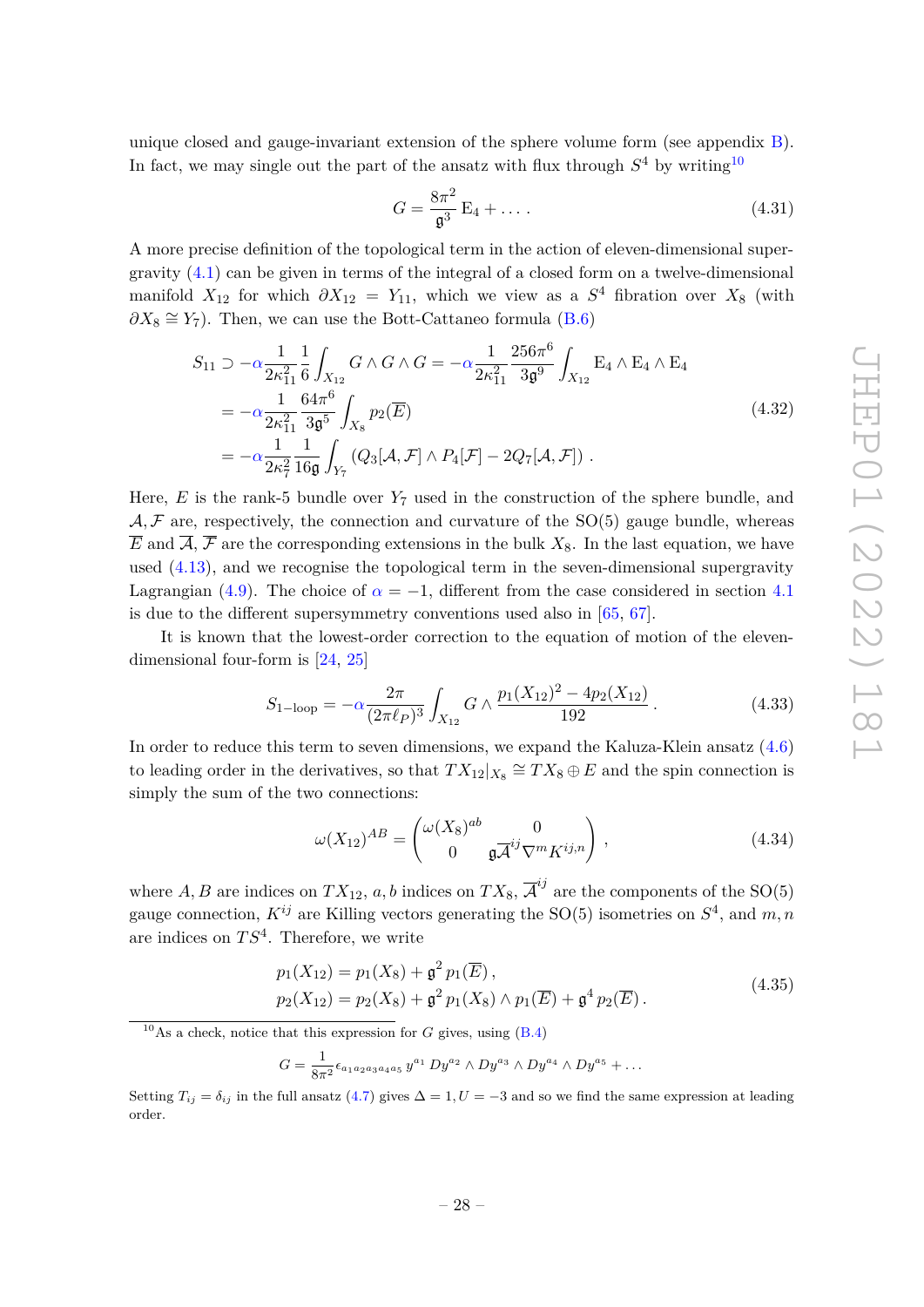We can then integrate along the  $S<sup>4</sup>$  fiber, obtaining the one-loop correction to sevendimensional supergravity

$$
S_{1-\text{loop}} = -\alpha \frac{1}{24\mathfrak{g}^3 \ell_P^3} \int_{X_8} \left[ -p_2(X_8) - \mathfrak{g}^4 p_2(\overline{E}) + \frac{1}{4} \left( \mathfrak{g}^2 p_1(\overline{E}) - p_1(X_8) \right)^2 \right]. \tag{4.36}
$$

Altogether, using the quantization of the four-form flux and  $\alpha = -1$ , the topological terms in seven dimensions read

$$
S_{7,\text{top}} = 2\pi \int_{X_8} \left[ \frac{N^3 - N}{24} \mathfrak{g}^4 p_2(\overline{E}) + \frac{N}{48} \left( \mathfrak{g}^4 p_2(\overline{E}) - p_2(X_8) + \frac{1}{4} \left( \mathfrak{g}^2 p_1(\overline{E}) - p_1(X_8) \right)^2 \right) \right].
$$
\n(4.37)

As expected by AdS/CFT, this reproduces the structure of the *R*-symmetry anomaly of the six-dimensional  $(2, 0)$  SCFT obtained on the worldvolume of  $N_{M5}$   $M5$ -branes, which reduces for  $N_{M5} = 1$  to the anomaly of a free six-dimensional tensor multiplet (the second line).

Now consider the Pernici-Sezgin ansatz [\(4.18\)](#page-25-0). We have

$$
p_1(X_8) = p_1(Y_4) + p_1(X_4),
$$
  
\n
$$
p_1(\overline{E}) = \frac{1}{\mathfrak{g}^2} p_1(X_4) + \frac{1}{\pi^2} F \wedge F,
$$
  
\n
$$
p_2(\overline{E}) = p_1(Y_4) \wedge p_1(X_4),
$$
  
\n
$$
p_2(\overline{E}) = \frac{1}{\pi^2 \mathfrak{g}^2} p_1(X_4) \wedge F \wedge F.
$$
\n(4.38)

and substitution leads to

<span id="page-29-1"></span>
$$
S_{7,\text{top}} = 2\pi \int_{X_4} p_1(X_4) \left( \frac{2N_{M5}^3 - N_{M5}}{6} \frac{\mathfrak{g}^2}{8\pi^2} \int_{Y^4} F \wedge F - \frac{N_{M5}}{48} \int_{Y_4} p_1(Y_4) \right)
$$
  
=  $-c \varepsilon(\Sigma_3) \left( \frac{2N_{M5}^3 - N_{M5}}{3} \frac{\mathfrak{g}^2}{8\pi^2} \int_{Y^4} F \wedge F - \frac{N_{M5}}{24} \int_{Y_4} p_1(Y_4) \right).$  (4.39)

These topological terms would appear in the semi-classical approximation of the gravity partition function. However, they are not well-defined even if *Y*<sup>4</sup> is a closed spin fourmanifold. In this case, we know that  $\mathfrak{g}^2 \int F^2 \in 8\pi^2 \mathbb{Z}$ , and  $\int p_1(TY_4) = 3\sigma(Y_4) \in 48\mathbb{Z}$  (by Rokhlin's theorem), so we can write

$$
S_{7,\text{top}} \in cs(\Sigma_3) \frac{2N_{M5}^3 - 7N_{M_5}}{3} \mathbb{Z}. \tag{4.40}
$$

For compact  $\Sigma_3$ , the Chern-Simons invariant is well-defined modulo  $2\pi$ , but the fraction is only an integer if  $N_{M5}$  is a multiple of 3. This is consistent with the fact that the topological term in eleven dimensions is also not well-defined on its own [\[69\]](#page-42-16).

The expression above also gives the subleading correction to  $(4.28)$  for the  $\vartheta$  angle

<span id="page-29-0"></span>
$$
\vartheta = cs(\Sigma_3) \frac{2N_{M5}^3 - N_{M5}}{3} + o(N). \tag{4.41}
$$

From the discussion in section [2.4,](#page-12-0) the presence of the finite counterterm  $(2.36)$  guarantees that  $\vartheta$  should be periodic with period  $2\pi$  even on a space with a boundary. However,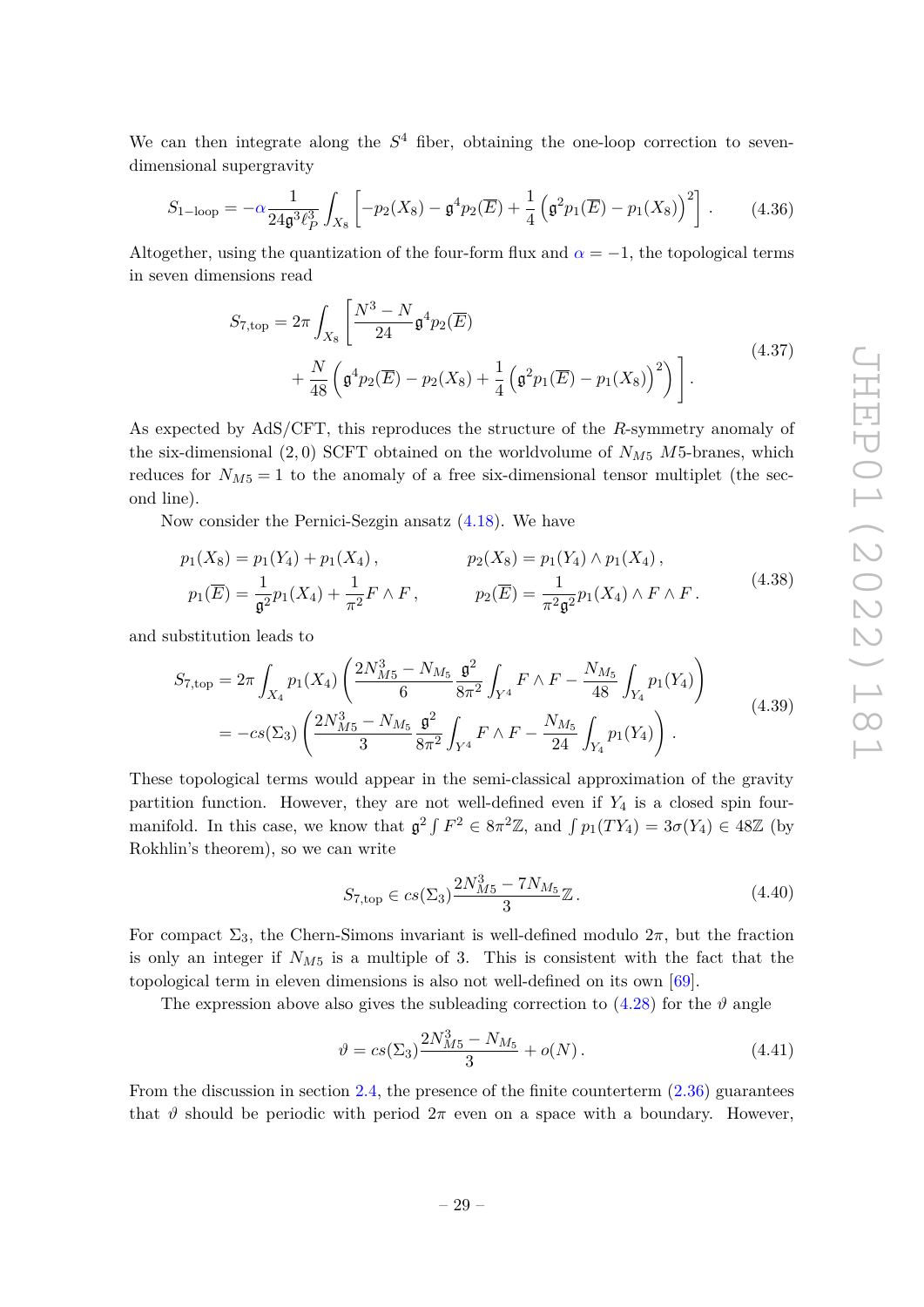the expression above is not periodic unless  $N_{M5}$  is a multiple of 3 (since  $2n^3 + n \in 3\mathbb{Z}$ for any integer  $n$ ). Thus, we expect other subleading terms to contribute. At the same order as [\(4.33\)](#page-28-1) there are corrections to the Einstein equations of motion in the form of *R*<sup>4</sup> terms  $[74]$ , but these reduce in seven dimensions to  $R^3$  terms and thus should not contribute to the  $\vartheta$  angle in the further compactification following the Pernici-Sezgin ansatz.

The expression [\(4.41\)](#page-29-0) has been obtained by reducing eleven-dimensional supergravity. However, it is also possible to obtain the higher-derivative correction to four-dimensional supergravity, as done in [\[10\]](#page-39-6), and compare the results. Their expression for the Euclidean action including four-derivative corrections is

$$
S_{\rm HD} = S + (c_1 + c_2)S_{W^2} + c_2S_{\rm GB} + 16\pi^2ic_3\int p_1(Y_4) + 16i(c_3 + c_4)\mathfrak{g}^2\int F \wedge F, \quad (4.42)
$$

where *S* is the two-derivative action  $(2.1)$ ,  $S_{W^2}$  is a supersymmetrised version of the Weyl squared action, and  $S<sub>GB</sub>$  is the Gauss-Bonnet action. This should be compared with the Wick-rotated version of the subleading action [\(4.39\)](#page-29-1), which leads us to conclude that, for this compactification

$$
16\pi^2 c_3 = -cs(\Sigma_3) \frac{N}{24}, \qquad c_4 = 0.
$$
 (4.43)

These results have been obtained by looking at the subleading corrections directly in the eleven-dimensional effective Lagrangian. However, in this approach it is difficult to justify whether one has accounted for all the relevant terms, as there are ambiguities due to potential field redefinitions. So, it is important to check them using independent methods, such as amplitudes [\[75\]](#page-43-2).

### <span id="page-30-0"></span>**5 Field theory**

The AdS/CFT dictionary relates the on-shell gravity action in  $d+1$  dimensions with the partition function of a field theory formulated on a *d*-dimensional manifold with the same geometric structure as the conformal boundary of the gravity solution. Which field theory should be considered depends on the knowledge of the full string/M-theory solution and hence on the choice of internal manifold.

As showed in section [4.1,](#page-21-0) we can embed solutions of four-dimensional minimal supergravity in eleven-dimensional supergravity by uplifting on seven-dimensional Sasaki-Einstein manifolds. In this case, there is no  $\vartheta$  term in gravity and the on-shell action is real. The dual field theories are known for numerous choices of Sasaki-Einstein manifolds and are generically non-Abelian Chern-Simons-matter theories, for which the localization procedure is often known and the large *N* limit of the partition function successfully compared with the gravity observable. This is the case that was discussed in [\[7\]](#page-39-3).

On the other hand, in section [4.2](#page-22-0) it was shown that the consistent truncation of eleven-dimensional supergravity on  $\Sigma_3 \times S^4$  leads to an additional  $\vartheta$  term in the fourdimensional supergravity action [\(4.27\)](#page-26-3), which makes the on-shell action generically complex in Euclidean signature. The dual field theory on  $M_3$  is a  $\mathcal{N}=2$  SCFT that is obtained by wrapping *N M*5-branes on  $M_3 \times \Sigma_3$  and then looking at the IR compared to the energies associated with the compact  $\Sigma_3$  [\[71\]](#page-42-15). It is the IR limit of a twisted compactification of the  $A_{N-1}$  six-dimensional (2,0) theory: the SO(3) ⊂ SO(5) twisting in the gravity ansatz [\(4.18\)](#page-25-0)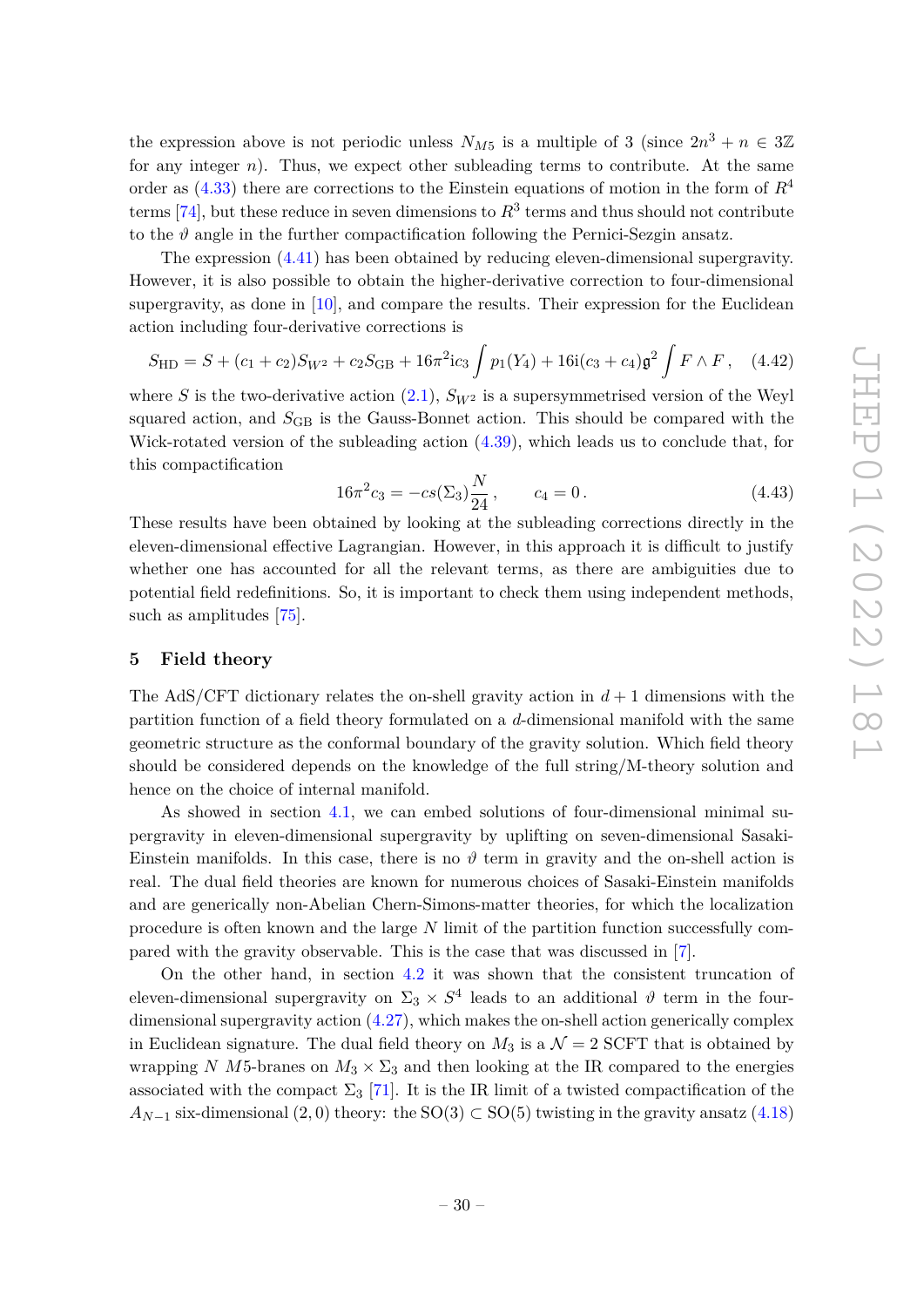corresponds in the dual field theory to the topological twist by the  $SO(3)_R \subset SO(5)_R$ , which indeed leaves a commutant  $SO(2)_R \cong U(1)_R$  symmetry dual to the gauge field in fourdimensional supergravity. This *R*-symmetry is the one used to couple to the supergravity background necessary to formulate the theory on a curved *M*3. The investigation of the resulting field theory  $T_N[\Sigma_3]$  goes under the name of 3*d*-3*d* correspondence, and one of its crucial conjectures is that  $T_N[\Sigma_3]$  should only depend on the topology of  $\Sigma_3$  [\[27–](#page-40-14)[29\]](#page-40-7).

The construction of  $T_N[\Sigma_3]$  has not yet been fully untangled, one of the issues being whether the vacua of  $T_N[\Sigma_3]$  account for all the PSL(*N*; C) flat connections on  $\Sigma_3$  or only a subset thereof  $[76]$ .<sup>[11](#page-31-0)</sup> Here we are interested in the case where  $\Sigma_3$  is hyperbolic. From the supergravity viewpoint, this is necessary in the ansatz  $(4.18)$ , as otherwise the resulting consistent truncation does not preserve supersymmetry or have an AdS vacuum [\[72\]](#page-42-17).

Generically, the large *N* limit of the free energy of the field theory is computed using a saddle point approximation, and the dominant saddles contributing to the evaluation could lead to a complex value for the free energy. This is known to be the case for partition functions corresponding to twisted indices: complex saddle points contribute in conjugate pairs resulting in an oscillating twisted index (there is a growing literature on the subject, see e.g. [\[82–](#page-43-4)[90\]](#page-43-5)). Here we have showed that, at least for theories arising from *M*5-branes, it is also true for the partition function on a generic fibred background. In fact, another crucial result of the 3*d*-3*d* correspondence is that the supersymmetric partition function of  $T_N[\Sigma_3]$ on various spaces is captured by the partition function of  $SL(N, \mathbb{C})$  complex Chern-Simons theory on  $\Sigma_3$  at an appropriate level (see [\[91–](#page-43-6)[94\]](#page-44-0) for a derivation). Therefore, combining the expectations from AdS/CFT and 3*d*-3*d* correspondence provides us with a conjecture for the large *N* limit for the partition function of complex Chern-Simons theory as well.

To view concretely this limit, we first recall that Mostow's rigidity theorem guarantees that the hyperbolic metric on  $\Sigma_3$  is unique, so  $Vol(\Sigma_3)$  is a topological invariant (in fact a homotopy invariant). The Chern-Simons invariant of the spin connection of the hyperbolic metric [\(4.20\)](#page-25-2) is another topological invariant, which naturally combines with the hyperbolic volume in an invariant which is referred to as *complex hyperbolic volume* [\[95,](#page-44-1) [96\]](#page-44-2). More precisely, for a three-manifold both the dreibein and the spin connection can be seen as  $\mathfrak{so}(3)$  connections and we can introduce the  $\mathfrak{sl}(2,\mathbb{C})$  geometric connection  $\mathcal{A}^{\text{geom}} = \omega + \text{ie}$ and its complex conjugate  $A^{\overline{geom}}$ . This connection defines the complexified hyperbolic volume via the following relation

$$
cs[\mathcal{A}^{\text{geom}}] \equiv \frac{1}{8\pi} \int_{\Sigma_3} \text{tr}_2 \left( \mathcal{A}^{\text{geom}} \wedge \text{d} \mathcal{A}^{\text{geom}} + \frac{2}{3} \mathcal{A}^{\text{geom}} \wedge \mathcal{A}^{\text{geom}} \right)
$$
  
\n
$$
= \frac{i}{4\pi} \left( \text{Vol}(\Sigma_3) - \pi i cs(\Sigma_3) \right)
$$
  
\n
$$
\equiv \frac{i}{4\pi} \text{Vol}_{\mathbb{C}}(\Sigma_3),
$$
  
\n
$$
cs[\mathcal{A}^{\overline{\text{geom}}}] = -\frac{i}{4\pi} \text{Vol}_{\mathbb{C}}(\Sigma_3)^*.
$$
\n(5.1)

<span id="page-31-0"></span><sup>&</sup>lt;sup>11</sup>It is surely true that the structure of the theory is very different depending on whether  $\Sigma_3$  is hyperbolic or not. In the latter case, if  $\Sigma_3$  is a Seifert manifold the resulting field theory enjoys an additional U(1)<sub>f</sub> symmetry associated with the circle action of the Seifert fibration (see e.g. [\[77](#page-43-7)[–81\]](#page-43-8) for the construction).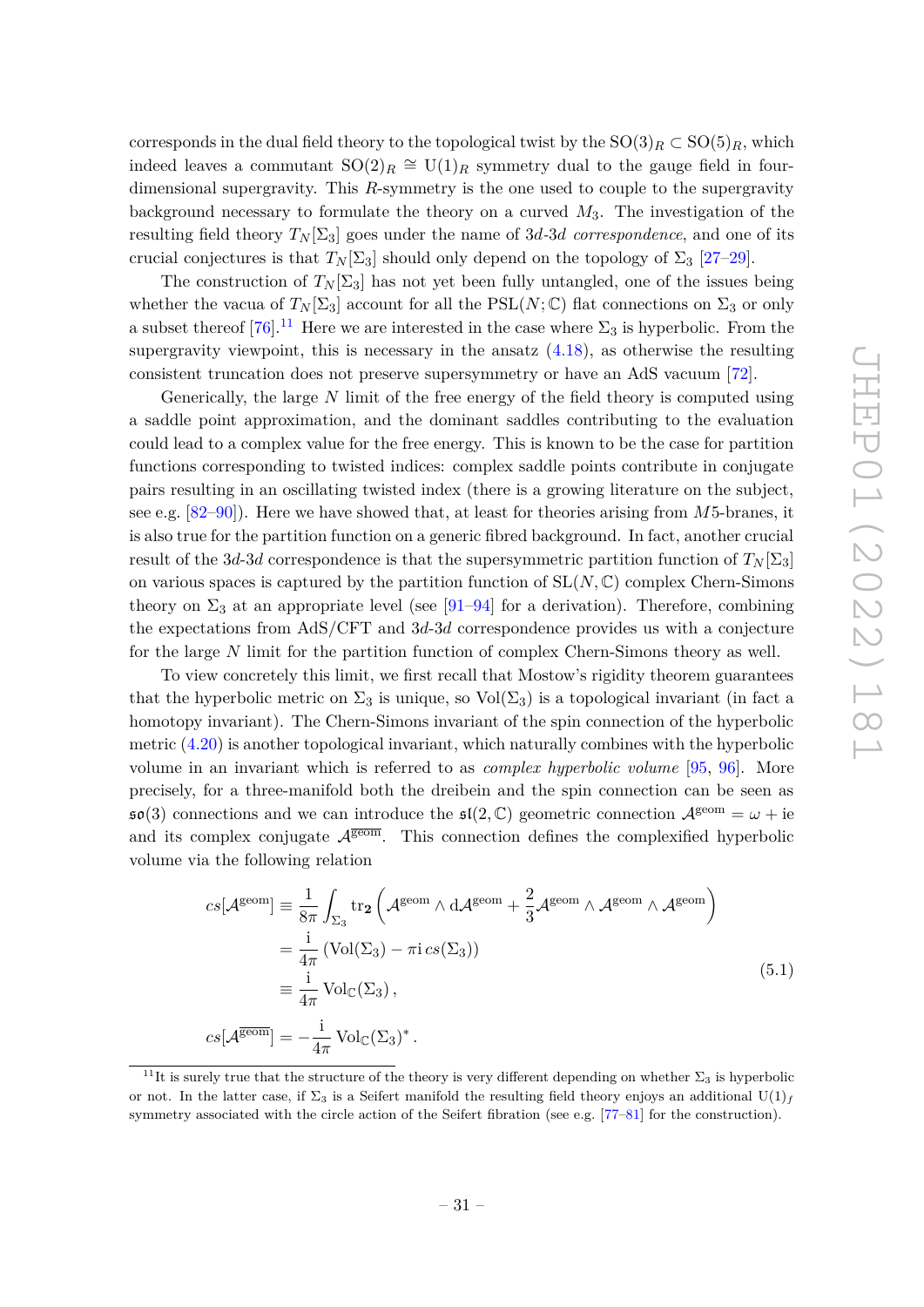First, observe that these are precisely the combination appearing in [\(2.55\)](#page-11-1) after substitution of  $(4.28)$ , so that we write

$$
I^{IR} = \frac{4\pi}{3\Delta\psi^2} N^3 \Bigg[ \sum_{\text{nuts}_{-}} \text{Vol}_{\mathbb{C}}(\Sigma_3)^* \frac{(b_1 + b_2)^2}{4b_1b_2} - \sum_{\text{nuts}_{+}} \text{Vol}_{\mathbb{C}}(\Sigma_3) \frac{(b_1 - b_2)^2}{4b_1b_2} + \sum_{\text{bolts } \Sigma_{-}} \text{Vol}_{\mathbb{C}}(\Sigma_3)^* \int_{\Sigma_{-}} \left( \frac{1}{2} c_1 (T\Sigma_{-}) + \frac{1}{4} c_1 (N\Sigma_{-}) \right) + \sum_{\text{bolts } \Sigma_{+}} \text{Vol}_{\mathbb{C}}(\Sigma_3) \int_{\Sigma_{+}} \left( \frac{1}{2} c_1 (T\Sigma_{+}) - \frac{1}{4} c_1 (N\Sigma_{+}) \right) \Bigg]. \tag{5.2}
$$

We see that the complexified hyperbolic volume appears naturally in the expression for the IR contribution to the on-shell action. Provided a smooth gravity solution exists, this expression gives the contributions of the saddle points to the large *N* limit of the partition function of the field theory on  $M_3 \cong \partial Y_4$  bounding  $Y_4$ . Of course, only some of them will be dominant. However, as already remarked, it is known that the field theory limit "sees" the contributions from various supergravity fillings, even in the case of Chern-Simons-matter field theories [\[2\]](#page-39-9).

In order to be more concrete, we can consider various examples dual to those reviewed in section [3.](#page-13-0) To construct them, we shall need a few relations. First, given  $h_1, h_2 \in \text{pgl}(2)$ and denoting by  $\rho_N$  the *N*-dimensional irreducible representation of  $\mathfrak{pgl}(2)$ , we have

$$
\text{tr}\left[\rho_N(h_1)\rho_N(h_2)\right] = \frac{N^3 - N}{6} \text{ tr}\left[h_1h_2\right].\tag{5.3}
$$

Secondly, we shall need the large  $N$  expansion of the Reidemeister-Ray-Singer torsion  $[20]^{12}$  $[20]^{12}$  $[20]^{12}$  $[20]^{12}$ 

$$
\begin{split} \mathbf{Tor}_{\mathrm{adj}}[\Sigma_{3}, \mathcal{A}^{\mathrm{geom}}] &\rightarrow \exp\left(\frac{N^{3}}{3\pi} \operatorname{Vol}(\Sigma_{3}) + \mathrm{i}\theta_{\Sigma_{3},N} + \mathcal{O}(N)\right), \\ \mathbf{Tor}_{\mathrm{adj}}[\Sigma_{3}, \mathcal{A}^{\overline{\mathrm{geom}}}] &\rightarrow \exp\left(\frac{N^{3}}{3\pi} \operatorname{Vol}(\Sigma_{3}) - \mathrm{i}\theta_{\Sigma_{3},N} + \mathcal{O}(N)\right). \end{split} \tag{5.4}
$$

where  $\theta_{\Sigma_3,N}$  is a real number. The large *N* limit of the absolute value of the torsion is rigorously proved, whereas an expression for the phase factor has been conjectured in [\[6\]](#page-39-2), where numerical evidence has been gathered. Here we shall find additional evidence in support of the conjecture

$$
\theta_{N,\Sigma_3} = -\frac{N^3}{3}cs(\Sigma_3) + o(N^3) \quad \text{mod } 2\pi, \tag{5.5}
$$

to obtain

$$
\begin{split} \mathbf{Tor}_{\mathrm{adj}}[\Sigma_{3}, \mathcal{A}^{\mathrm{geom}}] &\rightarrow \exp\left(\frac{N^{3}}{3\pi} \operatorname{Vol}_{\mathbb{C}}(\Sigma_{3}) + \mathcal{O}(N)\right), \\ \mathbf{Tor}_{\mathrm{adj}}[\Sigma_{3}, \mathcal{A}^{\overline{\mathrm{geom}}}] &\rightarrow \exp\left(\frac{N^{3}}{3\pi} \operatorname{Vol}_{\mathbb{C}}(\Sigma_{3})^{*} + \mathcal{O}(N)\right). \end{split} \tag{5.6}
$$

<span id="page-32-0"></span> $12$ This is the analytic torsion of an associated vector bundle in a representation and twisted by a flat connection. For the case relevant to us, we restrict to the adjoint  $PSL(N, \mathbb{C})$  bundle and the flat connection will be either  $A^{\text{geom}}$  or  $A^{\overline{\text{geom}}}$ .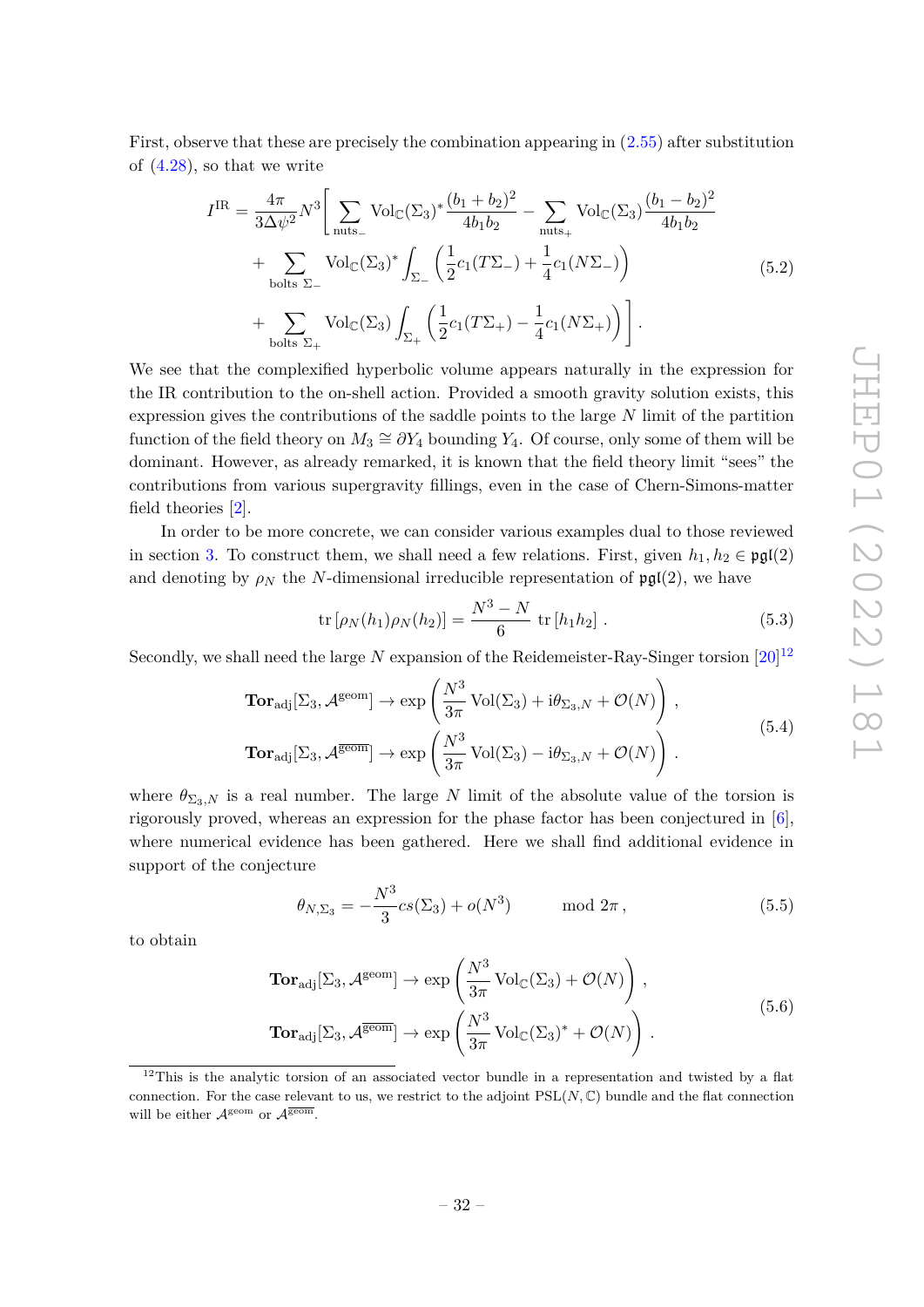The solutions in section [3.2](#page-15-0) have trivial fibration and there is a non-trivial flux of the gauge field at the boundary, so they are dual to field theories on supersymmetric backgrounds  $M_3 \cong S^1 \times \Sigma_g$  where the  $\mathrm{U}(1)_R$  gauge field is used to implement a topological twist and the resulting partition function is a supersymmetric index topologically twisted by the *R*-symmetry [\[97\]](#page-44-3). The requirement that  $q > 1$  for the supersymmetry of the gravity solutions corresponds to the fact that the large *N* limit of the refined topologically twisted index on  $S^1 \times S^2$  vanishes (as showed using the 3*d*-3*d* correspondence in [\[22\]](#page-40-16)). For  $g > 1$ , the twisted index of  $T_N[\Sigma_3]$  on  $S^1 \times \Sigma_g$  is related to the Reidemeister-Ray-Singer torsion of the irreducible flat  $SL(N, \mathbb{C})$  connections on  $\Sigma_3$ . The large N behaviour of the resulting invariant is given by [\[20\]](#page-40-15)

$$
Z_{g,p=0} (T_N[\Sigma_3]) \to N^{g-1} \text{Tor}_{\text{adj}}[\Sigma_3, \mathcal{A}^{\text{geom}}]^{g-1} + N^{g-1} \text{Tor}_{\text{adj}}[\Sigma_3, \mathcal{A}^{\overline{\text{geom}}}]
$$
  

$$
\to \exp\left[ -\frac{N^3}{3\pi} \text{Vol}_{\mathbb{C}}(\Sigma_3)(1-g) \right] + \exp\left[ -\frac{N^3}{3\pi} \text{Vol}_{\mathbb{C}}(\Sigma_3)^*(1-g) \right], \qquad (5.7)
$$

to leading order in *N*. The fact that modulus and phase combine into a complex topological invariant of  $\Sigma_3$  was expected from the 3*d*-3*d* correspondence, since the partition function of  $T_N[\Sigma_3]$  should only depend on the topology of  $\Sigma_3$ . The two contributions arise from saddle points corresponding to the geometric connection and its complex conjugate. As pointed out in [\[6\]](#page-39-2), the two terms in the sum can be explained by identifying each with one of the two limiting solutions in [\(3.14\)](#page-15-2), or equivalently the two solutions [\(3.26\)](#page-17-1). Having done this, we obtain

$$
Z_{g,p=0} (T_N[\Sigma_3]) = e^{-I[\text{Bolt-}]} + e^{-I[\text{Bolt+}]}, \qquad (5.8)
$$

consistently with the expectations of AdS/CFT (we have set  $\Delta \psi = 2\pi$  since both solutions are spin).

This can be easily generalised to the case with non-trivial fibration. The partition function of  $T_N[\Sigma_3]$  on the space  $\mathcal{M}_{g,p\in 2\mathbb{Z}_{\geq 0}}$  preserving two real supercharges can again be related to the Reidemeister-Ray-Singer torsion and the large *N* of the resulting invariant computed [\[20\]](#page-40-15). In this case, the authors found a single saddle point that contribute to the evaluation, corresponding to the flat connection  $\mathcal{A}^{\overline{\text{geom}}}$ :

$$
Z_{g,p \in 2\mathbb{Z}_{>0}} (T_N[\Sigma_3]) \to N^{g-1} \exp\left(2pi \ c \left[\rho_N\left(\mathcal{A}^{\overline{\text{geom}}}\right)\right]\right) \operatorname{Tor}_{\text{adj}}[\Sigma_3, \mathcal{A}^{\overline{\text{geom}}}]^{g-1} \to \exp\left[-\frac{N^3}{3\pi} \operatorname{Vol}_{\mathbb{C}}(\Sigma_3)^* \left(1 - g - \frac{p}{4}\right)\right].
$$
\n(5.9)

The dual gravity solution is the  $\frac{1}{4}$ -BPS solution with topology  $\mathcal{O}(-p) \to \Sigma_g$  with action [\(3.26\)](#page-17-1), which is spin since we have chosen even *p*. So we write

$$
Z_{g, p \in 2\mathbb{Z}_{>0}}\left(T_N[\Sigma_3]\right) \to e^{-I^{\rm IR}[\text{Bolt}_+]}\,. \tag{5.10}
$$

The existence of a unique saddle point is due to the fact that the family Bolt<sup>−</sup> has larger on-shell action for  $p > 0$ , whereas when  $p = 0$  the two solutions have the same on-shell action and thus have the same claim to represent a saddle point of the gravitational path integral. Furthermore, notice that the matching with the field theory supersymmetric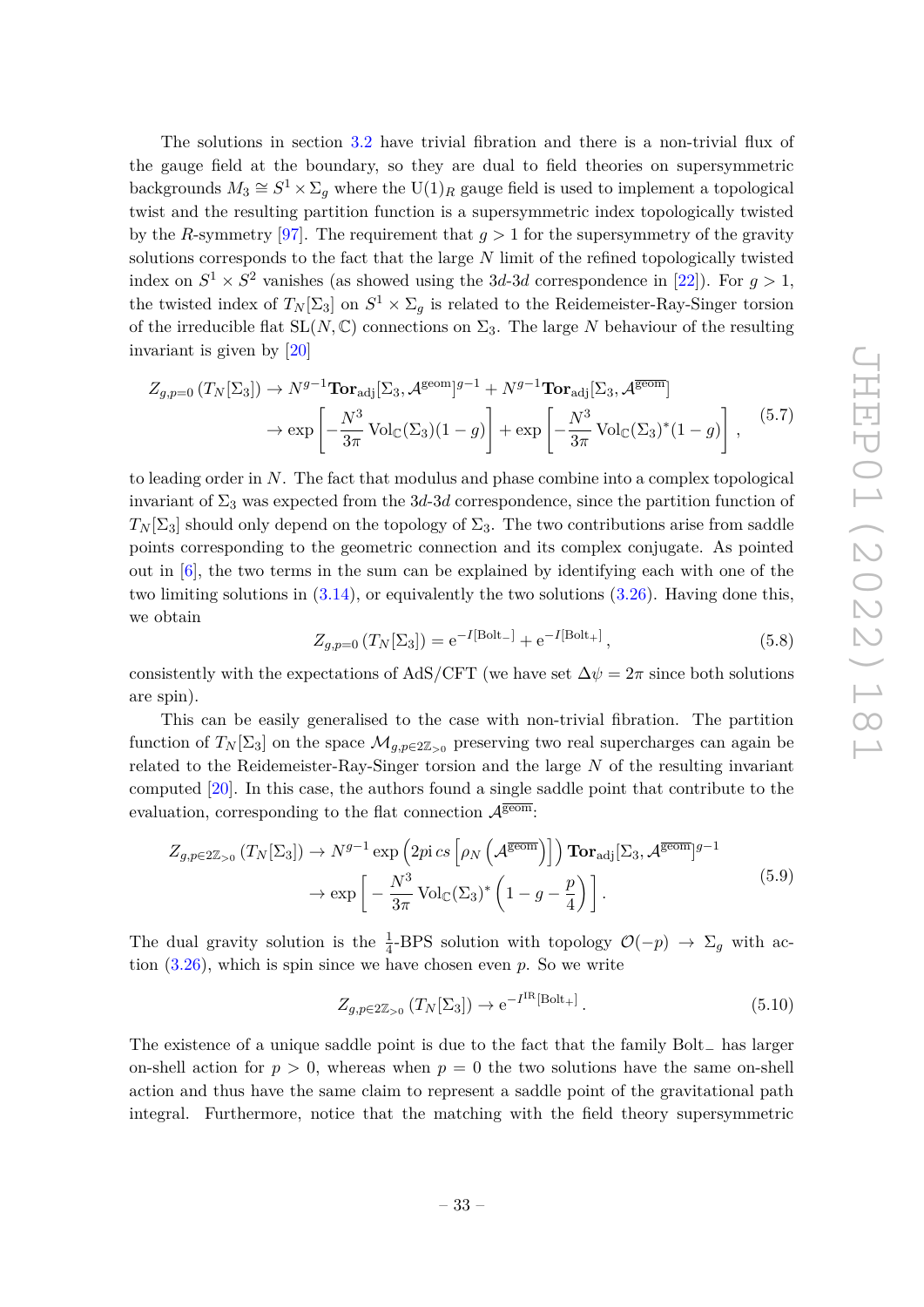partition function doesn't require  $I<sup>UV</sup>$  [\(3.27\)](#page-17-2), thus providing further evidence in favour of the necessity of the finite counterterm [\(2.36\)](#page-9-1).

Finally, another supersymmetric background important for the 3*d*-3*d* correspondence is the  $U(1) \times U(1)$  squashed three-sphere, which preserves two supercharges [\(3.8\)](#page-14-1). The partition function of  $T_N[\Sigma_3]$  on this background should be equal to the partition function of  $SL(N, \mathbb{C})$  on  $\Sigma_3$  with parameters  $\hbar$  and  $\hbar$  related to the squashing

$$
Z_b(T_N[\Sigma_3]) = Z_{\Sigma_3}\left(CS; \hbar = 2\pi i b^2, \tilde{\hbar} = 2\pi i b^{-2}\right). \tag{5.11}
$$

The observable on the right-hand side is hard to compute. However, it was shown in [\[17\]](#page-40-2) that the non-perturbative effects of order  $e^{-4\pi^2/\hbar}$  are subleading in *N*, at least for the absolute value. If we can ignore the non-perturbative corrections, then  $Z_{\Sigma_3}(CS)$  has the same asymptotic expansion in  $\hbar$  as the perturbative expansion of the SL( $N, \mathbb{C}$ ) Chern-Simons partition function around the saddle point  $\mathcal{A}^{\overline{\text{geom}}}$ .

$$
Z_{\Sigma_3} \left( CS; \hbar, \tilde{\hbar} \right) \sim Z_{\Sigma_3}^{\text{pert}} \left( CS; \hbar, \tilde{\hbar}; \mathcal{A}^{\overline{\text{geom}}} \right)
$$
  
= 
$$
\exp \left( \frac{1}{\hbar} S_0^{\mathcal{A}^{\overline{\text{geom}}} - \frac{3}{2} \log \hbar + S_1^{\mathcal{A}^{\overline{\text{geom}}} + \hbar S_2^{\mathcal{A}^{\overline{\text{geom}}} + \dots + \hbar^{n-1} S_n^{\mathcal{A}^{\overline{\text{geom}}} + \dots \right)
$$
(5.12)

with

$$
S_0^{\overline{A^{\text{geom}}}} = 4\pi \csc \left[ \rho_N \left( \mathcal{A}^{\overline{\text{geom}}}\right) \right] \sim -i \frac{N^3}{6} \operatorname{Vol}_{\mathbb{C}}(\Sigma_3)^* + o(N^3),
$$
  
\n
$$
S_1^{\overline{A^{\text{geom}}}} = -\frac{1}{2} \log \operatorname{Tor}_{\text{adj}}[\Sigma_3, \mathcal{A}^{\overline{\text{geom}}}] \sim -\frac{N^3}{6\pi} \operatorname{Vol}_{\mathbb{C}}(\Sigma_3)^* + o(N^3).
$$
\n(5.13)

The expression for  $S_n$  with  $n \geq 2$  are not proved rigorously. However, the authors of [\[17\]](#page-40-2) found numerical evidence in support of the following conjecture

$$
\lim_{N \to \infty} \frac{1}{N^3} \operatorname{Im} \left[ S_2^{A^{\overline{\text{geom}}}} \right] = \frac{1}{24\pi^2} \operatorname{Vol}(\Sigma_3),
$$
\n
$$
\lim_{N \to \infty} \frac{1}{N^3} \operatorname{Im} \left[ S_2^{A^{\overline{\text{geom}}}} \right] = \lim_{N \to \infty} \frac{1}{N^3} \operatorname{Re} \left[ S_{2j-1}^{A^{\overline{\text{geom}}}} \right] = 0.
$$
\n
$$
\lim_{N \to \infty} \frac{1}{N^3} S_2^{A^{\overline{\text{geom}}} = \frac{1}{24\pi^2} \operatorname{Vol}_{\mathbb{C}}(\Sigma_3)^*,
$$
\n
$$
\lim_{N \to \infty} \frac{1}{N^3} S_n^{A^{\overline{\text{geom}}} = 0 \mod 2\pi i \quad n \ge 3.
$$
\n(5.15)

According to this conjecture, we would find

$$
Z_b(T_N[\Sigma_3]) \to \exp\left[-\frac{N^3}{3\pi} \frac{1}{4} \left(b + \frac{1}{b}\right)^2 \text{Vol}_{\mathbb{C}}(\Sigma_3)^*\right].\tag{5.16}
$$

The dual solution is  $AdS_4^{(b)}$ , meaning  $AdS_4$  with an instanton considered in section [3.1,](#page-13-1) with IR action  $(3.3)$ , and indeed

$$
Z_b(T_N[\Sigma_3]) \to e^{-I^{IR}[\text{AdS}_4^{(b)}]},\tag{5.17}
$$

Again the presence of a single saddle point corresponds to the gravity solution with larger on-shell action, and the absence of  $I^{\text{UV}}$  [\(3.12\)](#page-15-3) supports the finite counterterm [\(2.36\)](#page-9-1).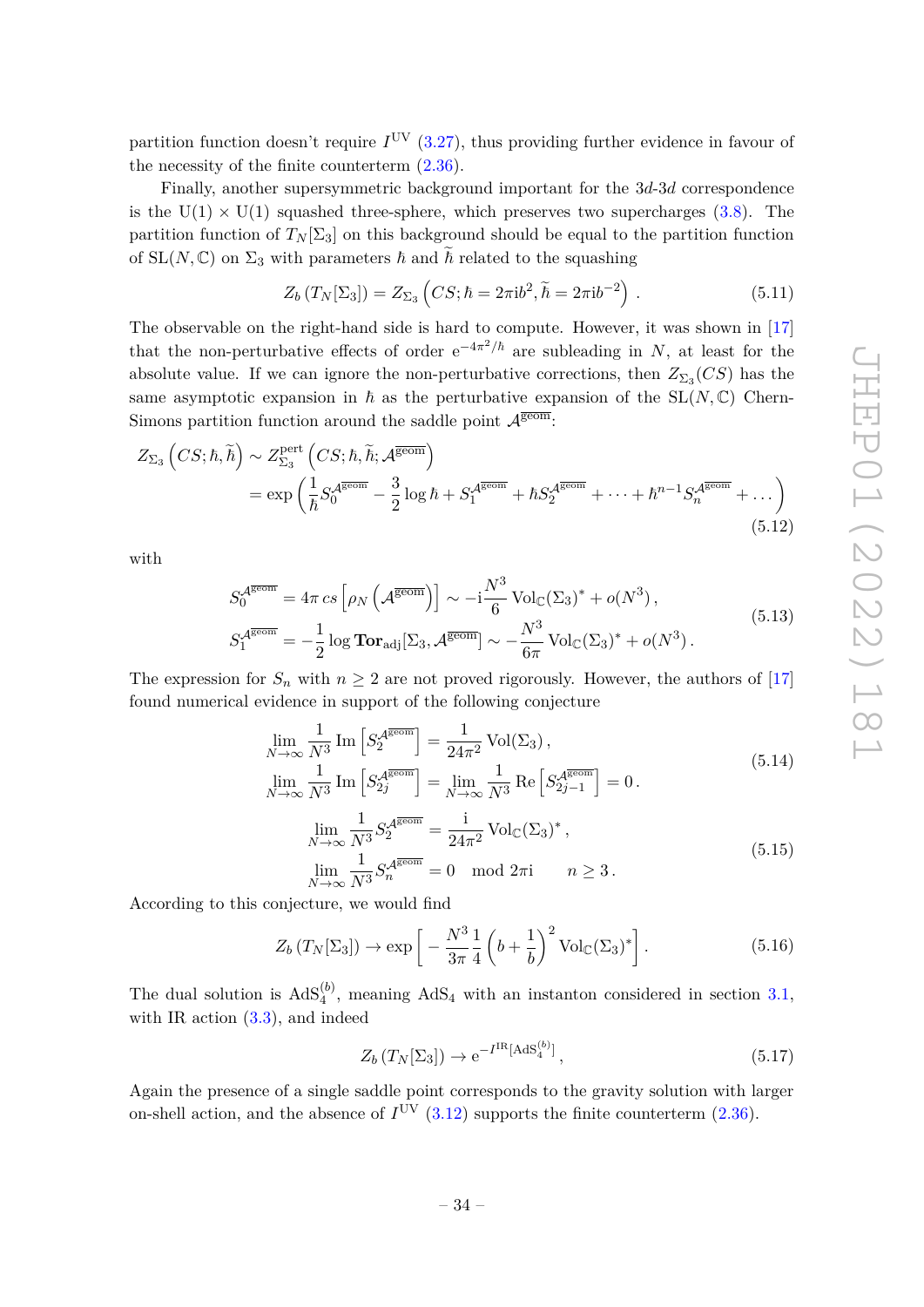As far as we know, this list exhausts the supersymmetric backgrounds for which the large *N* limit of the 3*d*-3*d* correspondence has been studied. However, the examples considered in section [3](#page-13-0) allow us to immediately conjecture the values of additional observables in the large *N* limit. For instance, [\(3.26\)](#page-17-1) shows that the large *N* limit of the partition function of  $T_N[\Sigma_3]$  on squashed  $\mathcal{M}_{q,p}$  should not depend on the squashing parameter, consistently with the standard analysis of [\[9\]](#page-39-5). Similarly, the analysis of section [3.5](#page-19-0) gives an expectation for the value of the large *N* limit of the partition function of  $T_N[\Sigma_3]$  on squashed Lens spaces, as studied in [\[94\]](#page-44-0). The interpretation of these partition functions is not obvious from the 3*d*-3*d* correspondence.

We should also point out that the supergravity ansatz made in order to construct the four-dimensional solutions holographically dual to  $T_N[\Sigma_3]$  requires  $\Sigma_3$  to be compact. However, it is also possible to construct a field theory  $T_N[\Sigma_3]$  for *cusped*  $\Sigma_3$ , meaning that it is non-compact but with finite volume. In this case, it is more difficult to define a Chern-Simons invariant because it is more difficult to find a section of the frame bundle. It is still possible to define an analogous invariant [\[98\]](#page-44-4), in which case the complex hyperbolic volume is defined modulo  $i\pi^2$  and still related to the integral of a  $\mathfrak{sl}(2,\mathbb{C})$ -valued geometric connection [\[96\]](#page-44-2). This invariant, though, also includes contributions from the cusps, which is not clear how to introduce in the supergravity setup.

# **Acknowledgments**

I am grateful to James Sparks for very helpful discussions and comments on the draft. I have also benefited from conversations with Francesco Benini, Davide Cassani, Jerome Gauntlett, Chiung Hwang, Paul Richmond, Luigi Tizzano, David Tong, and Carl Turner. I would also like to thank the anonymous referee for their helpful suggestions to improve the manuscript. My work has been supported by the Simons Foundation, by the STFC consolidated grant ST/T000694/1, and by the ERC Consolidator Grant N. 681908 "Quantum black holes: A macroscopic window into the microstructure of gravity." I also gratefully acknowledge support and hospitality from the Galileo Galilei Institute.

### <span id="page-35-0"></span>**A Chern-Simons conventions**

Let  $A = A^{\alpha}T^{\alpha}$  be a g connection, and  $T^{\alpha}$  the basis of g, with the following normalizations

$$
\text{tr}_{\mathbf{r}}(T^{\alpha}T^{\beta}) = C(\mathbf{r}) \delta^{\alpha\beta}, \qquad [T^{\alpha}, T^{\beta}] = f^{\alpha\beta\gamma}T^{\gamma},
$$
  

$$
F = dA + A \wedge A = \left(dA^{\alpha} + \frac{1}{2}f^{\alpha\beta\gamma}A^{\beta} \wedge A^{\gamma}\right)T^{\alpha},
$$
(A.1)

where  $C(\mathbf{r})$  is (minus) the index of the representation **r**. The Chern-Simons 3-form is defined by

$$
Q_3[A; \mathfrak{g}, \mathbf{r}] \equiv \text{tr}_{\mathbf{r}} \left( A \wedge dA + \frac{2}{3} A \wedge A \wedge A \right)
$$
  
=  $C(\mathbf{r}) \left( A^{\alpha} \wedge dA^{\alpha} + \frac{1}{3} f^{\alpha \beta \gamma} A^{\alpha} \wedge A^{\beta} \wedge A^{\gamma} \right)$ . (A.2)

It has the property that  $dQ_3[A; \mathfrak{g}, \mathbf{r}] = \text{tr}_{\mathbf{r}}(F \wedge F)$ .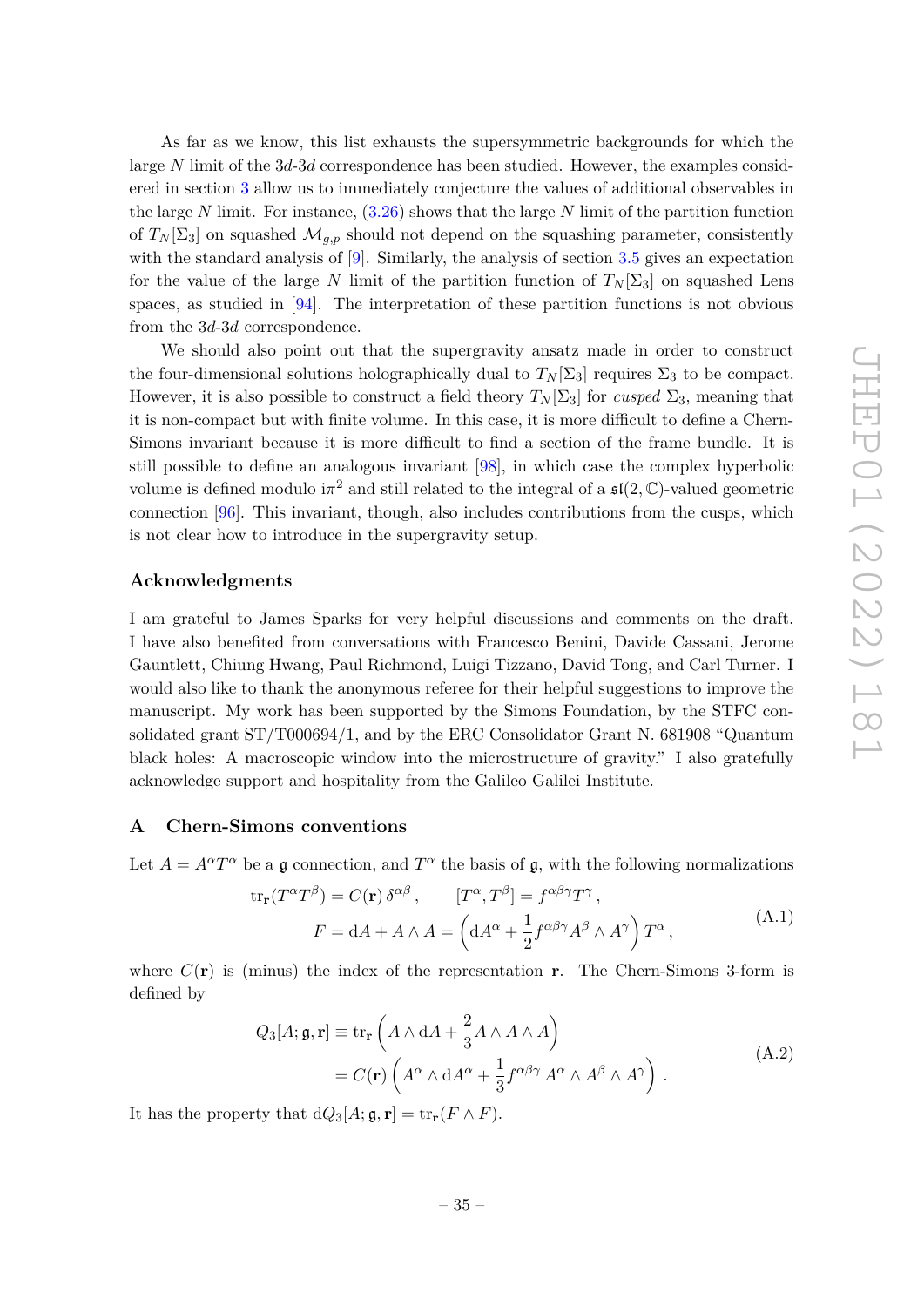Now extend the definition to a complexified gauge group  $G_{\mathbb{C}}$  with algebra  $\mathfrak{g}_{\mathbb{C}}$  for which *G* is the compact real form. Write  $A = A + iB$  for the g<sub>C</sub>-valued connection with *A, B* g-valued connections. The curvature is

<span id="page-36-0"></span>
$$
\mathcal{F} = F_A + i D_A B - B \wedge B, \qquad (A.3)
$$

where

$$
(D_A B)^\alpha \equiv \mathrm{d}B^\alpha + f^{\alpha\beta\gamma} A^\beta \wedge B^\gamma \,. \tag{A.4}
$$

The Chern-Simons form for the complex connection is

<span id="page-36-1"></span>
$$
Q_3[\mathcal{A}; \mathfrak{g}_{\mathbb{C}}, \mathbf{r}] = \text{tr}_{\mathbf{r}}\left(\mathcal{A} \wedge d\mathcal{A} + \frac{2}{3}\mathcal{A} \wedge \mathcal{A} \wedge \mathcal{A}\right)
$$
  
=  $Q_3[A; \mathfrak{g}, \mathbf{r}] - \text{tr}(B \wedge D_A B) + 2i \text{ tr}_{\mathbf{r}}\left(B \wedge F_A - \frac{1}{3}B \wedge B \wedge B\right)$  (A.5)  
-  $i d(\text{tr}_{\mathbf{r}} A \wedge B)$ 

The action of  $G_{\mathbb{C}}$  Chern-Simons theory is

$$
I = \frac{k + i s}{8\pi} \int Q_3[A; \mathfrak{g}, \mathbf{r}] + \frac{k - i s}{8\pi} \int Q_3[\overline{A}; \mathfrak{g}, \mathbf{r}]
$$
  
=  $\frac{k}{4\pi} \int (Q_3[A; \mathfrak{g}, \mathbf{r}] - \text{tr}(B \wedge D_A B)) - \frac{s}{2\pi} \int \text{tr}_{\mathbf{r}} \left( B \wedge F_A - \frac{1}{3} B \wedge B \wedge B \right).$  (A.6)

Invariance under large gauge transformations requires  $k \in \mathbb{Z}$ , and *u* is either real or purely imaginary in order to have a unitary theory [\[99\]](#page-44-5).

We are interested in  $\mathfrak{so}(N)$  bundles. A connection of  $\mathfrak{so}(N)$  in the defining representation is concretely represented by an anti-symmetric matrix  $A = A^{ab}$  with  $A^{ab} = -A^{ba}$ . Then we can define the Chern-Simons form (for  $\mathfrak{so}(N)$ ,  $C(\text{fund}) = 1$ )

$$
Q_3[A; \mathfrak{so}(N), \mathbf{fund}] = \text{tr}\left(A \wedge \mathrm{d}A + \frac{2}{3}A \wedge A \wedge A\right). \tag{A.7}
$$

A standard argument based on extension in the bulk then shows that the integral of  $Q_3[A; \mathfrak{so}(N), \textbf{fund}]$  on  $\Sigma_3$  is well-defined modulo  $16\pi^2$  if we choose a spin structure on  $\Sigma_3$ , otherwise modulo  $8\pi^2$ .

Over a three-manifold there is a special  $\mathfrak{so}(3)$  bundle, the frame bundle. The connection is the spin connection  $\omega^{ab}$ , and we can define the Chern-Simons form

$$
Q_3[\omega; \mathfrak{so}(3), 3] \equiv \text{tr}_3\left(\omega \wedge d\omega + \frac{2}{3}\omega \wedge \omega \wedge \omega\right). \tag{A.8}
$$

<span id="page-36-2"></span>For a closed oriented 3-manifold with a choice of spin structure, this defines a topological invariant defined modulo 2*π*

$$
cs(\Sigma_3) \equiv \frac{1}{8\pi} \int_{\Sigma_3} Q_3[\omega; \mathfrak{so}(3), 3] \in \mathbb{R}/2\pi\mathbb{Z}, \tag{A.9}
$$

which is well-defined modulo 2*π*. However, it is also possible to define a topological invariant without choosing the spin structure, using the Chern-Simons "at level one" [\(2.37\)](#page-9-2)

$$
\frac{1}{4\pi} \int_{\Sigma_3} Q_3[\omega; \mathfrak{so}(3), 3]. \tag{A.10}
$$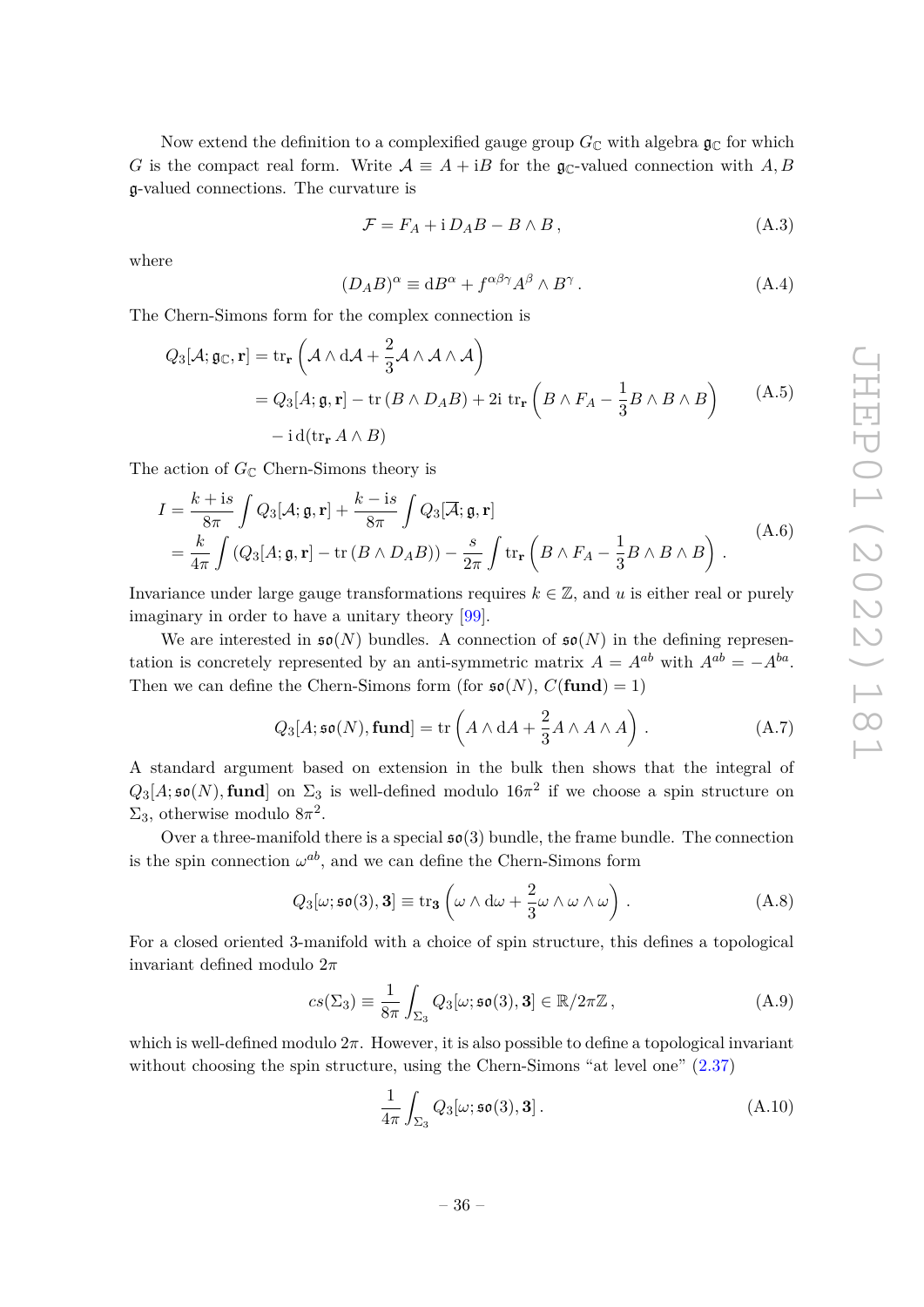In fact, for  $\mathfrak{so}(3)$  more is true, since both the dreibein and the spin connection can be seen as  $\mathfrak{so}(3)$  connections. Thus, we can dualize the index and write

$$
\tilde{\omega}^a \equiv \frac{1}{2} \epsilon^{abc} \omega^{bc} , \qquad \omega^{ab} = \epsilon^{abc} \tilde{\omega}^c . \tag{A.11}
$$

dualizing the index. This allows us to construct a natural complex connection for  $\mathfrak{g}_{\mathbb{C}} =$  $\mathfrak{sl}(2,\mathbb{C})$ :

$$
A_{\text{geom}} \equiv \tilde{\omega}^a + i e^a. \tag{A.12}
$$

<span id="page-37-0"></span>This is the *geometric connection*, whose curvature can be found applying [\(A.3\)](#page-36-0)

$$
\mathcal{F}^a_{\text{geom}} = \tilde{\rho}^a + \frac{1}{2} \epsilon^{abc} e^b \wedge e^c \,, \tag{A.13}
$$

where  $\rho^{ab}$  is the curvature two-form. Substitution in  $(A.5)$  leads to

$$
\int Q_3[\mathcal{A}_{\text{geom}}; \mathfrak{sl}(2, \mathbb{C}), 2] = \int Q_3[\omega; \mathfrak{su}(2), 2] + 2i \int \text{tr}_2\left(e \wedge \widetilde{\rho} - \frac{1}{3}e \wedge e \wedge e\right)
$$

$$
= \int Q_3[\omega; \mathfrak{su}(2), 2] - \frac{i}{2} \int \left(R + 2\right) \text{vol}_g \tag{A.14}
$$

Changing the representation of  $\mathfrak{su}(2)$ , we conclude that for a compact 3-manifold with a chosen spin structure

$$
\int_{\Sigma_3} Q_3[\mathcal{A}_{\text{geom}}; \mathfrak{sl}(2, \mathbb{C}), \mathbf{2}] = 2\pi \operatorname{cs}(\Sigma_3) - \frac{\mathrm{i}}{2} \int_{\Sigma_3} (R+2) \operatorname{vol}_g \tag{A.15}
$$

<span id="page-37-1"></span>Now choose a hyperbolic 3-manifold. By hyperbolic 3-manifold we mean a complete Riemannian three-dimensional manifold with constant sectional curvature −1. All these manifolds can be obtained as quotients of H3*/*Γ, where Γ is a *Kleinian group*, a discrete subgroup of  $PSL(2,\mathbb{C})$ . We also restrict to the case of manifolds with finite volume. Mostow's rigidity theorem guarantees that for this class of manifolds the hyperbolic structure is uniquely determined by the homotopy type, so the volume is a topological invariant. Note that these manifolds (with finite volume) can be compact or non-compact. A non-compact hyperbolic manifold without boundary and finite volume is also called *cusped*.

For a hyperbolic manifold, [\(A.13\)](#page-37-0) shows that the geometric connection is *flat*, and we can simplify [\(A.15\)](#page-37-1) to

$$
\int_{\Sigma_3} \left( -\frac{i}{2} Q_3[\mathcal{A}_{\text{geom}}; \mathfrak{sl}(2, \mathbb{C}), \mathbf{2}] \right) = \text{Vol}(\Sigma_3) - \pi i c s(\Sigma_3). \tag{A.16}
$$

The quantity

$$
Vol_{\mathbb{C}}(\Sigma_3) \equiv Vol(\Sigma_3) - \pi i cs(\Sigma_3) = \int_{\Sigma_3} \left( -\frac{i}{2} Q_3[\mathcal{A}_{\text{geom}}; \mathfrak{sl}(2, \mathbb{C}), 2] \right) \tag{A.17}
$$

is the *complex hyperbolic volume* of the compact hyperbolic three-manifold [\[95,](#page-44-1) [96\]](#page-44-2). It is a topological invariant defined modulo  $i2\pi^2$  (having chosen the spin structure). Therefore, it is natural to write it as an exponential

$$
\exp\left(\frac{1}{\pi}\operatorname{Vol}_{\mathbb{C}}(\Sigma_3)\right) = \exp\left(\frac{1}{\pi}\operatorname{Vol}_{\mathbb{C}}(\Sigma_3)\right) e^{-i c s(\Sigma_3)}.
$$
 (A.18)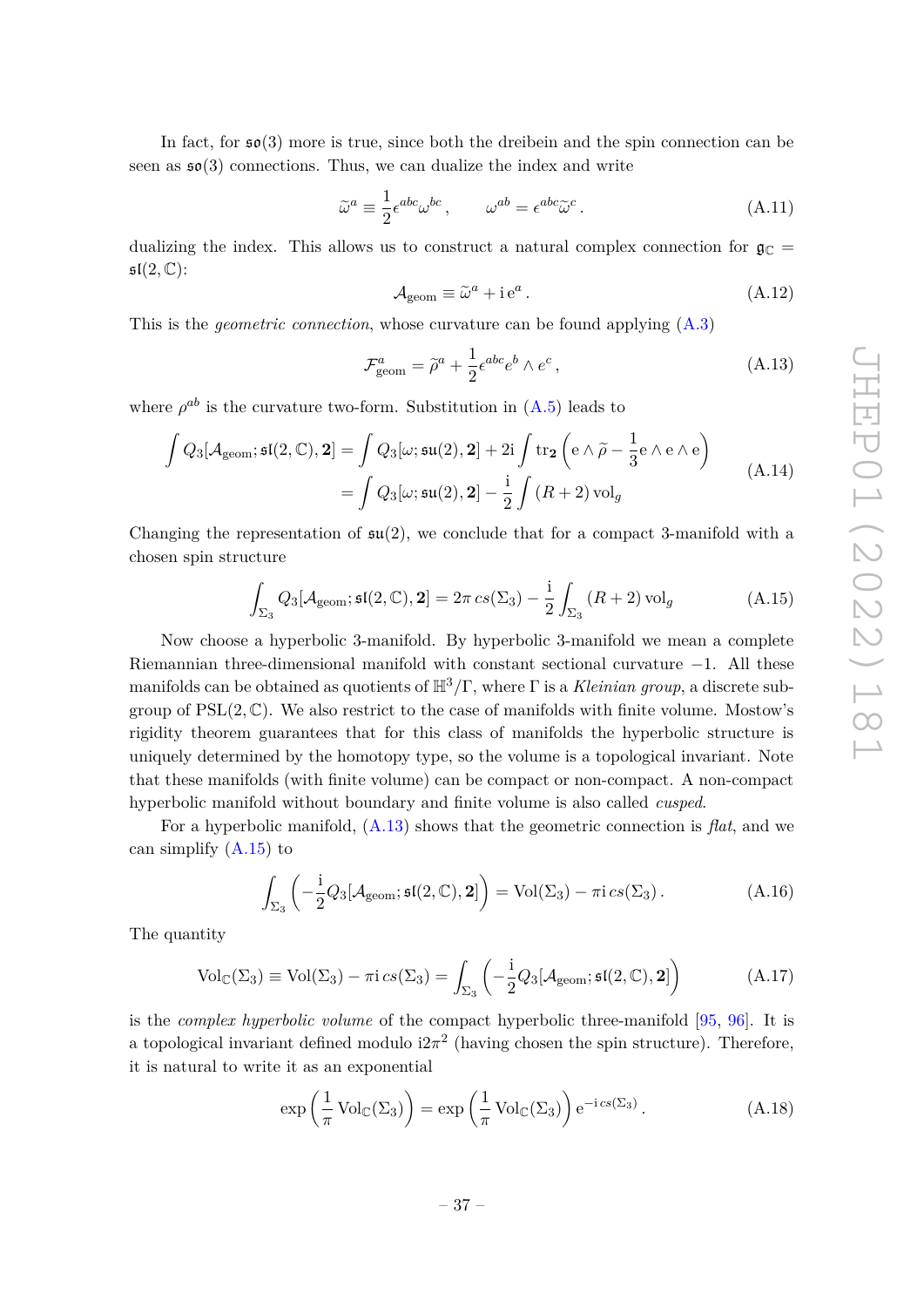We are also interested in non-compact hyperbolic three-manifold (that is, with cusps). For instance, most knot complements are non-compact. In this case, it not necessarily true that there is a global section of the frame bundle that can be used to compute the Chern-Simons invariant using the formula [\(A.8\)](#page-36-2) with *Q*3. However, Meyerhoff [\[98\]](#page-44-4) has showed that there is a way of defining a Chern-Simons invariant by defining a special singular frame, and adding the contribution from the singularities at the cusps:

$$
cs^{\text{Me}}(\Sigma_3) = -\frac{1}{8\pi} \int_{s(\Sigma_3 \setminus L)} Q_3[\omega; \mathfrak{so}(3), 3] + \frac{1}{2} \sum_{K \in L} \tau(K) \mod \pi , \tag{A.19}
$$

where *L* is a link in  $\Sigma_3$ , with components  $K$ ,  $s : \Sigma_3 \setminus L \to F(M_3)$  is a special singular frame, and  $\tau(K)$  is the torsion of the singular curve K in L. This can also be used to construct a complexification of the hyperbolic volume, by defining

$$
Vol_{\mathbb{C}}^{Me}(\Sigma_3) \equiv Vol(\Sigma_3) - \pi i c s^{Me}(\Sigma_3), \qquad (A.20)
$$

which is defined modulo  $i\pi^2$ . Just like in the case of compact hyperbolic manifolds, this Chern-Simons invariant can also be related to the integral of the  $\mathfrak{sl}(2,\mathbb{C})$ -valued geometric connection [\[96\]](#page-44-2).

# <span id="page-38-0"></span>**B Bott-Cattaneo formula**

For an  $\mathfrak{o}(N)$  vector bundle *E* with curvature *F* (represented by an antisymmetric matrix) we can define the Pontryagin classes

$$
p_1 \equiv -\frac{1}{8\pi^2} \operatorname{tr} F^2, \qquad p_2 \equiv \frac{1}{8(2\pi)^4} \left[ (\operatorname{tr} F^2)^2 - 2 \operatorname{tr} F^4 \right]. \tag{B.1}
$$

This is in particular true of the tangent bundle.

Let  $E \to B$  be a rank  $2m + 1$  vector bundle over *B*. The fiber over  $p \in B$  is a copy of  $\mathbb{R}^{2m+1}$  parametrized by  $y^a$ ,  $a = 1, \ldots, 2m+1$ , equipped with a fiber metric. The *sphere bundle*  $S(E)$  associated to *E* is the bundle  $S(E) \rightarrow B$  whose fiber over  $p \in B$  is the unit sphere  $S^{2m} \subset E_p \cong \mathbb{R}^{2m+1}$ . This bundle has structure group  $SO(2m+1)$  and the non-triviality is represented by the connection *Aab*. This allows us to define the forms

$$
Dy^{a} \equiv dy^{a} + \mathfrak{g}A^{ab}y^{b}, \qquad F^{ab} \equiv dA^{ab} + \mathfrak{g}A^{ac} \wedge A^{cb}.
$$
 (B.2)

The *global angular form* for *S*(*E*) is the unique closed and gauge-invariant improvement of the sphere volume form. For  $m = 1, 2$ , it has the following form

$$
E_2 \equiv \frac{1}{8\pi} \epsilon_{a_1 a_2 a_3} y^{a_1} \left[ D y^{a_2} \wedge D y^{a_3} + \mathfrak{g} F^{a_2 a_3} \right],
$$
\n
$$
E_4 \equiv \frac{1}{2\pi} \epsilon_{a_1 a_2 a_3} y^{a_1} \left[ D y^{a_2} \wedge D y^{a_3} \wedge D y^{a_4} \wedge D y^{a_5} + 2\mathfrak{g} F^{a_2 a_3} \wedge D y^{a_4} \wedge D y^{a_5} \right]
$$
\n(B.3)

$$
E_4 = \frac{1}{64\pi^2} \epsilon_{a_1 a_2 a_3 a_4 a_5} y^{a_1} \left[ Dy^{a_2} \wedge Dy^{a_3} \wedge Dy^{a_4} \wedge Dy^{a_5} + 2\mathfrak{g} F^{a_2 a_3} \wedge Dy^{a_4} \wedge Dy^{a_5} \right. \\
\left. + \mathfrak{g}^2 F^{a_2 a_3} \wedge F^{a_4 a_5} \right].
$$
\n(B.4)

Here, we have chosen a normalization such that the global angular form integrates to 1 along the fiber:

<span id="page-38-1"></span>
$$
\int_{S^{2m}} \mathcal{E}_{2m} = 1. \tag{B.5}
$$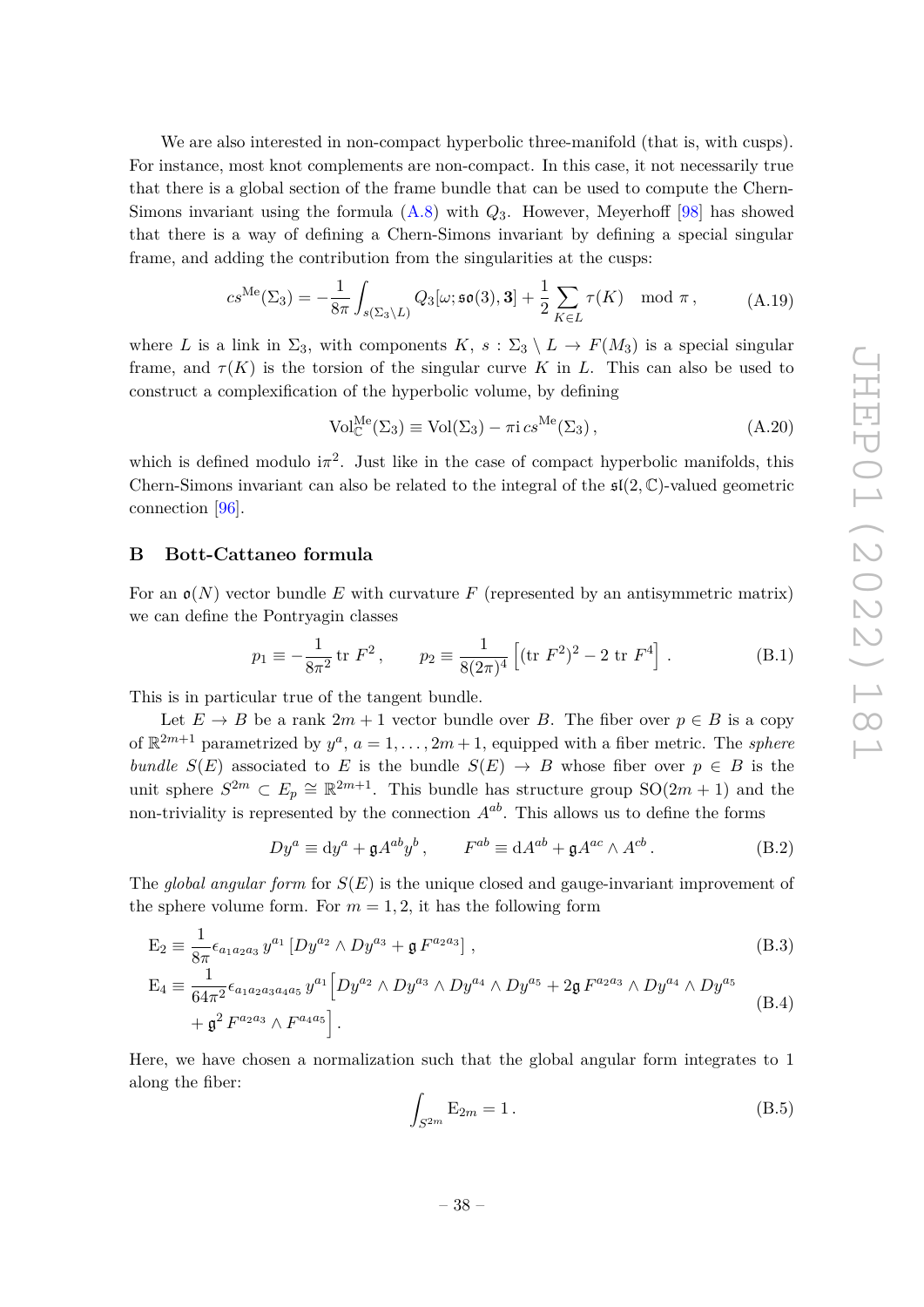The Bott-Cattaneo formula gives a relation between the integral of the global angular form along the fibers, and the characteristic classes of the  $SO(2m+1)$  bundle over *B*:

<span id="page-39-13"></span>
$$
\int_{S^{2m}} \left( E_{2m} \right)^{2s+2} = 0, \qquad \int_{S^{2m}} \left( E_{2m} \right)^{2s+1} = \frac{\mathfrak{g}^{2ms}}{2^{2s}} \left[ p_m(E) \right]^s. \tag{B.6}
$$

**Open Access.** This article is distributed under the terms of the Creative Commons Attribution License [\(CC-BY 4.0\)](https://creativecommons.org/licenses/by/4.0/), which permits any use, distribution and reproduction in any medium, provided the original author(s) and source are credited.

### **References**

- <span id="page-39-0"></span>[1] D.Z. Freedman and A.K. Das, *Gauge Internal Symmetry in Extended Supergravity*, *[Nucl.](https://doi.org/10.1016/0550-3213(77)90041-4) Phys. B* **120** [\(1977\) 221](https://doi.org/10.1016/0550-3213(77)90041-4) [IN[SPIRE](https://inspirehep.net/search?p=find+J%20%22Nucl.Phys.%2CB120%2C221%22)].
- <span id="page-39-9"></span>[2] C. Toldo and B. Willett, *Partition functions on* 3*d circle bundles and their gravity duals*, *JHEP* **05** [\(2018\) 116](https://doi.org/10.1007/JHEP05(2018)116) [[arXiv:1712.08861](https://arxiv.org/abs/1712.08861)] [IN[SPIRE](https://inspirehep.net/search?p=find+EPRINT%2BarXiv%3A1712.08861)].
- <span id="page-39-1"></span>[3] O. Aharony, F. Benini, O. Mamroud and P. Milan, *A gravity interpretation for the Bethe Ansatz expansion of the*  $N = 4$  *SYM index, Phys. Rev. D* **104** [\(2021\) 086026](https://doi.org/10.1103/PhysRevD.104.086026) [[arXiv:2104.13932](https://arxiv.org/abs/2104.13932)] [IN[SPIRE](https://inspirehep.net/search?p=find+EPRINT%2BarXiv%3A2104.13932)].
- <span id="page-39-10"></span>[4] D.Z. Freedman and S.S. Pufu, *The holography of F-maximization*, *JHEP* **03** [\(2014\) 135](https://doi.org/10.1007/JHEP03(2014)135) [[arXiv:1302.7310](https://arxiv.org/abs/1302.7310)] [IN[SPIRE](https://inspirehep.net/search?p=find+EPRINT%2BarXiv%3A1302.7310)].
- <span id="page-39-11"></span>[5] N. Bobev, A.M. Charles and V.S. Min, *Euclidean black saddles and AdS*<sup>4</sup> *black holes*, *[JHEP](https://doi.org/10.1007/JHEP10(2020)073)* **10** [\(2020\) 073](https://doi.org/10.1007/JHEP10(2020)073) [[arXiv:2006.01148](https://arxiv.org/abs/2006.01148)] [IN[SPIRE](https://inspirehep.net/search?p=find+EPRINT%2BarXiv%3A2006.01148)].
- <span id="page-39-2"></span>[6] S. Choi, D. Gang and N. Kim, *Black holes and large N complex saddles in 3D-* 3*D correspondence*, *JHEP* **06** [\(2021\) 078](https://doi.org/10.1007/JHEP06(2021)078) [[arXiv:2012.10944](https://arxiv.org/abs/2012.10944)] [IN[SPIRE](https://inspirehep.net/search?p=find+EPRINT%2BarXiv%3A2012.10944)].
- <span id="page-39-3"></span>[7] P. Benetti Genolini, J.M. Perez Ipiña and J. Sparks, *Localization of the action in AdS/CFT*, *JHEP* **10** [\(2019\) 252](https://doi.org/10.1007/JHEP10(2019)252) [[arXiv:1906.11249](https://arxiv.org/abs/1906.11249)] [IN[SPIRE](https://inspirehep.net/search?p=find+EPRINT%2BarXiv%3A1906.11249)].
- <span id="page-39-4"></span>[8] E. Witten, SL(2*,* Z) *action on three-dimensional conformal field theories with Abelian symmetry*, in *From Fields to Strings: Circumnavigating Theoretical Physics: A Conference in Tribute to Ian Kogan*, Oxford U.K. (2003), pg. 1173 [[hep-th/0307041](https://arxiv.org/abs/hep-th/0307041)] [IN[SPIRE](https://inspirehep.net/search?p=find+EPRINT%2Bhep-th%2F0307041)].
- <span id="page-39-5"></span>[9] C. Closset, T.T. Dumitrescu, G. Festuccia and Z. Komargodski, *The Geometry of Supersymmetric Partition Functions*, *JHEP* **01** [\(2014\) 124](https://doi.org/10.1007/JHEP01(2014)124) [[arXiv:1309.5876](https://arxiv.org/abs/1309.5876)] [IN[SPIRE](https://inspirehep.net/search?p=find+EPRINT%2BarXiv%3A1309.5876)].
- <span id="page-39-6"></span>[10] N. Bobev, A.M. Charles, K. Hristov and V. Reys, *Higher-derivative supergravity, AdS*<sup>4</sup> *holography, and black holes*, *JHEP* **08** [\(2021\) 173](https://doi.org/10.1007/JHEP08(2021)173) [[arXiv:2106.04581](https://arxiv.org/abs/2106.04581)] [IN[SPIRE](https://inspirehep.net/search?p=find+EPRINT%2BarXiv%3A2106.04581)].
- [11] P.B. Genolini and P. Richmond, *Supersymmetry of higher-derivative supergravity in AdS4 holography*, *Phys. Rev. D* **104** [\(2021\) L061902](https://doi.org/10.1103/PhysRevD.104.L061902) [[arXiv:2107.04590](https://arxiv.org/abs/2107.04590)] [IN[SPIRE](https://inspirehep.net/search?p=find+EPRINT%2BarXiv%3A2107.04590)].
- <span id="page-39-7"></span>[12] K. Hristov and V. Reys, *Factorization of log-corrections in AdS*4*/CFT*<sup>3</sup> *from supergravity localization*, *JHEP* **12** [\(2021\) 031](https://doi.org/10.1007/JHEP12(2021)031) [[arXiv:2107.12398](https://arxiv.org/abs/2107.12398)] [IN[SPIRE](https://inspirehep.net/search?p=find+EPRINT%2BarXiv%3A2107.12398)].
- <span id="page-39-8"></span>[13] D. Cassani, J.P. Gauntlett, D. Martelli and J. Sparks, *Thermodynamics of accelerating and supersymmetric AdS4 black holes*, *Phys. Rev. D* **104** [\(2021\) 086005](https://doi.org/10.1103/PhysRevD.104.086005) [[arXiv:2106.05571](https://arxiv.org/abs/2106.05571)] [IN[SPIRE](https://inspirehep.net/search?p=find+EPRINT%2BarXiv%3A2106.05571)].
- <span id="page-39-12"></span>[14] J.P. Gauntlett and O. Varela, *Consistent Kaluza-Klein reductions for general supersymmetric AdS solutions*, *Phys. Rev. D* **76** [\(2007\) 126007](https://doi.org/10.1103/PhysRevD.76.126007) [[arXiv:0707.2315](https://arxiv.org/abs/0707.2315)] [IN[SPIRE](https://inspirehep.net/search?p=find+EPRINT%2BarXiv%3A0707.2315)].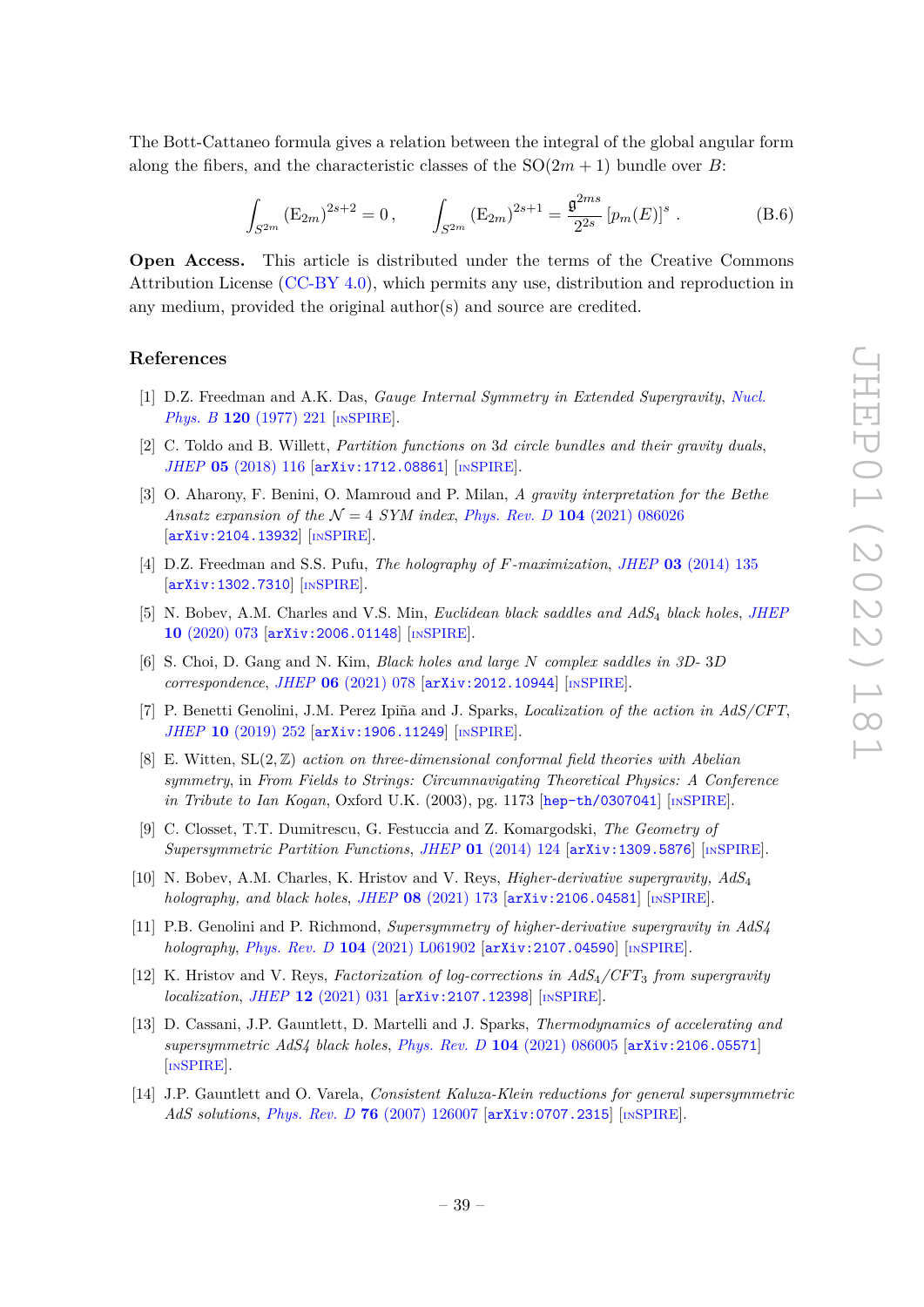- <span id="page-40-0"></span>[15] G. Larios and O. Varela, *Minimal*  $D = 4 \mathcal{N} = 2$  *supergravity from*  $D = 11$ *: An M-theory free lunch*, *JHEP* **10** [\(2019\) 251](https://doi.org/10.1007/JHEP10(2019)251) [[arXiv:1907.11027](https://arxiv.org/abs/1907.11027)] [IN[SPIRE](https://inspirehep.net/search?p=find+EPRINT%2BarXiv%3A1907.11027)].
- <span id="page-40-1"></span>[16] J.P. Gauntlett, O.A.P. Mac Conamhna, T. Mateos and D. Waldram, *AdS spacetimes from wrapped M5 branes*, *JHEP* **11** [\(2006\) 053](https://doi.org/10.1088/1126-6708/2006/11/053) [[hep-th/0605146](https://arxiv.org/abs/hep-th/0605146)] [IN[SPIRE](https://inspirehep.net/search?p=find+EPRINT%2Bhep-th%2F0605146)].
- <span id="page-40-2"></span>[17] D. Gang, N. Kim and S. Lee, *Holography of* 3*d-*3*d correspondence at Large N*, *[JHEP](https://doi.org/10.1007/JHEP04(2015)091)* **04** [\(2015\) 091](https://doi.org/10.1007/JHEP04(2015)091) [[arXiv:1409.6206](https://arxiv.org/abs/1409.6206)] [IN[SPIRE](https://inspirehep.net/search?p=find+EPRINT%2BarXiv%3A1409.6206)].
- [18] D. Gang, N. Kim, M. Romo and M. Yamazaki, *Aspects of Defects in* 3*d-*3*d Correspondence*, *JHEP* **10** [\(2016\) 062](https://doi.org/10.1007/JHEP10(2016)062) [[arXiv:1510.05011](https://arxiv.org/abs/1510.05011)] [IN[SPIRE](https://inspirehep.net/search?p=find+EPRINT%2BarXiv%3A1510.05011)].
- [19] D. Gang and N. Kim, *Large N twisted partition functions in* 3*d-*3*d correspondence and Holography*, *Phys. Rev. D* **99** [\(2019\) 021901](https://doi.org/10.1103/PhysRevD.99.021901) [[arXiv:1808.02797](https://arxiv.org/abs/1808.02797)] [IN[SPIRE](https://inspirehep.net/search?p=find+EPRINT%2BarXiv%3A1808.02797)].
- <span id="page-40-15"></span>[20] D. Gang, N. Kim and L.A. Pando Zayas, *Precision Microstate Counting for the Entropy of Wrapped M5-branes*, *JHEP* **03** [\(2020\) 164](https://doi.org/10.1007/JHEP03(2020)164) [[arXiv:1905.01559](https://arxiv.org/abs/1905.01559)] [IN[SPIRE](https://inspirehep.net/search?p=find+EPRINT%2BarXiv%3A1905.01559)].
- <span id="page-40-13"></span>[21] N. Bobev and P.M. Crichigno, *Universal spinning black holes and theories of class* R, *[JHEP](https://doi.org/10.1007/JHEP12(2019)054)* **12** [\(2019\) 054](https://doi.org/10.1007/JHEP12(2019)054) [[arXiv:1909.05873](https://arxiv.org/abs/1909.05873)] [IN[SPIRE](https://inspirehep.net/search?p=find+EPRINT%2BarXiv%3A1909.05873)].
- <span id="page-40-16"></span>[22] F. Benini, D. Gang and L.A. Pando Zayas, *Rotating Black Hole Entropy from M5 Branes*, *JHEP* 03 [\(2020\) 057](https://doi.org/10.1007/JHEP03(2020)057) [[arXiv:1909.11612](https://arxiv.org/abs/1909.11612)] [IN[SPIRE](https://inspirehep.net/search?p=find+EPRINT%2BarXiv%3A1909.11612)].
- <span id="page-40-3"></span>[23] N. Bobev, A.M. Charles, D. Gang, K. Hristov and V. Reys, *Higher-derivative supergravity, wrapped M5-branes, and theories of class* R, *JHEP* **04** [\(2021\) 058](https://doi.org/10.1007/JHEP04(2021)058) [[arXiv:2011.05971](https://arxiv.org/abs/2011.05971)] [IN[SPIRE](https://inspirehep.net/search?p=find+EPRINT%2BarXiv%3A2011.05971)].
- <span id="page-40-4"></span>[24] C. Vafa and E. Witten, *A One loop test of string duality*, *[Nucl. Phys. B](https://doi.org/10.1016/0550-3213(95)00280-6)* **447** (1995) 261 [[hep-th/9505053](https://arxiv.org/abs/hep-th/9505053)] [IN[SPIRE](https://inspirehep.net/search?p=find+EPRINT%2Bhep-th%2F9505053)].
- <span id="page-40-5"></span>[25] M.J. Duff, J.T. Liu and R. Minasian, *Eleven-dimensional origin of string-string duality: A One loop test*, *[Nucl. Phys. B](https://doi.org/10.1016/0550-3213(95)00368-3)* **452** (1995) 261 [[hep-th/9506126](https://arxiv.org/abs/hep-th/9506126)] [IN[SPIRE](https://inspirehep.net/search?p=find+EPRINT%2Bhep-th%2F9506126)].
- <span id="page-40-6"></span>[26] Y. Terashima and M. Yamazaki, SL(2*,* R) *Chern-Simons, Liouville, and Gauge Theory on Duality Walls*, *JHEP* **08** [\(2011\) 135](https://doi.org/10.1007/JHEP08(2011)135) [[arXiv:1103.5748](https://arxiv.org/abs/1103.5748)] [IN[SPIRE](https://inspirehep.net/search?p=find+EPRINT%2BarXiv%3A1103.5748)].
- <span id="page-40-14"></span>[27] T. Dimofte, D. Gaiotto and S. Gukov, *Gauge Theories Labelled by Three-Manifolds*, *[Commun. Math. Phys.](https://doi.org/10.1007/s00220-013-1863-2)* **325** (2014) 367 [[arXiv:1108.4389](https://arxiv.org/abs/1108.4389)] [IN[SPIRE](https://inspirehep.net/search?p=find+EPRINT%2BarXiv%3A1108.4389)].
- [28] S. Cecotti, C. Cordova and C. Vafa, *Braids, Walls, and Mirrors*, [arXiv:1110.2115](https://arxiv.org/abs/1110.2115) [IN[SPIRE](https://inspirehep.net/search?p=find+EPRINT%2BarXiv%3A1110.2115)].
- <span id="page-40-7"></span>[29] T. Dimofte, D. Gaiotto and S. Gukov, *3-Manifolds and* 3*d Indices*, *[Adv. Theor. Math. Phys.](https://doi.org/10.4310/ATMP.2013.v17.n5.a3)* **17** [\(2013\) 975](https://doi.org/10.4310/ATMP.2013.v17.n5.a3) [[arXiv:1112.5179](https://arxiv.org/abs/1112.5179)] [IN[SPIRE](https://inspirehep.net/search?p=find+EPRINT%2BarXiv%3A1112.5179)].
- <span id="page-40-8"></span>[30] M. Dunajski, J.B. Gutowski, W.A. Sabra and P. Tod, *Cosmological Einstein-Maxwell Instantons and Euclidean Supersymmetry: Beyond Self-Duality*, *JHEP* **03** [\(2011\) 131](https://doi.org/10.1007/JHEP03(2011)131)  $\vert$ [arXiv:1012.1326](https://arxiv.org/abs/1012.1326) $\vert$  [IN[SPIRE](https://inspirehep.net/search?p=find+EPRINT%2BarXiv%3A1012.1326)].
- <span id="page-40-9"></span>[31] D. Martelli, A. Passias and J. Sparks, *The supersymmetric NUTs and bolts of holography*, *[Nucl. Phys. B](https://doi.org/10.1016/j.nuclphysb.2013.04.026)* **876** (2013) 810 [[arXiv:1212.4618](https://arxiv.org/abs/1212.4618)] [IN[SPIRE](https://inspirehep.net/search?p=find+EPRINT%2BarXiv%3A1212.4618)].
- <span id="page-40-10"></span>[32] R. Emparan, C.V. Johnson and R.C. Myers, *Surface terms as counterterms in the AdS/CFT correspondence*, *Phys. Rev. D* **60** [\(1999\) 104001](https://doi.org/10.1103/PhysRevD.60.104001) [[hep-th/9903238](https://arxiv.org/abs/hep-th/9903238)] [IN[SPIRE](https://inspirehep.net/search?p=find+EPRINT%2Bhep-th%2F9903238)].
- <span id="page-40-11"></span>[33] K. Skenderis, *Lecture notes on holographic renormalization*, *[Class. Quant. Grav.](https://doi.org/10.1088/0264-9381/19/22/306)* **19** (2002) [5849](https://doi.org/10.1088/0264-9381/19/22/306) [[hep-th/0209067](https://arxiv.org/abs/hep-th/0209067)] [IN[SPIRE](https://inspirehep.net/search?p=find+EPRINT%2Bhep-th%2F0209067)].
- <span id="page-40-12"></span>[34] P. Benetti Genolini, D. Cassani, D. Martelli and J. Sparks, *Holographic renormalization and supersymmetry, JHEP* 02 [\(2017\) 132](https://doi.org/10.1007/JHEP02(2017)132) [[arXiv:1612.06761](https://arxiv.org/abs/1612.06761)] [IN[SPIRE](https://inspirehep.net/search?p=find+EPRINT%2BarXiv%3A1612.06761)].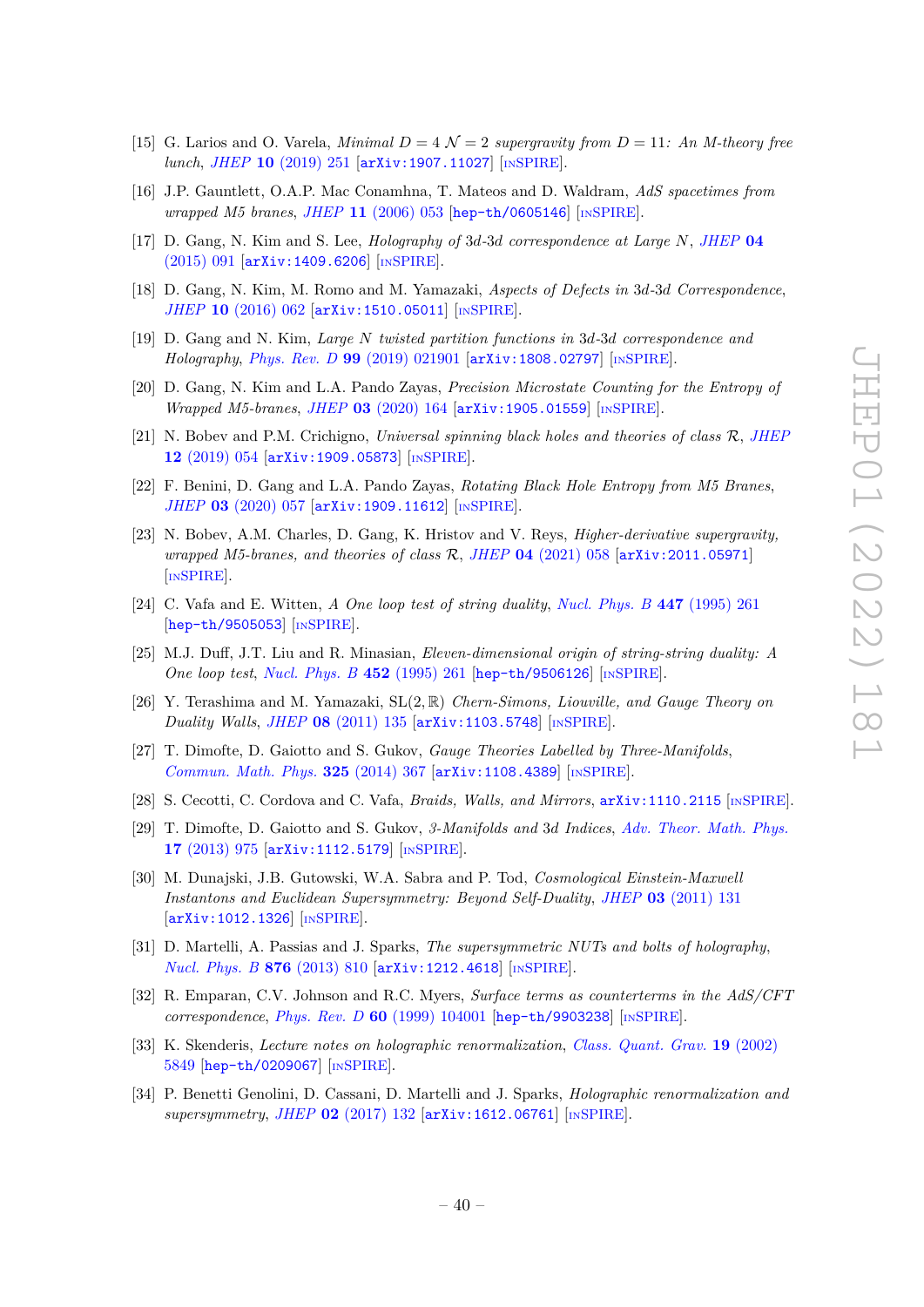- <span id="page-41-0"></span>[35] C. Closset, T.T. Dumitrescu, G. Festuccia and Z. Komargodski, *Supersymmetric Field Theories on Three-Manifolds*, *JHEP* **05** [\(2013\) 017](https://doi.org/10.1007/JHEP05(2013)017) [[arXiv:1212.3388](https://arxiv.org/abs/1212.3388)] [IN[SPIRE](https://inspirehep.net/search?p=find+EPRINT%2BarXiv%3A1212.3388)].
- <span id="page-41-1"></span>[36] C. Klare, A. Tomasiello and A. Zaffaroni, *Supersymmetry on Curved Spaces and Holography*, *JHEP* **08** [\(2012\) 061](https://doi.org/10.1007/JHEP08(2012)061) [[arXiv:1205.1062](https://arxiv.org/abs/1205.1062)] [IN[SPIRE](https://inspirehep.net/search?p=find+EPRINT%2BarXiv%3A1205.1062)].
- <span id="page-41-2"></span>[37] C. Closset and H. Kim, *Three-dimensional*  $\mathcal{N}=2$  *supersymmetric gauge theories and partition functions on Seifert manifolds: A review*, *[Int. J. Mod. Phys. A](https://doi.org/10.1142/S0217751X19300114)* **34** (2019) 1930011 [[arXiv:1908.08875](https://arxiv.org/abs/1908.08875)] [IN[SPIRE](https://inspirehep.net/search?p=find+EPRINT%2BarXiv%3A1908.08875)].
- <span id="page-41-3"></span>[38] D. Marolf and S.F. Ross, *Boundary Conditions and New Dualities: Vector Fields in AdS/CFT*, *JHEP* **11** [\(2006\) 085](https://doi.org/10.1088/1126-6708/2006/11/085) [[hep-th/0606113](https://arxiv.org/abs/hep-th/0606113)] [IN[SPIRE](https://inspirehep.net/search?p=find+EPRINT%2Bhep-th%2F0606113)].
- <span id="page-41-4"></span>[39] G.W. Gibbons and S.W. Hawking, *Classification of Gravitational Instanton Symmetries*, *[Commun. Math. Phys.](https://doi.org/10.1007/BF01197189)* **66** (1979) 291 [IN[SPIRE](https://inspirehep.net/search?p=find+J%20%22Commun.Math.Phys.%2C66%2C291%22)].
- <span id="page-41-6"></span>[40] D.Z. Freedman, K. Pilch, S.S. Pufu and N.P. Warner, *Boundary Terms and Three-Point Functions: An AdS/CFT Puzzle Resolved*, *JHEP* **06** [\(2017\) 053](https://doi.org/10.1007/JHEP06(2017)053) [[arXiv:1611.01888](https://arxiv.org/abs/1611.01888)] [IN[SPIRE](https://inspirehep.net/search?p=find+EPRINT%2BarXiv%3A1611.01888)].
- [41] J.P. Gauntlett and C. Rosen, *Susy Q and spatially modulated deformations of ABJM theory*, *JHEP* **10** [\(2018\) 066](https://doi.org/10.1007/JHEP10(2018)066) [[arXiv:1808.02488](https://arxiv.org/abs/1808.02488)] [IN[SPIRE](https://inspirehep.net/search?p=find+EPRINT%2BarXiv%3A1808.02488)].
- <span id="page-41-7"></span>[42] P. Benetti Genolini, M. Grinberg and P. Richmond, *Boundary conditions in topological AdS*4*/CFT*3, *JHEP* **02** [\(2021\) 156](https://doi.org/10.1007/JHEP02(2021)156) [[arXiv:2010.15828](https://arxiv.org/abs/2010.15828)] [IN[SPIRE](https://inspirehep.net/search?p=find+EPRINT%2BarXiv%3A2010.15828)].
- <span id="page-41-5"></span>[43] E. Witten, *On S duality in Abelian gauge theory*, *[Selecta Math.](https://doi.org/10.1007/BF01671570)* **1** (1995) 383 [[hep-th/9505186](https://arxiv.org/abs/hep-th/9505186)] [IN[SPIRE](https://inspirehep.net/search?p=find+EPRINT%2Bhep-th%2F9505186)].
- <span id="page-41-8"></span>[44] S.W. Hawking and S.F. Ross, *Duality between electric and magnetic black holes*, *[Phys. Rev.](https://doi.org/10.1103/PhysRevD.52.5865) D* **52** [\(1995\) 5865](https://doi.org/10.1103/PhysRevD.52.5865) [[hep-th/9504019](https://arxiv.org/abs/hep-th/9504019)] [IN[SPIRE](https://inspirehep.net/search?p=find+EPRINT%2Bhep-th%2F9504019)].
- [45] R.G. Leigh and A.C. Petkou, SL(2*,* Z) *action on three-dimensional CFTs and holography*, *JHEP* **12** [\(2003\) 020](https://doi.org/10.1088/1126-6708/2003/12/020) [[hep-th/0309177](https://arxiv.org/abs/hep-th/0309177)] [IN[SPIRE](https://inspirehep.net/search?p=find+EPRINT%2Bhep-th%2F0309177)].
- [46] R. Zucchini, *Four-dimensional Abelian duality and* SL(2*,* Z) *action in three-dimensional conformal field theory*, *[Adv. Theor. Math. Phys.](https://doi.org/10.4310/ATMP.2004.v8.n5.a5)* **8** (2004) 895 [[hep-th/0311143](https://arxiv.org/abs/hep-th/0311143)] [IN[SPIRE](https://inspirehep.net/search?p=find+EPRINT%2Bhep-th%2F0311143)].
- <span id="page-41-9"></span>[47] H.-U. Yee, *A Note on AdS/CFT dual of* SL(2*,* Z) *action on* 3 − *D conformal field theories with U(1) symmetry, [Phys. Lett. B](https://doi.org/10.1016/j.physletb.2004.05.082)* **598** (2004) 139 [[hep-th/0402115](https://arxiv.org/abs/hep-th/0402115)] [IN[SPIRE](https://inspirehep.net/search?p=find+EPRINT%2Bhep-th%2F0402115)].
- <span id="page-41-10"></span>[48] M. Roček and P. van Nieuwenhuizen, *N* ≥ 2 *Supersymmetric Chern-Simons Terms as d* = 3 *Extended Conformal Supergravity*, *[Class. Quant. Grav.](https://doi.org/10.1088/0264-9381/3/1/007)* **3** (1986) 43 [IN[SPIRE](https://inspirehep.net/search?p=find+J%20%22Class.Quant.Grav.%2C3%2C43%22)].
- <span id="page-41-11"></span>[49] C. Closset, T.T. Dumitrescu, G. Festuccia, Z. Komargodski and N. Seiberg, *Comments on Chern-Simons Contact Terms in Three Dimensions*, *JHEP* **09** [\(2012\) 091](https://doi.org/10.1007/JHEP09(2012)091) [[arXiv:1206.5218](https://arxiv.org/abs/1206.5218)] [IN[SPIRE](https://inspirehep.net/search?p=find+EPRINT%2BarXiv%3A1206.5218)].
- <span id="page-41-12"></span>[50] D. Martelli, A. Passias and J. Sparks, *The gravity dual of supersymmetric gauge theories on a squashed three-sphere*, *[Nucl. Phys. B](https://doi.org/10.1016/j.nuclphysb.2012.07.019)* **864** (2012) 840 [[arXiv:1110.6400](https://arxiv.org/abs/1110.6400)] [IN[SPIRE](https://inspirehep.net/search?p=find+EPRINT%2BarXiv%3A1110.6400)].
- <span id="page-41-13"></span>[51] D. Farquet, J. Lorenzen, D. Martelli and J. Sparks, *Gravity duals of supersymmetric gauge theories on three-manifolds*, *JHEP* **08** [\(2016\) 080](https://doi.org/10.1007/JHEP08(2016)080) [[arXiv:1404.0268](https://arxiv.org/abs/1404.0268)] [IN[SPIRE](https://inspirehep.net/search?p=find+EPRINT%2BarXiv%3A1404.0268)].
- <span id="page-41-14"></span>[52] N. Hama, K. Hosomichi and S. Lee, *SUSY Gauge Theories on Squashed Three-Spheres*, *JHEP* **05** [\(2011\) 014](https://doi.org/10.1007/JHEP05(2011)014) [[arXiv:1102.4716](https://arxiv.org/abs/1102.4716)] [IN[SPIRE](https://inspirehep.net/search?p=find+EPRINT%2BarXiv%3A1102.4716)].
- <span id="page-41-15"></span>[53] L.F. Alday, D. Martelli, P. Richmond and J. Sparks, *Localization on Three-Manifolds*, *[JHEP](https://doi.org/10.1007/JHEP10(2013)095)* **10** [\(2013\) 095](https://doi.org/10.1007/JHEP10(2013)095) [[arXiv:1307.6848](https://arxiv.org/abs/1307.6848)] [IN[SPIRE](https://inspirehep.net/search?p=find+EPRINT%2BarXiv%3A1307.6848)].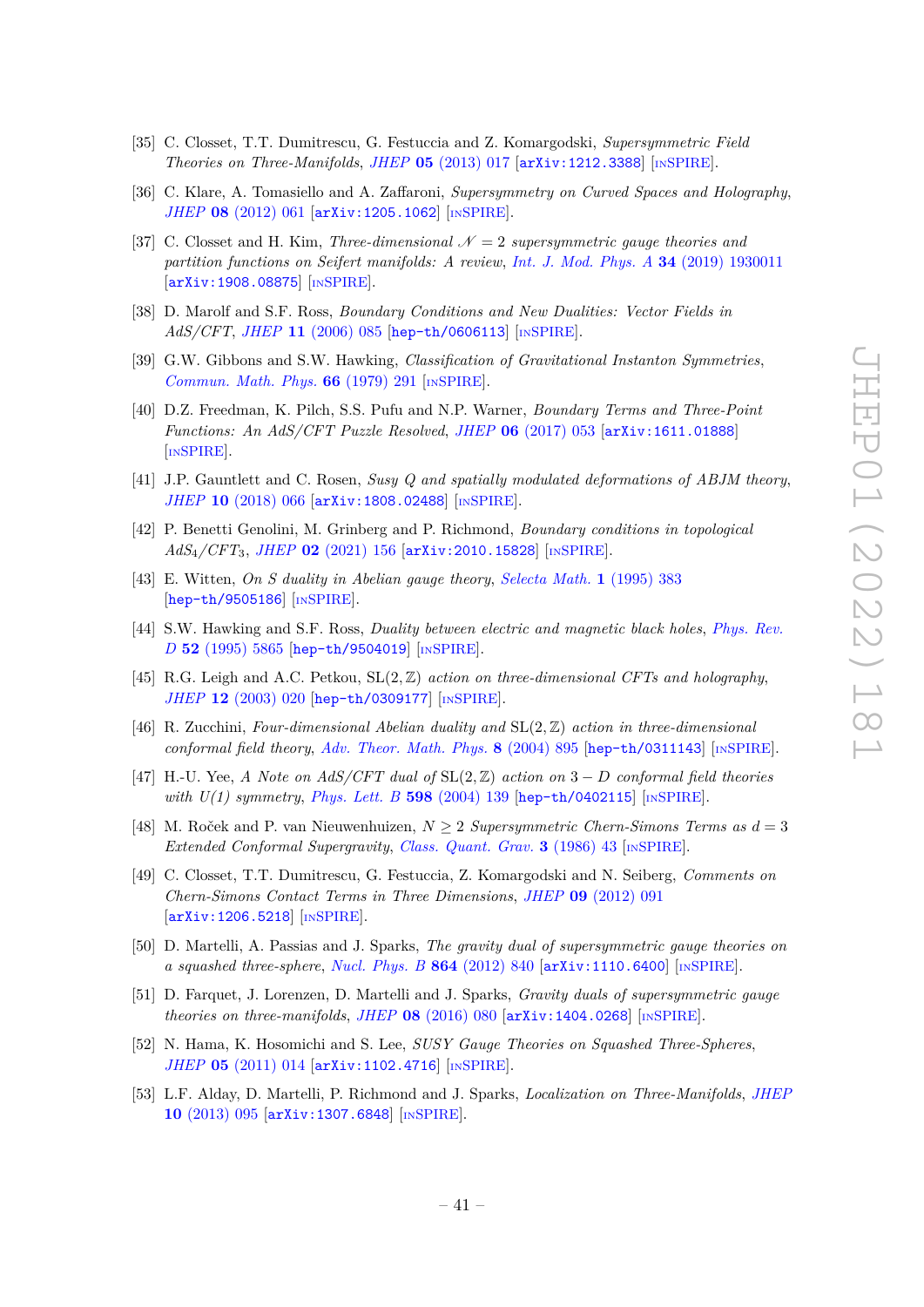- <span id="page-42-0"></span>[54] L.J. Romans, *Supersymmetric, cold and lukewarm black holes in cosmological Einstein-Maxwell theory*, *[Nucl. Phys. B](https://doi.org/10.1016/0550-3213(92)90684-4)* **383** (1992) 395 [[hep-th/9203018](https://arxiv.org/abs/hep-th/9203018)] [IN[SPIRE](https://inspirehep.net/search?p=find+EPRINT%2Bhep-th%2F9203018)].
- [55] D.R. Brill, J. Louko and P. Peldan, *Thermodynamics of* (3 + 1)*-dimensional black holes with toroidal or higher genus horizons*, *[Phys. Rev. D](https://doi.org/10.1103/PhysRevD.56.3600)* **56** (1997) 3600 [[gr-qc/9705012](https://arxiv.org/abs/gr-qc/9705012)] [IN[SPIRE](https://inspirehep.net/search?p=find+EPRINT%2Bgr-qc%2F9705012)].
- <span id="page-42-1"></span>[56] M.M. Caldarelli and D. Klemm, *Supersymmetry of Anti-de Sitter black holes*, *[Nucl. Phys. B](https://doi.org/10.1016/S0550-3213(98)00846-3)* **545** [\(1999\) 434](https://doi.org/10.1016/S0550-3213(98)00846-3) [[hep-th/9808097](https://arxiv.org/abs/hep-th/9808097)] [IN[SPIRE](https://inspirehep.net/search?p=find+EPRINT%2Bhep-th%2F9808097)].
- <span id="page-42-2"></span>[57] D. Martelli and J. Sparks, *The gravity dual of supersymmetric gauge theories on a biaxially squashed three-sphere*, *[Nucl. Phys. B](https://doi.org/10.1016/j.nuclphysb.2012.08.015)* **866** (2013) 72 [[arXiv:1111.6930](https://arxiv.org/abs/1111.6930)] [IN[SPIRE](https://inspirehep.net/search?p=find+EPRINT%2BarXiv%3A1111.6930)].
- <span id="page-42-3"></span>[58] M. Gabella, D. Martelli, A. Passias and J. Sparks, N = 2 *supersymmetric AdS*<sup>4</sup> *solutions of M-theory*, *[Commun. Math. Phys.](https://doi.org/10.1007/s00220-013-1865-0)* **325** (2014) 487 [[arXiv:1207.3082](https://arxiv.org/abs/1207.3082)] [IN[SPIRE](https://inspirehep.net/search?p=find+EPRINT%2BarXiv%3A1207.3082)].
- <span id="page-42-4"></span>[59] A. Guarino, D.L. Jafferis and O. Varela, *String Theory Origin of Dyonic N* = 8 *Supergravity and Its Chern-Simons Duals*, *[Phys. Rev. Lett.](https://doi.org/10.1103/PhysRevLett.115.091601)* **115** (2015) 091601 [[arXiv:1504.08009](https://arxiv.org/abs/1504.08009)] [IN[SPIRE](https://inspirehep.net/search?p=find+EPRINT%2BarXiv%3A1504.08009)].
- <span id="page-42-5"></span>[60] O. Varela, *Minimal D* = 4 *truncations of type IIA*, *JHEP* **11** [\(2019\) 009](https://doi.org/10.1007/JHEP11(2019)009) [[arXiv:1908.00535](https://arxiv.org/abs/1908.00535)] [IN[SPIRE](https://inspirehep.net/search?p=find+EPRINT%2BarXiv%3A1908.00535)].
- <span id="page-42-6"></span>[61] M. Fluder and J. Sparks, *D2-brane Chern-Simons theories: F-maximization = a-maximization*, *JHEP* **01** [\(2016\) 048](https://doi.org/10.1007/JHEP01(2016)048) [[arXiv:1507.05817](https://arxiv.org/abs/1507.05817)] [IN[SPIRE](https://inspirehep.net/search?p=find+EPRINT%2BarXiv%3A1507.05817)].
- <span id="page-42-7"></span>[62] M.J. Duff, B.E.W. Nilsson, C.N. Pope and N.P. Warner, *On the Consistency of the Kaluza-Klein Ansatz*, *[Phys. Lett. B](https://doi.org/10.1016/0370-2693(84)91558-2)* **149** (1984) 90 [IN[SPIRE](https://inspirehep.net/search?p=find+J%20%22Phys.Lett.%2CB149%2C90%22)].
- <span id="page-42-8"></span>[63] N. Benishti, D. Rodriguez-Gomez and J. Sparks, *Baryonic symmetries and M5 branes in the AdS*4*/CF T*<sup>3</sup> *correspondence*, *JHEP* **07** [\(2010\) 024](https://doi.org/10.1007/JHEP07(2010)024) [[arXiv:1004.2045](https://arxiv.org/abs/1004.2045)] [IN[SPIRE](https://inspirehep.net/search?p=find+EPRINT%2BarXiv%3A1004.2045)].
- <span id="page-42-9"></span>[64] H. Nastase, D. Vaman and P. van Nieuwenhuizen, *Consistent nonlinear K K reduction of*  $11 - D$  *supergravity on*  $AdS_7 \times S^4$  *and selfduality in odd dimensions, [Phys. Lett. B](https://doi.org/10.1016/S0370-2693(99)01266-6)* 469 [\(1999\) 96](https://doi.org/10.1016/S0370-2693(99)01266-6) [[hep-th/9905075](https://arxiv.org/abs/hep-th/9905075)] [IN[SPIRE](https://inspirehep.net/search?p=find+EPRINT%2Bhep-th%2F9905075)].
- <span id="page-42-10"></span>[65] H. Nastase, D. Vaman and P. van Nieuwenhuizen, *Consistency of the AdS*<sup>7</sup> × *S* 4 *reduction and the origin of selfduality in odd dimensions*, *[Nucl. Phys. B](https://doi.org/10.1016/S0550-3213(00)00193-0)* **581** (2000) 179 [[hep-th/9911238](https://arxiv.org/abs/hep-th/9911238)] [IN[SPIRE](https://inspirehep.net/search?p=find+EPRINT%2Bhep-th%2F9911238)].
- <span id="page-42-12"></span>[66] H. Lü and C.N. Pope, *Exact embedding of*  $N = 1$ ,  $D = 7$  *gauged supergravity in*  $D = 11$ . *[Phys. Lett. B](https://doi.org/10.1016/S0370-2693(99)01170-3)* **467** (1999) 67 [[hep-th/9906168](https://arxiv.org/abs/hep-th/9906168)] [IN[SPIRE](https://inspirehep.net/search?p=find+EPRINT%2Bhep-th%2F9906168)].
- <span id="page-42-11"></span>[67] M. Cvetič, H. Lü, C.N. Pope, A. Sadrzadeh and T.A. Tran, *S* <sup>3</sup> *and S* 4 *reductions of type IIA supergravity*, *[Nucl. Phys. B](https://doi.org/10.1016/S0550-3213(00)00466-1)* **590** (2000) 233 [[hep-th/0005137](https://arxiv.org/abs/hep-th/0005137)] [IN[SPIRE](https://inspirehep.net/search?p=find+EPRINT%2Bhep-th%2F0005137)].
- <span id="page-42-13"></span>[68] M. Pernici, K. Pilch and P. van Nieuwenhuizen, *Gauged Maximally Extended Supergravity in Seven-dimensions*, *[Phys. Lett. B](https://doi.org/10.1016/0370-2693(84)90813-X)* **143** (1984) 103 [IN[SPIRE](https://inspirehep.net/search?p=find+J%20%22Phys.Lett.%2CB143%2C103%22)].
- <span id="page-42-16"></span>[69] E. Witten, *On flux quantization in M-theory and the effective action*, *[J. Geom. Phys.](https://doi.org/10.1016/S0393-0440(96)00042-3)* **22** [\(1997\) 1](https://doi.org/10.1016/S0393-0440(96)00042-3) [[hep-th/9609122](https://arxiv.org/abs/hep-th/9609122)] [IN[SPIRE](https://inspirehep.net/search?p=find+EPRINT%2Bhep-th%2F9609122)].
- <span id="page-42-14"></span>[70] M. Pernici and E. Sezgin, *Spontaneous Compactification of Seven-dimensional Supergravity Theories*, *[Class. Quant. Grav.](https://doi.org/10.1088/0264-9381/2/5/009)* **2** (1985) 673 [IN[SPIRE](https://inspirehep.net/search?p=find+J%20%22Class.Quant.Grav.%2C2%2C673%22)].
- <span id="page-42-15"></span>[71] J.P. Gauntlett, N. Kim and D. Waldram, *M Five-branes wrapped on supersymmetric cycles*, *Phys. Rev. D* **63** [\(2001\) 126001](https://doi.org/10.1103/PhysRevD.63.126001) [[hep-th/0012195](https://arxiv.org/abs/hep-th/0012195)] [IN[SPIRE](https://inspirehep.net/search?p=find+EPRINT%2Bhep-th%2F0012195)].
- <span id="page-42-17"></span>[72] A. Donos, J.P. Gauntlett, N. Kim and O. Varela, *Wrapped M5-branes, consistent truncations and AdS/CMT*, *JHEP* **12** [\(2010\) 003](https://doi.org/10.1007/JHEP12(2010)003) [[arXiv:1009.3805](https://arxiv.org/abs/1009.3805)] [IN[SPIRE](https://inspirehep.net/search?p=find+EPRINT%2BarXiv%3A1009.3805)].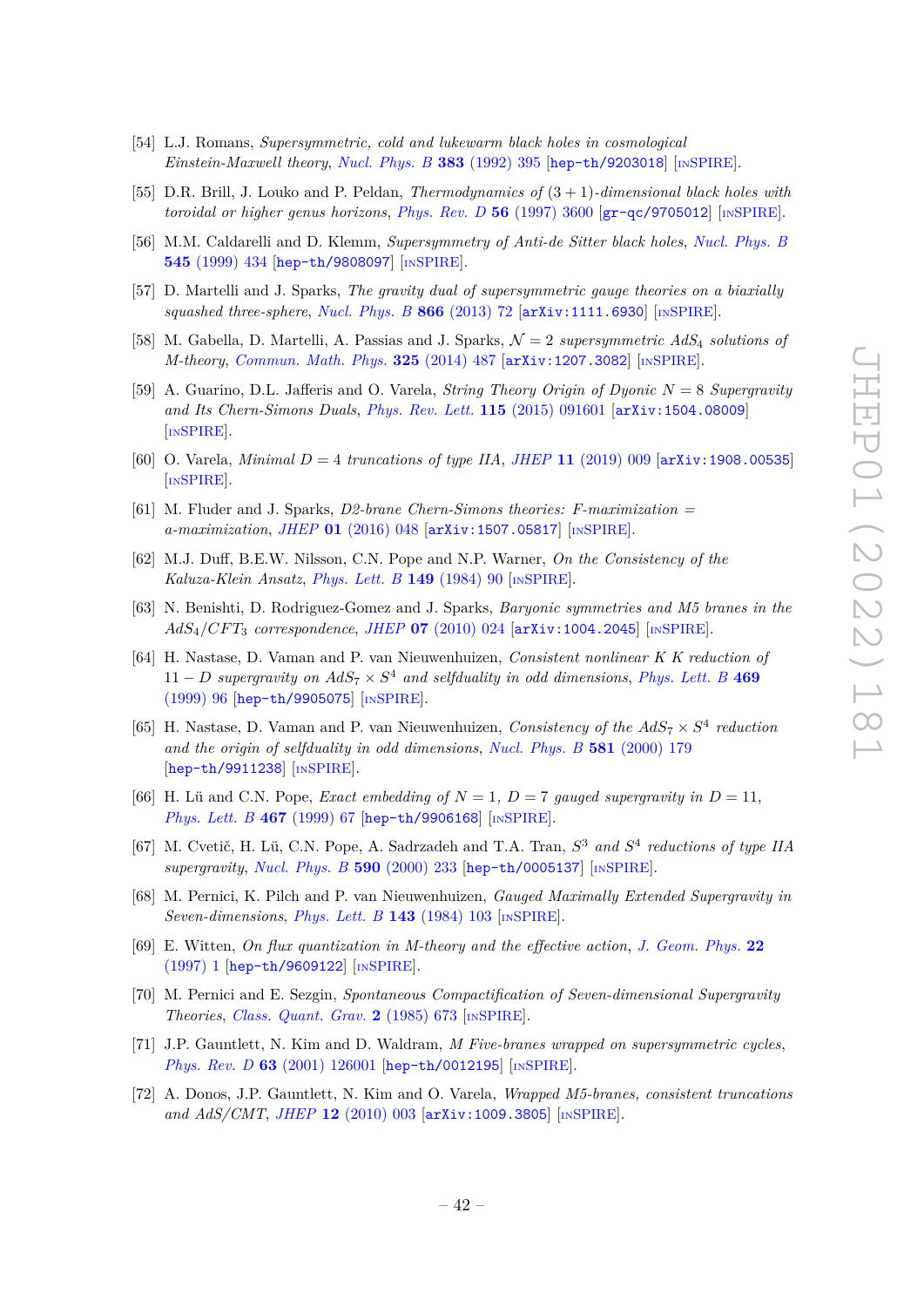- <span id="page-43-0"></span>[73] J.A. Harvey, R. Minasian and G.W. Moore, *NonAbelian tensor multiplet anomalies*, *[JHEP](https://doi.org/10.1088/1126-6708/1998/09/004)* **09** [\(1998\) 004](https://doi.org/10.1088/1126-6708/1998/09/004) [[hep-th/9808060](https://arxiv.org/abs/hep-th/9808060)] [IN[SPIRE](https://inspirehep.net/search?p=find+EPRINT%2Bhep-th%2F9808060)].
- <span id="page-43-1"></span>[74] A.A. Tseytlin,  $R^4$  terms in 11 dimensions and conformal anomaly of (2,0) theory, [Nucl.](https://doi.org/10.1016/S0550-3213(00)00380-1) *Phys. B* **584** [\(2000\) 233](https://doi.org/10.1016/S0550-3213(00)00380-1) [[hep-th/0005072](https://arxiv.org/abs/hep-th/0005072)] [IN[SPIRE](https://inspirehep.net/search?p=find+EPRINT%2Bhep-th%2F0005072)].
- <span id="page-43-2"></span>[75] S.M. Chester, S.S. Pufu and X. Yin, *The M-theory S-matrix From ABJM: Beyond* 11*D Supergravity*, *JHEP* **08** [\(2018\) 115](https://doi.org/10.1007/JHEP08(2018)115) [[arXiv:1804.00949](https://arxiv.org/abs/1804.00949)] [IN[SPIRE](https://inspirehep.net/search?p=find+EPRINT%2BarXiv%3A1804.00949)].
- <span id="page-43-3"></span>[76] H.-J. Chung, T. Dimofte, S. Gukov and P. Sułkowski, 3*d-*3*d Correspondence Revisited*, *[JHEP](https://doi.org/10.1007/JHEP04(2016)140)* **04** [\(2016\) 140](https://doi.org/10.1007/JHEP04(2016)140) [[arXiv:1405.3663](https://arxiv.org/abs/1405.3663)] [IN[SPIRE](https://inspirehep.net/search?p=find+EPRINT%2BarXiv%3A1405.3663)].
- <span id="page-43-7"></span>[77] S. Gukov and D. Pei, *Equivariant Verlinde formula from fivebranes and vortices*, *[Commun.](https://doi.org/10.1007/s00220-017-2931-9) [Math. Phys.](https://doi.org/10.1007/s00220-017-2931-9)* **355** (2017) 1 [[arXiv:1501.01310](https://arxiv.org/abs/1501.01310)] [IN[SPIRE](https://inspirehep.net/search?p=find+EPRINT%2BarXiv%3A1501.01310)].
- [78] D. Pei and K. Ye, *A* 3*d-*3*d appetizer*, *JHEP* **11** [\(2016\) 008](https://doi.org/10.1007/JHEP11(2016)008) [[arXiv:1503.04809](https://arxiv.org/abs/1503.04809)] [IN[SPIRE](https://inspirehep.net/search?p=find+EPRINT%2BarXiv%3A1503.04809)].
- [79] S. Gukov, D. Pei, P. Putrov and C. Vafa, *BPS spectra and 3-manifold invariants*, *[J. Knot](https://doi.org/10.1142/S0218216520400039) [Theor. Ramifications](https://doi.org/10.1142/S0218216520400039)* **29** (2020) 2040003 [[arXiv:1701.06567](https://arxiv.org/abs/1701.06567)] [IN[SPIRE](https://inspirehep.net/search?p=find+EPRINT%2BarXiv%3A1701.06567)].
- [80] L.F. Alday, P. Benetti Genolini, M. Bullimore and M. van Loon, *Refined* 3*d-*3*d Correspondence*, *JHEP* **04** [\(2017\) 170](https://doi.org/10.1007/JHEP04(2017)170) [[arXiv:1702.05045](https://arxiv.org/abs/1702.05045)] [IN[SPIRE](https://inspirehep.net/search?p=find+EPRINT%2BarXiv%3A1702.05045)].
- <span id="page-43-8"></span>[81] J. Eckhard, H. Kim, S. Schäfer-Nameki and B. Willett, *Higher-Form Symmetries, Bethe Vacua, and the* 3*d-*3*d Correspondence*, *JHEP* **01** [\(2020\) 101](https://doi.org/10.1007/JHEP01(2020)101) [[arXiv:1910.14086](https://arxiv.org/abs/1910.14086)] [IN[SPIRE](https://inspirehep.net/search?p=find+EPRINT%2BarXiv%3A1910.14086)].
- <span id="page-43-4"></span>[82] F. Benini and P. Milan, *Black Holes in* 4*D* N = 4 *Super-Yang-Mills Field Theory*, *[Phys.](https://doi.org/10.1103/PhysRevX.10.021037) Rev. X* **10** [\(2020\) 021037](https://doi.org/10.1103/PhysRevX.10.021037) [[arXiv:1812.09613](https://arxiv.org/abs/1812.09613)] [IN[SPIRE](https://inspirehep.net/search?p=find+EPRINT%2BarXiv%3A1812.09613)].
- [83] S. Choi, C. Hwang and S. Kim, *Quantum vortices, M2-branes and black holes*, [arXiv:1908.02470](https://arxiv.org/abs/1908.02470) [IN[SPIRE](https://inspirehep.net/search?p=find+EPRINT%2BarXiv%3A1908.02470)].
- [84] A. Cabo-Bizet and S. Murthy, *Supersymmetric phases of 4d*  $\mathcal{N} = 4$  *SYM at large N*, *[JHEP](https://doi.org/10.1007/JHEP09(2020)184)* **09** [\(2020\) 184](https://doi.org/10.1007/JHEP09(2020)184) [[arXiv:1909.09597](https://arxiv.org/abs/1909.09597)] [IN[SPIRE](https://inspirehep.net/search?p=find+EPRINT%2BarXiv%3A1909.09597)].
- [85] S. Choi and C. Hwang, *Universal* 3*d Cardy Block and Black Hole Entropy*, *JHEP* **03** [\(2020\)](https://doi.org/10.1007/JHEP03(2020)068) [068](https://doi.org/10.1007/JHEP03(2020)068) [[arXiv:1911.01448](https://arxiv.org/abs/1911.01448)] [IN[SPIRE](https://inspirehep.net/search?p=find+EPRINT%2BarXiv%3A1911.01448)].
- [86] A. Arabi Ardehali, J. Hong and J.T. Liu, *Asymptotic growth of the* 4*d*  $\mathcal{N}=4$  *index and partially deconfined phases*, *JHEP* **07** [\(2020\) 073](https://doi.org/10.1007/JHEP07(2020)073) [[arXiv:1912.04169](https://arxiv.org/abs/1912.04169)] [IN[SPIRE](https://inspirehep.net/search?p=find+EPRINT%2BarXiv%3A1912.04169)].
- [87] S. Murthy, *The growth of the*  $\frac{1}{16}$ -*BPS index in* 4*d*  $\mathcal{N} = 4$  *SYM*, [arXiv:2005.10843](https://arxiv.org/abs/2005.10843) [IN[SPIRE](https://inspirehep.net/search?p=find+EPRINT%2BarXiv%3A2005.10843)].
- [88] P. Agarwal, S. Choi, J. Kim, S. Kim and J. Nahmgoong, *AdS black holes and finite N indices*, *Phys. Rev. D* **103** [\(2021\) 126006](https://doi.org/10.1103/PhysRevD.103.126006) [[arXiv:2005.11240](https://arxiv.org/abs/2005.11240)] [IN[SPIRE](https://inspirehep.net/search?p=find+EPRINT%2BarXiv%3A2005.11240)].
- [89] C. Copetti, A. Grassi, Z. Komargodski and L. Tizzano, *Delayed Deconfinement and the Hawking-Page Transition*, [arXiv:2008.04950](https://arxiv.org/abs/2008.04950) [IN[SPIRE](https://inspirehep.net/search?p=find+EPRINT%2BarXiv%3A2008.04950)].
- <span id="page-43-5"></span>[90] A. Cabo-Bizet, *From multi-gravitons to Black holes: The role of complex saddles*, [arXiv:2012.04815](https://arxiv.org/abs/2012.04815) [IN[SPIRE](https://inspirehep.net/search?p=find+EPRINT%2BarXiv%3A2012.04815)].
- <span id="page-43-6"></span>[91] J. Yagi, 3*d TQFT from* 6*d SCFT*, *JHEP* **08** [\(2013\) 017](https://doi.org/10.1007/JHEP08(2013)017) [[arXiv:1305.0291](https://arxiv.org/abs/1305.0291)] [IN[SPIRE](https://inspirehep.net/search?p=find+EPRINT%2BarXiv%3A1305.0291)].
- [92] S. Lee and M. Yamazaki, 3*d Chern-Simons Theory from M5-branes*, *JHEP* **12** [\(2013\) 035](https://doi.org/10.1007/JHEP12(2013)035) [[arXiv:1305.2429](https://arxiv.org/abs/1305.2429)] [IN[SPIRE](https://inspirehep.net/search?p=find+EPRINT%2BarXiv%3A1305.2429)].
- [93] C. Cordova and D.L. Jafferis, *Complex Chern-Simons from M5-branes on the Squashed Three-Sphere*, *JHEP* **11** [\(2017\) 119](https://doi.org/10.1007/JHEP11(2017)119) [[arXiv:1305.2891](https://arxiv.org/abs/1305.2891)] [IN[SPIRE](https://inspirehep.net/search?p=find+EPRINT%2BarXiv%3A1305.2891)].